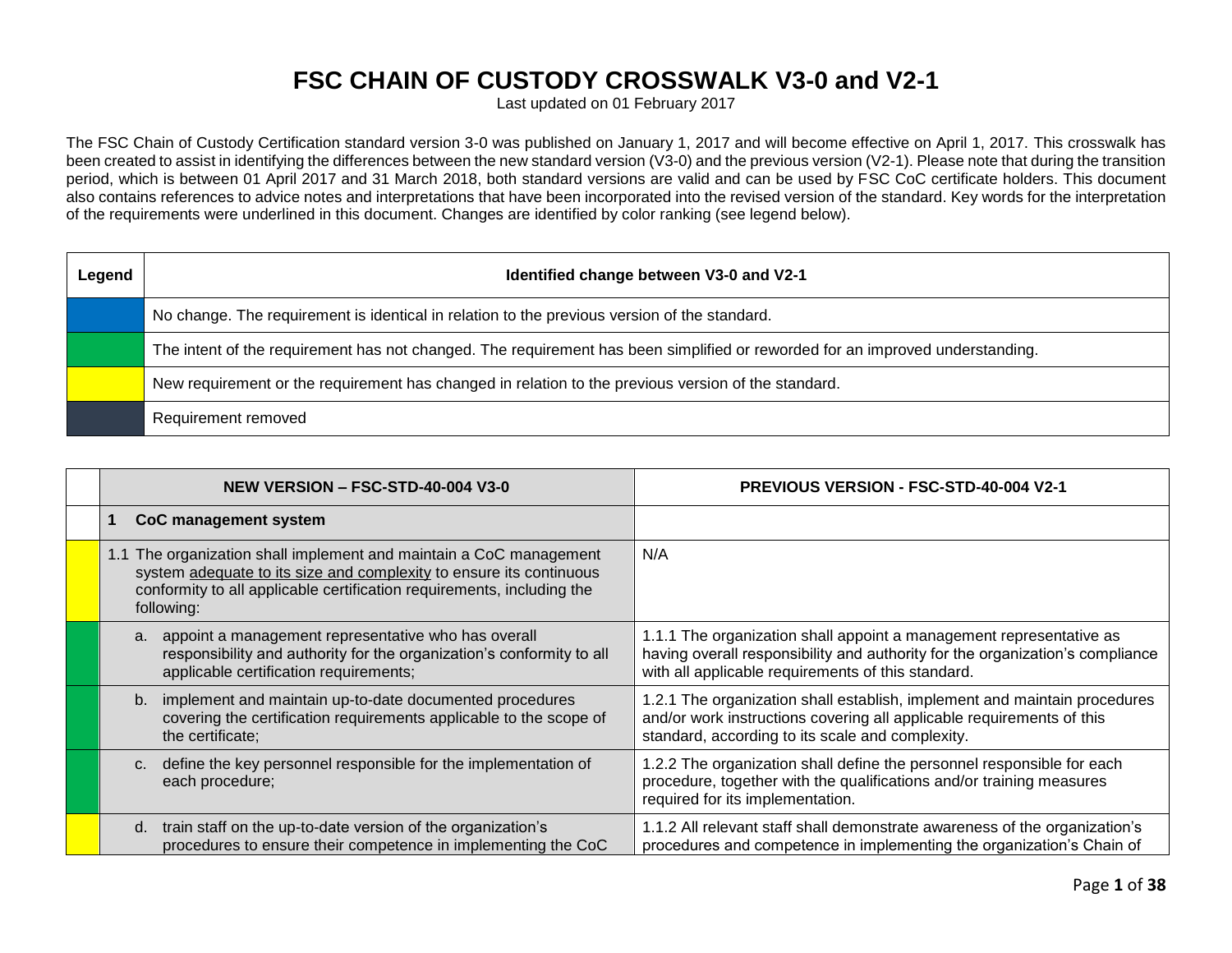| management system;                                                                                                                                                                                                                                                                                                                                                                                                                                                                                                                                                                                                                                                                                                                                                                                                                                                         | Custody management system.<br>1.3.1 The organization shall establish and implement a training plan<br>according to the qualifications and/or training measures defined for each<br>procedure.                                                                                                                                                                                                                                                                                                                                                                                                                                                                                                                                                                                                                                                                            |
|----------------------------------------------------------------------------------------------------------------------------------------------------------------------------------------------------------------------------------------------------------------------------------------------------------------------------------------------------------------------------------------------------------------------------------------------------------------------------------------------------------------------------------------------------------------------------------------------------------------------------------------------------------------------------------------------------------------------------------------------------------------------------------------------------------------------------------------------------------------------------|--------------------------------------------------------------------------------------------------------------------------------------------------------------------------------------------------------------------------------------------------------------------------------------------------------------------------------------------------------------------------------------------------------------------------------------------------------------------------------------------------------------------------------------------------------------------------------------------------------------------------------------------------------------------------------------------------------------------------------------------------------------------------------------------------------------------------------------------------------------------------|
| e. maintain complete and up-to-date records of the documents that<br>are relevant to demonstrate the organization's conformity with all<br>applicable certification requirements which shall be retained for a<br>minimum period of five (5) years. At a minimum, the organization<br>shall keep records of the following documents as applicable to the<br>certificate scope: procedures, product group lists; training records;<br>purchase and sales documents; material accounting records;<br>annual volume summaries; trademark approvals; records of<br>suppliers, complaints, and outsourcing; control of nonconforming<br>products; verification program records for reclaimed material, and<br>records related to a due diligence program for controlled material<br>and FSC Controlled Wood.                                                                    | 1.3.2 The organization shall keep records of the training provided to staff in<br>relation to implementation of this standard.<br>1.4.1 The organization shall maintain complete and up-to-date records<br>covering all applicable requirements of this standard.<br>1.4.2 Retention time for all records and reports, including purchase and<br>sales documents, training records, production records, volume summaries,<br>and trademark approvals, shall be specified by the organization and shall<br>be at least five (5) years.                                                                                                                                                                                                                                                                                                                                    |
| 1.2 The organization shall apply the eligibility criteria specified in Part IV to<br>define its eligibility for single, multisite, or group CoC certification.                                                                                                                                                                                                                                                                                                                                                                                                                                                                                                                                                                                                                                                                                                             |                                                                                                                                                                                                                                                                                                                                                                                                                                                                                                                                                                                                                                                                                                                                                                                                                                                                          |
| 1.3 The organization shall commit to the FSC values as defined in FSC-<br>POL-01-004 by signing a self-declaration that the organization is not<br>directly or indirectly involved in the following activities:<br>illegal logging or the trade in illegal wood or forest products;<br>a.<br>violation of traditional and human rights in forestry operations;<br>b.<br>destruction of high conservation values in forestry operations;<br>c.<br>significant conversion of forests to plantations or non-forest use;<br>d.<br>introduction of genetically modified organisms in forestry<br>е.<br>operations;<br>f. violation of any of the ILO Core Conventions, as defined in the ILO<br>Declaration on Fundamental Principles and Rights at Work, 1998.<br>NOTE: This clause will be modified once FSC concludes the revision<br>process of its Policy for Association. | 1.5.1 The organization shall demonstrate its commitment to comply with<br>the Values of FSC as defined in the "Policy for the Association of<br>Organizations with FSC" (FSC-POL-01-004, initially approved in July<br>2009).<br>1.5.2 The organization shall declare not be directly or indirectly involved in<br>the following activities:<br>a) Illegal logging or the trade in illegal wood or forest products;<br>b) Violation of traditional and human rights in forestry operations;<br>c) Destruction of high conservation values in forestry operations;<br>d) Significant conversion of forests to plantations or non-forest use;<br>e) Introduction of genetically modified organisms in forestry<br>operations;<br>f) Violation of any of the ILO Core Conventions, as defined in the ILO<br>Declaration on Fundamental Principles and Rights at Work, 1998. |
| 1.4 The organization shall commit to occupational health and safety<br>(OHAS). At a minimum, the organization shall appoint an OHAS<br>representative, establish and implement procedures adequate to its<br>size and complexity, and train its staff on OHAS.<br>NOTE: Other certifications and enforcement of local legislation on OHAS<br>that cover the elements required in Clause 1.4 may be used as evidence of<br>conformity to this requirement (i.e. the organization may be considered as<br>automatically meeting Clause 1.4.).                                                                                                                                                                                                                                                                                                                                | 1.6.1 The organization shall demonstrate its commitment to occupational<br>health and safety.                                                                                                                                                                                                                                                                                                                                                                                                                                                                                                                                                                                                                                                                                                                                                                            |
|                                                                                                                                                                                                                                                                                                                                                                                                                                                                                                                                                                                                                                                                                                                                                                                                                                                                            |                                                                                                                                                                                                                                                                                                                                                                                                                                                                                                                                                                                                                                                                                                                                                                                                                                                                          |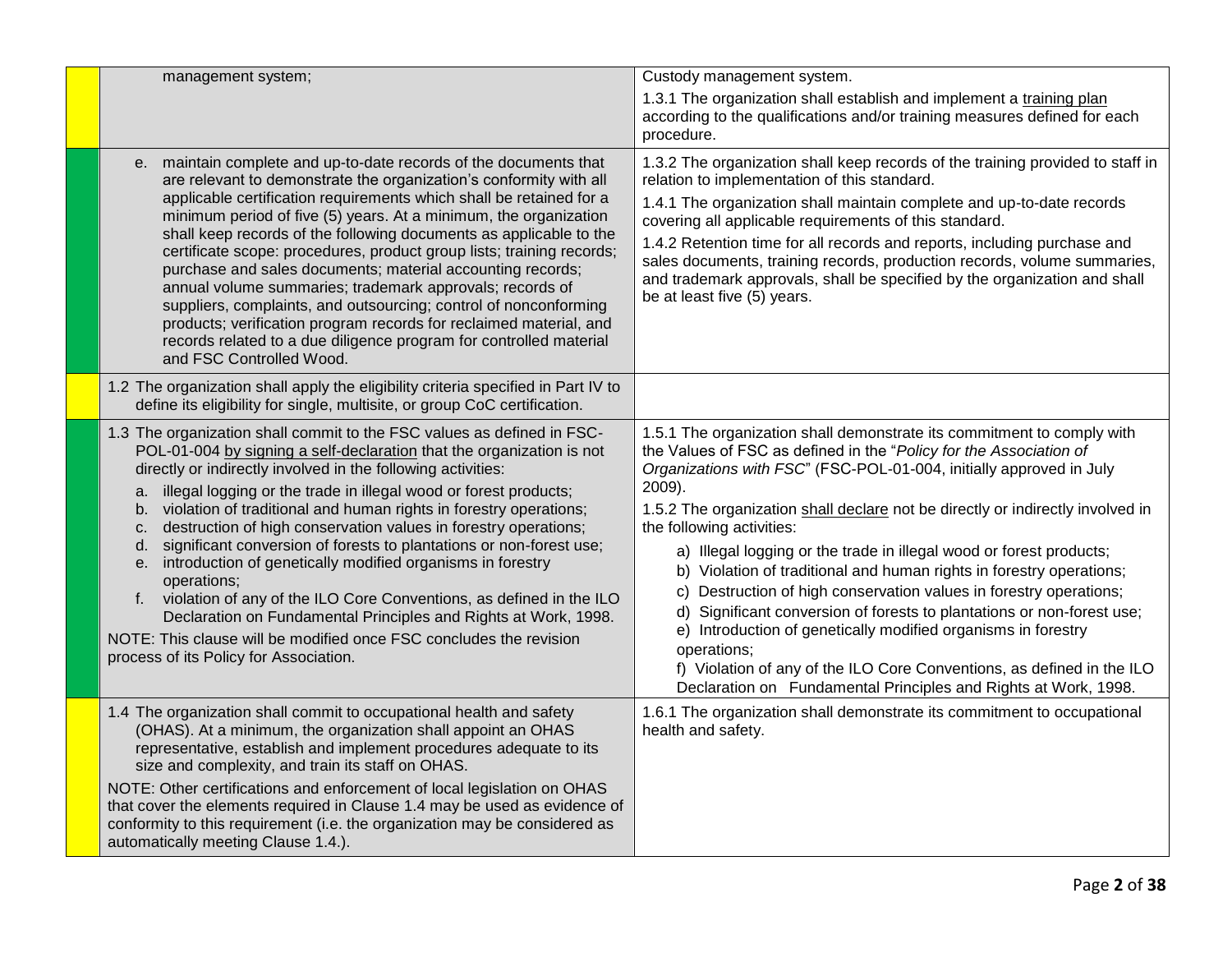| 1.5 The organization shall ensure that complaints received regarding the                                                                                                                                                                                            | INT-STD-20-011 13                                                                                                                                                                                                                                                                                                                                                                                        |  |  |
|---------------------------------------------------------------------------------------------------------------------------------------------------------------------------------------------------------------------------------------------------------------------|----------------------------------------------------------------------------------------------------------------------------------------------------------------------------------------------------------------------------------------------------------------------------------------------------------------------------------------------------------------------------------------------------------|--|--|
| organization's conformity to the requirements applicable to the scope<br>of the organization's CoC certificate are adequately considered,<br>including the following:                                                                                               | Does the requirement per FSC-STD-20-011 V2-0 Clause 2.7 d) to<br>review "complaints, disputes or allegations of non-conformities<br>received by the organization and/or the certification body" also apply                                                                                                                                                                                               |  |  |
| a. acknowledge receipt of the complaint to the complainant within two<br>(2) weeks of receiving the complaint;                                                                                                                                                      | to those related to infringements of the Policy for Association?<br>1) Yes. Complaints, disputes or allegations of nonconformity received from                                                                                                                                                                                                                                                           |  |  |
| investigate the complaint and specify its proposed actions in<br>b.<br>response to the complaint within three (3) months. If more time is<br>needed to complete the investigation, the complainant and the<br>organization's certification body shall be notified;  | stakeholders have to be reviewed by the certification body in all cases<br>according to FSC-STD-20-011 V2-0 Clause 2.7.d. Further evaluation is<br>only required if the review indicates that there is:                                                                                                                                                                                                  |  |  |
| take appropriate actions with respect to complaints and any<br>C.                                                                                                                                                                                                   | a) evidence of nonconformities of the CH with any FSC certification<br>requirements applicable to the scope of certification; or                                                                                                                                                                                                                                                                         |  |  |
| deficiencies found in processes that affect conformity to the<br>certification requirements;<br>d. notify the complainant and the organization's certification body<br>when the complaint is considered to be successfully addressed<br>and closed.                 | b) a risk for nonconformities with applicable FSC certification<br>requirements due to other activities of the organization (including<br>non-certified entities or operations) that may affect the integrity of<br>the chain of custody system, such as illegal timber trade, document<br>forgery or product counterfeiting.                                                                            |  |  |
|                                                                                                                                                                                                                                                                     | The CB shall record the complaint, dispute or allegation and any identified<br>evidence for infringements of the Policy for Association in the audit or<br>complaint investigation report and alert FSC International about a potential<br>non-compliance with the FSC Policy for Association for further evaluation.                                                                                    |  |  |
|                                                                                                                                                                                                                                                                     | Complaints received by the CH have to be reviewed in all cases according<br>to ISO 65 Clause 15 for conformity with FSC-STD-20-001 V3-0. If they<br>relate to nonconformity with applicable certification requirements in certified<br>entities or operations, appropriate action must be taken by the CH and<br>documented. Otherwise similar considerations apply as provided under<br>point 1) above. |  |  |
| 1.6 The organization shall have procedures in place to ensure that any                                                                                                                                                                                              | ADVICE-40-004-08                                                                                                                                                                                                                                                                                                                                                                                         |  |  |
| non-conforming products are identified and controlled to prevent their<br>unintended sale and delivery with FSC claims. Where non-conforming<br>products are detected after they have been delivered, the organization<br>shall undertake the following activities: | 1. The organization shall have a documented procedure defining the<br>controls and related responsibilities and authorities for dealing with<br>non-conforming products. The organization's chain of custody system<br>shall be designed to ensure that products which do not conform to                                                                                                                 |  |  |
| notify its certification body and all affected direct customers in<br>a.<br>writing within five business days of the non-conforming product<br>identification, and maintain records of that notice;                                                                 | FSC requirements are identified and controlled to prevent its<br>unintended delivery.                                                                                                                                                                                                                                                                                                                    |  |  |
| b. analyse causes for occurrence of non-conforming products, and<br>implement measures to prevent their reoccurrence;                                                                                                                                               | NOTE: Small COC enterprises are not required to have the procedure in<br>writing.<br>2.<br>In case non-conforming products are detected after they have been                                                                                                                                                                                                                                             |  |  |
| cooperate with its certification body in order to allow the<br>$C_{1}$<br>certification body to confirm that appropriate actions were taken to<br>correct the non-conformity.                                                                                       | delivered, the organization shall:<br>immediately cease to sell any non-conforming products held in<br>a)<br>stock;                                                                                                                                                                                                                                                                                      |  |  |
|                                                                                                                                                                                                                                                                     | identify all relevant customers, and advise those customers in<br>b)<br>writing within three (3) business days of the non-conforming                                                                                                                                                                                                                                                                     |  |  |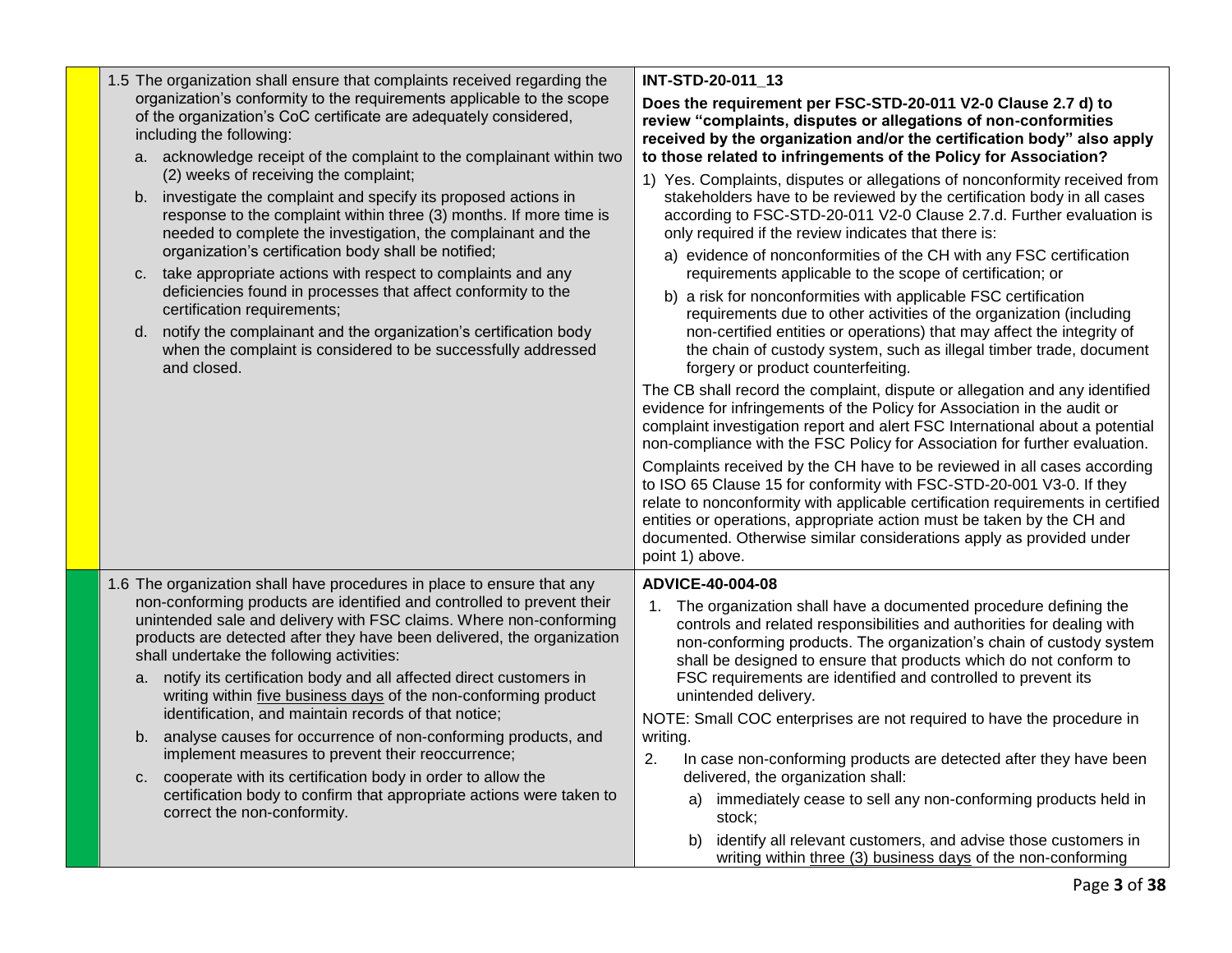|                                                                                                                                                                                                                                                                                                                                                                                                                                                                     | product and maintain records of that advice;                                                                                                                                                                             |
|---------------------------------------------------------------------------------------------------------------------------------------------------------------------------------------------------------------------------------------------------------------------------------------------------------------------------------------------------------------------------------------------------------------------------------------------------------------------|--------------------------------------------------------------------------------------------------------------------------------------------------------------------------------------------------------------------------|
|                                                                                                                                                                                                                                                                                                                                                                                                                                                                     |                                                                                                                                                                                                                          |
|                                                                                                                                                                                                                                                                                                                                                                                                                                                                     | analyse causes for occurrence of non-conforming products and<br>C)<br>implement measures to prevent its re-occurrence.                                                                                                   |
|                                                                                                                                                                                                                                                                                                                                                                                                                                                                     | notify their certification body;<br>d)                                                                                                                                                                                   |
|                                                                                                                                                                                                                                                                                                                                                                                                                                                                     | cooperate with the certification body in order to allow the<br>e)<br>certification body to confirm that appropriate action is taken to<br>correct this non-compliance.                                                   |
|                                                                                                                                                                                                                                                                                                                                                                                                                                                                     |                                                                                                                                                                                                                          |
| 1.7 The organization shall support transaction verification conducted by its<br>certification body and Accreditation Services International (ASI), by<br>providing samples of FSC transaction data as requested by the<br>certification body.                                                                                                                                                                                                                       |                                                                                                                                                                                                                          |
| $\overline{2}$<br><b>Material sourcing</b>                                                                                                                                                                                                                                                                                                                                                                                                                          |                                                                                                                                                                                                                          |
| 2.1 The organization shall maintain up-to-date information about all<br>suppliers who are supplying materials used for FSC product groups,<br>including names, certification code (if applicable), and materials                                                                                                                                                                                                                                                    | 3.2.1 The organization shall establish and maintain an up-to-date record of<br>all suppliers who are supplying material used for FSC product groups<br>including:                                                        |
| supplied.                                                                                                                                                                                                                                                                                                                                                                                                                                                           | a) the supplied product type;                                                                                                                                                                                            |
|                                                                                                                                                                                                                                                                                                                                                                                                                                                                     | b) the supplied material category;                                                                                                                                                                                       |
|                                                                                                                                                                                                                                                                                                                                                                                                                                                                     | c) the supplier's FSC Chain of Custody or FSC Controlled Wood<br>code, if applicable.                                                                                                                                    |
| 2.2 In order to confirm any changes that might affect the availability and<br>authenticity of the supplied products, the organization shall regularly<br>verify the validity and product groups scope of the certificates of their<br>active FSC-certified suppliers through the FSC certificate database<br>(info.fsc.org).<br>NOTE: Other FSC platforms synchronized with the FSC certificate<br>database (i.e. the trademark portal and the OCP) may support the | 3.2.2 The organization shall verify the validity and scope of the supplier's<br>FSC certificate for any changes that might affect the availability and<br>authenticity of the supplied products via http://info.fsc.org. |
| organization's conformity to this requirement by sending automatic                                                                                                                                                                                                                                                                                                                                                                                                  |                                                                                                                                                                                                                          |
| notifications to the organization in the case of a change in the certificate<br>scope of its suppliers.                                                                                                                                                                                                                                                                                                                                                             |                                                                                                                                                                                                                          |
| 2.3 The organization shall have procedures in place to check the supplier's<br>sale and/or delivery documentation to confirm that:<br>a. the supplied material type and quantities are in conformity to the                                                                                                                                                                                                                                                         | 4.1.1 On receipt of material or prior to further use or processing the<br>organization shall check the supplier invoice and supporting documentation<br>to ensure the following:                                         |
| supplied documentation;<br>b. the FSC claim is specified;                                                                                                                                                                                                                                                                                                                                                                                                           | a) the supplied material quantities and quality are in compliance<br>with the supplied documentation;                                                                                                                    |
| the supplier's FSC Chain of Custody or FSC Controlled Wood<br>c.                                                                                                                                                                                                                                                                                                                                                                                                    | b) the material category and, if applicable, the associated                                                                                                                                                              |
| code is quoted for material supplied with FSC claims.                                                                                                                                                                                                                                                                                                                                                                                                               | percentage or credit claim is stated for each product item or for<br>the total products;                                                                                                                                 |
|                                                                                                                                                                                                                                                                                                                                                                                                                                                                     | c) the supplier's FSC Chain of Custody or FSC Controlled Wood                                                                                                                                                            |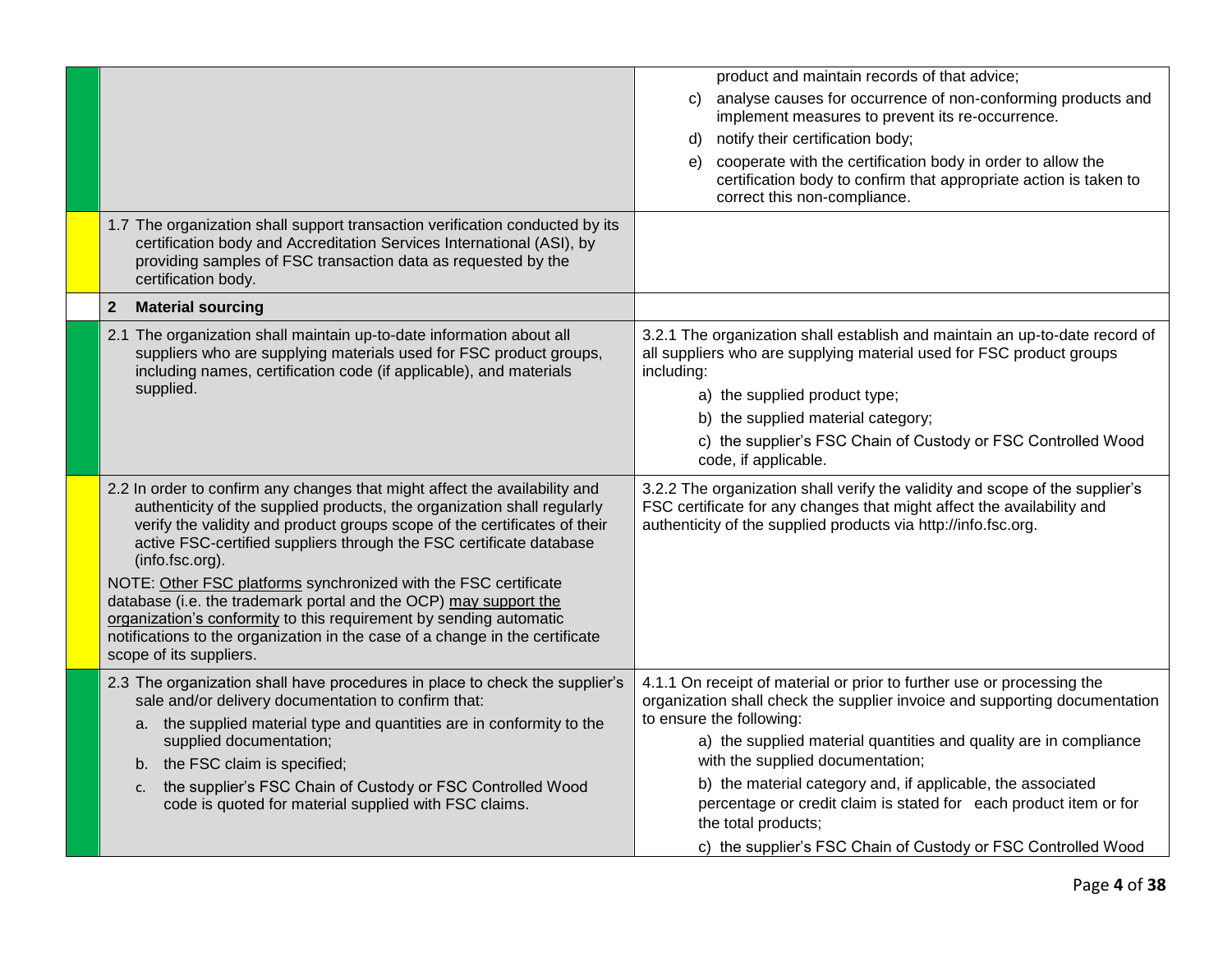|  |                                                                                                                                                                                                                                                                                                                                                                                                                                                                                                                                            |                                                                                                                                                                                                                                                                                                                                                                                                                           | code is quoted for material supplied with FSC claims. |                                                                                                                                                                                                                                                                                                                                                                                                                                                                                                                                                                                                                                                                                                                                                                                                                                                                                                                                                                                                   |
|--|--------------------------------------------------------------------------------------------------------------------------------------------------------------------------------------------------------------------------------------------------------------------------------------------------------------------------------------------------------------------------------------------------------------------------------------------------------------------------------------------------------------------------------------------|---------------------------------------------------------------------------------------------------------------------------------------------------------------------------------------------------------------------------------------------------------------------------------------------------------------------------------------------------------------------------------------------------------------------------|-------------------------------------------------------|---------------------------------------------------------------------------------------------------------------------------------------------------------------------------------------------------------------------------------------------------------------------------------------------------------------------------------------------------------------------------------------------------------------------------------------------------------------------------------------------------------------------------------------------------------------------------------------------------------------------------------------------------------------------------------------------------------------------------------------------------------------------------------------------------------------------------------------------------------------------------------------------------------------------------------------------------------------------------------------------------|
|  | 2.4 The organization shall ensure that only eligible inputs and the correct<br>material categories are used in FSC product groups as defined in<br>Table B.<br>Table B. Eligible inputs according to the FSC claim specified for the outputs<br>of a product group                                                                                                                                                                                                                                                                         |                                                                                                                                                                                                                                                                                                                                                                                                                           |                                                       | 3.1.1 The organization shall adopt and use the definitions and<br>categorization of input materials as specified by this standard.<br>3.1.2 The organization shall categorize all inputs to FSC product groups by<br>their material category: and shall ensure that only eligible inputs are used.                                                                                                                                                                                                                                                                                                                                                                                                                                                                                                                                                                                                                                                                                                |
|  | <b>FSC output claim</b><br>specified for<br>the product group<br><b>FSC 100%</b><br>FSC Mix x% / FSC Mix<br>Credit<br>FSC Recycled x%<br><b>FSC Recycled Credit</b><br><b>FSC Controlled Wood</b>                                                                                                                                                                                                                                                                                                                                          | <b>Eligible inputs</b><br><b>FSC 100%</b><br>FSC 100%, FSC Mix x%, FSC Mix Credit, FSC<br>Recycled x%, FSC Recycled Credit, controlled<br>material, FSC Controlled Wood, pre-consumer<br>reclaimed, post-consumer reclaimed.<br>FSC Recycled x%, FSC Recycled Credit, pre-<br>post-consumer<br>consumer<br>reclaimed,<br>reclaimed.<br>FSC 100%, FSC Mix x%, FSC Mix Credit,<br>controlled material, FSC Controlled Wood. |                                                       | ADVICE-40-004-13<br>FSC CoC certificate holders may classify pre-consumer reclaimed paper<br>materials as equivalent to FSC certified and post-consumer reclaimed<br>materials for the purpose of determining the FSC Mix or FSC Recycled<br>output claims for products controlled under the percentage or credit<br>system.                                                                                                                                                                                                                                                                                                                                                                                                                                                                                                                                                                                                                                                                      |
|  | 2.5 Organizations sourcing non-FSC-certified reclaimed material for use in<br>FSC product groups shall conform to the requirements of FSC-STD-<br>40-007.                                                                                                                                                                                                                                                                                                                                                                                  |                                                                                                                                                                                                                                                                                                                                                                                                                           |                                                       | 3.3.2 For the purchase of non-certified reclaimed material, the organization<br>shall comply with the provisions of "FSC-STD-40-007: FSC Standard for<br>Sourcing Reclaimed Material for Use in FSC Product Groups or FSC-<br>certified Projects".                                                                                                                                                                                                                                                                                                                                                                                                                                                                                                                                                                                                                                                                                                                                                |
|  | 2.6 Organizations sourcing non-FSC certified virgin material for use in FSC<br>product groups shall conform to the requirements of FSC-STD-40-005.                                                                                                                                                                                                                                                                                                                                                                                         |                                                                                                                                                                                                                                                                                                                                                                                                                           |                                                       | 3.3.1 For the purchase of controlled material, the organization shall comply<br>with the applicable requirements of "FSC-STD-40-005: Standard for<br>Company Evaluation of FSC Controlled Wood".                                                                                                                                                                                                                                                                                                                                                                                                                                                                                                                                                                                                                                                                                                                                                                                                  |
|  | 2.7 Organizations that reclaim materials from primary or secondary<br>processing at their own site may classify the material as the same or<br>lower material category as the input from which it was derived.<br>Materials reclaimed from secondary processing may also be classified<br>by the organization as pre-consumer reclaimed material, except<br>materials that are discarded by a manufacturing process but that can<br>be reused on site by being incorporated back into the same<br>manufacturing process that generated it. |                                                                                                                                                                                                                                                                                                                                                                                                                           |                                                       | 3.4.1 Organizations which generate input material for an FSC product<br>group at their own site shall identify the material category and, if<br>applicable, the associated percentage claim or credit claim as follows:<br>a) material produced during the process of primary manufacture of<br>another (principal) product, from the same input, shall be<br>considered as belonging to the same material category as the<br>input from which it was (co-) produced;<br>b) material that is reclaimed from a process of secondary<br>manufacture or a downstream industry source where the material<br>has not been intentionally produced, is unfit for end use and not<br>capable of being re-used on-site in the same manufacturing<br>process that generated it, shall be considered as belonging to the<br>same material category as the input from which it was derived or<br>as pre-consumer reclaimed material.<br>3.4.2 The organization shall classify mixtures of different virgin or |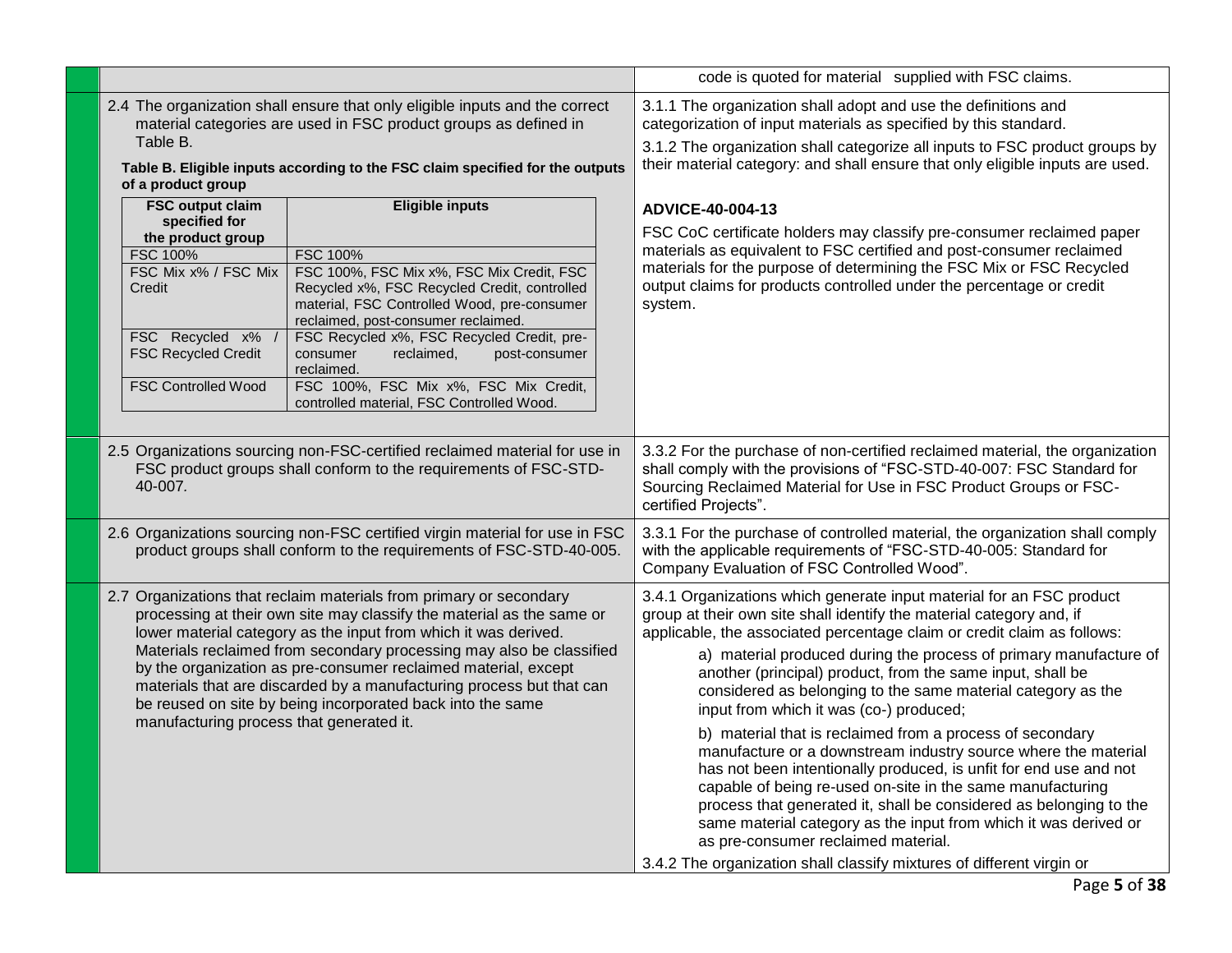|                                                                                                                                                                                                                                                                                                                                                                                                                                                                                                                                                                                                                                                           | reclaimed material categories, where the proportions of the different inputs<br>cannot be identified, by the material category and, if applicable, percentage<br>or credit claim with the lowest FSC or post-consumer input per input<br>volume.<br>NOTE: Material mixtures of FSC-certified, controlled and/or reclaimed<br>material, where the proportions of the different inputs cannot be identified,<br>shall be classified as 'controlled material'. |
|-----------------------------------------------------------------------------------------------------------------------------------------------------------------------------------------------------------------------------------------------------------------------------------------------------------------------------------------------------------------------------------------------------------------------------------------------------------------------------------------------------------------------------------------------------------------------------------------------------------------------------------------------------------|-------------------------------------------------------------------------------------------------------------------------------------------------------------------------------------------------------------------------------------------------------------------------------------------------------------------------------------------------------------------------------------------------------------------------------------------------------------|
| 2.8 Organizations may classify material held in stock at the time of the<br>main evaluation by the certification body and material received<br>between the date of the main evaluation and the issue date of the<br>organization's CoC certificate as eligible input, provided the<br>organization is able to demonstrate to the certification body that the<br>materials meet the FSC material sourcing requirements.                                                                                                                                                                                                                                    | Footnote 10: Organizations in the certification process may use towards<br>their input calculations material held in their stock at the time of the main<br>assessment as well as material received between the date of the main<br>assessment and the issue date of the organization's FSC Chain of Custody<br>certificate. However, the organization may not sell any material with FSC<br>claims prior to holding an FSC Chain of Custody certificate.   |
| $\mathbf{3}$<br><b>Material handling</b>                                                                                                                                                                                                                                                                                                                                                                                                                                                                                                                                                                                                                  |                                                                                                                                                                                                                                                                                                                                                                                                                                                             |
| 3.1 In cases where there is risk of non-eligible inputs entering FSC product<br>groups, the organization shall implement one or more of the following<br>segregation methods:<br>physical separation of materials;<br>a.<br>temporal separation of materials;<br>b.<br>identification of materials.<br>C.                                                                                                                                                                                                                                                                                                                                                 | 4.2.1 The organization shall ensure that inputs used for FSC product<br>groups remain clearly identifiable and separable by product group or, if<br>identical inputs are used for more than one FSC product group, by their<br>associated FSC claim.                                                                                                                                                                                                        |
|                                                                                                                                                                                                                                                                                                                                                                                                                                                                                                                                                                                                                                                           | 4.3.1 For materials received with an FSC label the organization shall<br>ensure the following:                                                                                                                                                                                                                                                                                                                                                              |
|                                                                                                                                                                                                                                                                                                                                                                                                                                                                                                                                                                                                                                                           | a) material which will be further processed shall be cleared of any<br>labels or segregation marks before sale;                                                                                                                                                                                                                                                                                                                                             |
|                                                                                                                                                                                                                                                                                                                                                                                                                                                                                                                                                                                                                                                           | b) material which shall be sold unchanged shall be checked by the<br>organization for being correctly labelled according to its FSC material<br>category unless the organization does not gain physical possession of<br>the material.                                                                                                                                                                                                                      |
| FSC material and products records<br>4                                                                                                                                                                                                                                                                                                                                                                                                                                                                                                                                                                                                                    |                                                                                                                                                                                                                                                                                                                                                                                                                                                             |
| 4.1 For each product group or job order, the organization shall identify the<br>main processing steps involving a change of material volume or weight<br>and specify the conversion factor(s) for each processing step or, if not<br>feasible, for the total processing steps. The organization shall have a<br>consistent methodology for calculating conversion factor(s) and shall<br>keep them up to date.<br>NOTE: Organizations that produce custom manufactured products are not<br>required to specify conversion factors before manufacturing, but they shall<br>maintain production records that enable conversion factors to be<br>calculated. | 5.1.1 For each product group the organization shall identify the main<br>processing steps involving a change of material volume or weight and<br>specify the conversion factor(s) for each processing step or, if not feasible,<br>for the total processing.<br>5.1.2 The organization shall specify the methodology for calculating the<br>conversion factor(s) and ensure that conversion factors are kept up to<br>date.                                 |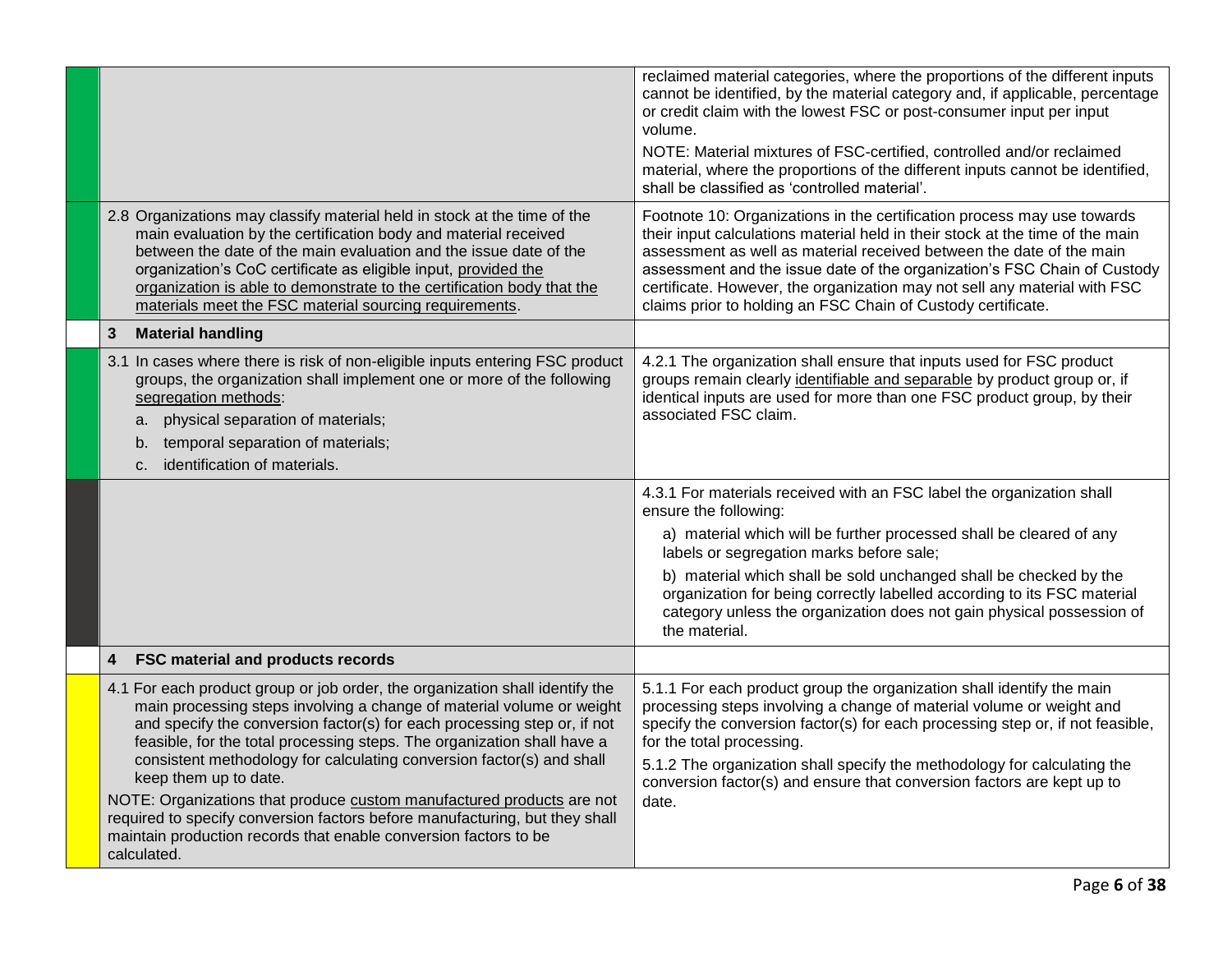| 4.2 The organization shall maintain up-to-date material accounting records<br>(e.g. spreadsheets, production control software) of materials and<br>products in the scope of the FSC certificate, including:<br>a. inputs: purchase document number, date, quantities, and material<br>category including the percentage or credit claim (if applicable);<br>b. outputs: sales document number, date, product description,<br>quantities, FSC claim, and applicable claim period or job order;<br>c. FSC percentage calculations and FSC credit accounts.                                                                                                                                                            | 5.2.1 For each product group the organization shall establish a material<br>accounting record to ensure that at all times the quantities produced and/or<br>sold with FSC claims are compatible with the quantities of inputs from<br>different material categories, their associated percentage or credit claims,<br>and the product group conversion factor(s). The accounting record shall<br>include at least the following information:<br>For inputs and outputs:<br>a) invoice references;<br>b) quantities (by volume or weight);<br>For inputs:<br>c) material category and, if applicable, percentage claim or credit<br>claim;<br>For outputs:<br>d) FSC claim;<br>e) information to identify the product item in invoices;<br>f) applicable claim period or job order. |
|---------------------------------------------------------------------------------------------------------------------------------------------------------------------------------------------------------------------------------------------------------------------------------------------------------------------------------------------------------------------------------------------------------------------------------------------------------------------------------------------------------------------------------------------------------------------------------------------------------------------------------------------------------------------------------------------------------------------|------------------------------------------------------------------------------------------------------------------------------------------------------------------------------------------------------------------------------------------------------------------------------------------------------------------------------------------------------------------------------------------------------------------------------------------------------------------------------------------------------------------------------------------------------------------------------------------------------------------------------------------------------------------------------------------------------------------------------------------------------------------------------------|
| 4.3 Organizations that are certified to FSC and other forestry certification<br>schemes and that have inputs and outputs that simultaneously carry<br>claims from these schemes shall demonstrate that the quantities of<br>products are not inappropriately counted multiple times.<br>NOTE: This can be done by establishing a single accounting record for<br>these materials which clearly identifies the quantities of materials and<br>products and the respective certification claim(s) applied to outputs. When<br>this is not possible, the organization should enable the certification body's<br>assessment of this requirement by other means.                                                         | INT-STD-40-004 26<br>Can a product that is invoiced simultaneously containing FSC claims<br>and claims of another forestry certification scheme (such as PEFC or<br>SFI) be considered as FSC certified input by the buyer?<br>Yes. However, in the case the buyer is certified against FSC and another<br>forestry certification scheme, the buyer shall provide its FSC Certification<br>Body access to both production and certification controls (access to both<br>FSC and e.g. PEFC or SFI credit accounts) for verification that the volumes<br>received are not being double counted. This requirement also applies in<br>cases where the FSC accredited Certification Body is not accredited for<br>certification against the other forestry certification scheme.        |
| 4.4 The organization shall prepare reports of annual volume summaries (in<br>the measurement unit commonly used by the organization), covering<br>the period since the previous reporting period, demonstrating that the<br>quantities of output products sold with FSC claims are compatible with<br>the quantities of inputs, any existing inventory, their associated output<br>claims, and the conversion factor(s) by product group.<br>NOTE: Organizations that make custom manufactured products (e.g.<br>woodworkers, building contractors, construction companies) may present<br>the annual FSC summary reports as an overview of the job orders or<br>construction projects instead of by product group. | 5.2.2 For each product group the organization shall prepare annual volume<br>summaries providing quantitative information for each material category<br>received/used and product type produced/sold, as follows:<br>a) inputs received;<br>b) inputs used for production (if applicable);<br>c) inputs still in stock;<br>d) outputs still in stock;<br>e) outputs sold.                                                                                                                                                                                                                                                                                                                                                                                                          |
| <b>Sales</b><br>5.                                                                                                                                                                                                                                                                                                                                                                                                                                                                                                                                                                                                                                                                                                  |                                                                                                                                                                                                                                                                                                                                                                                                                                                                                                                                                                                                                                                                                                                                                                                    |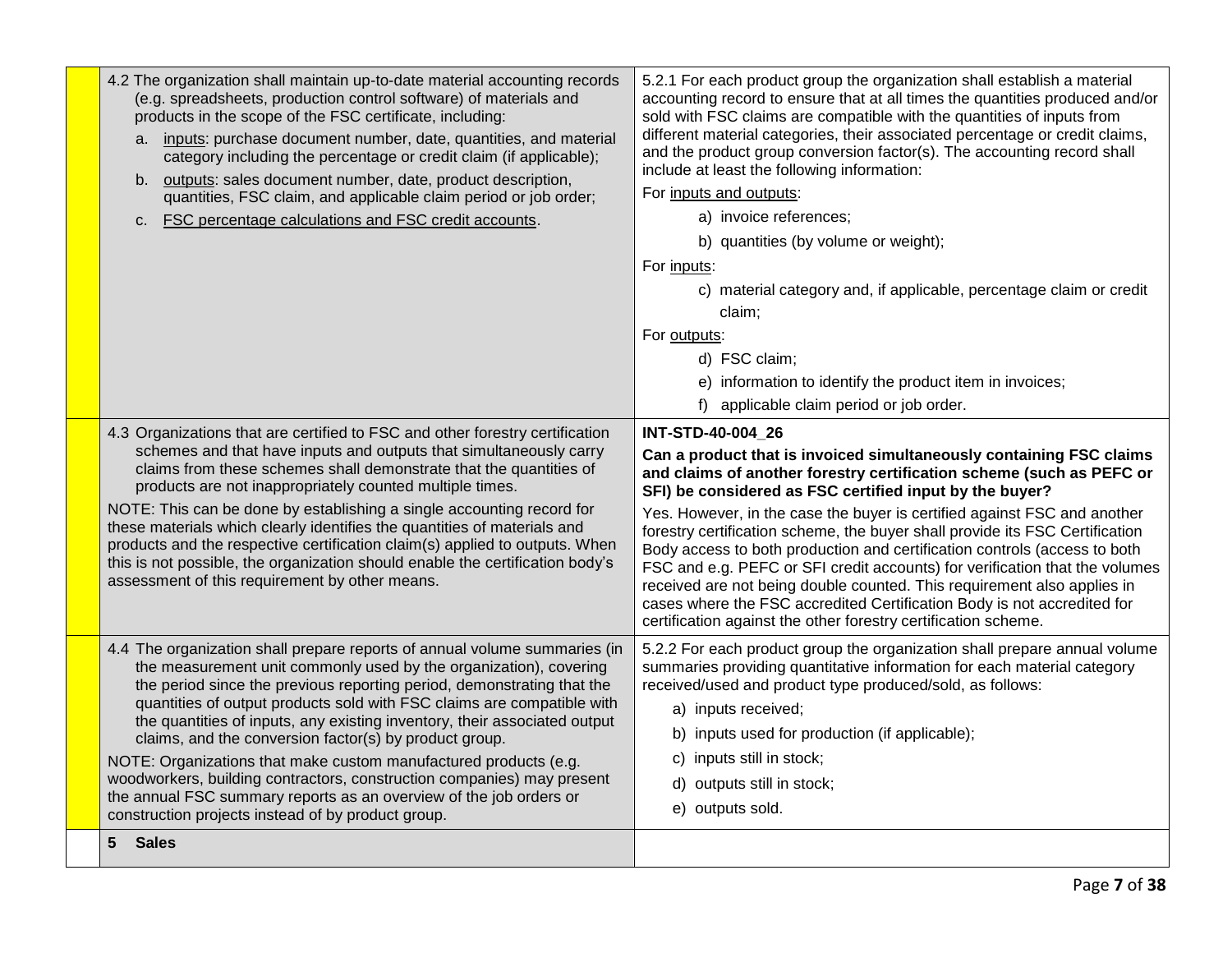| following information:                                                                                                                                                                         |                                                                                |                   |                             |                                        | information: |                                                                                                                                                       |                                                                                                 |
|------------------------------------------------------------------------------------------------------------------------------------------------------------------------------------------------|--------------------------------------------------------------------------------|-------------------|-----------------------------|----------------------------------------|--------------|-------------------------------------------------------------------------------------------------------------------------------------------------------|-------------------------------------------------------------------------------------------------|
| name and contact details of the organization;                                                                                                                                                  |                                                                                |                   |                             |                                        |              | a) name and contact details of the organization;                                                                                                      |                                                                                                 |
| information to identify the customer, such as name and address of<br>b.                                                                                                                        |                                                                                |                   |                             |                                        |              | b) name and address of the customer;                                                                                                                  |                                                                                                 |
|                                                                                                                                                                                                | the customer (except for sales to end consumers);                              |                   |                             |                                        |              |                                                                                                                                                       | c) date when the document was issued;                                                           |
|                                                                                                                                                                                                | date when the document was issued;<br>c.                                       |                   |                             |                                        |              |                                                                                                                                                       | d) description of the product;                                                                  |
|                                                                                                                                                                                                | product name or description;<br>d.                                             |                   |                             |                                        |              |                                                                                                                                                       |                                                                                                 |
|                                                                                                                                                                                                | quantity of products sold;<br>е.                                               |                   |                             |                                        |              |                                                                                                                                                       | e) quantity of the products sold;                                                               |
|                                                                                                                                                                                                | the organization's FSC certificate code associated to FSC-certified<br>f.      |                   |                             |                                        |              |                                                                                                                                                       | f) the organization's FSC Chain of Custody or FSC Controlled Wood                               |
|                                                                                                                                                                                                | products and/ or FSC Controlled Wood code associated to FSC                    |                   |                             |                                        |              | code;                                                                                                                                                 |                                                                                                 |
|                                                                                                                                                                                                | Controlled Wood products;                                                      |                   |                             |                                        |              |                                                                                                                                                       | g) clear indication of the FSC claim for each product item or the total<br>products as follows: |
|                                                                                                                                                                                                | a clear indication of the FSC claim for each product item or the<br>a.         |                   |                             |                                        |              | i.                                                                                                                                                    | the claim "FSC 100%" for products from FSC 100% product                                         |
|                                                                                                                                                                                                | total products as specified in Table C.                                        |                   |                             |                                        |              |                                                                                                                                                       | groups;                                                                                         |
|                                                                                                                                                                                                |                                                                                |                   |                             |                                        |              | ii.                                                                                                                                                   | the claim "FSC Mix x%" where 'x' represents the applicable                                      |
|                                                                                                                                                                                                |                                                                                |                   |                             |                                        |              |                                                                                                                                                       | percentage claim for products from FSC Mix product groups                                       |
| system                                                                                                                                                                                         | Table C. Eligible FSC claims for output products according to each FSC control |                   |                             |                                        |              |                                                                                                                                                       | under a percentage system;                                                                      |
|                                                                                                                                                                                                | <b>FSC output claim</b>                                                        |                   | <b>FSC control system</b>   |                                        |              | iii.                                                                                                                                                  | the claim "FSC Mix Credit" for products from FSC Mix product                                    |
|                                                                                                                                                                                                | specified for the                                                              | <b>Transfer</b>   | Percentage                  | <b>Credit</b>                          |              |                                                                                                                                                       | groups under a credit system;                                                                   |
|                                                                                                                                                                                                | product group                                                                  | system            | system                      | system                                 |              | iv.                                                                                                                                                   | the claim "FSC Recycled x%" where 'x' represents the                                            |
|                                                                                                                                                                                                | <b>FSC 100%</b><br>FSC Mix x%                                                  | ✓<br>$\checkmark$ | N/A<br>$\checkmark$         | N/A<br>N/A                             |              |                                                                                                                                                       | applicable percentage claim for products from FSC Recycled                                      |
|                                                                                                                                                                                                | FSC Recycled x%                                                                | $\checkmark$      | $\checkmark$                | N/A                                    |              |                                                                                                                                                       | product groups under a percentage system;                                                       |
|                                                                                                                                                                                                | <b>FSC Mix Credit</b>                                                          | $\checkmark$      | N/A                         | $\checkmark$                           |              | v.                                                                                                                                                    | the claim "FSC Recycled Credit" for products from FSC                                           |
|                                                                                                                                                                                                | <b>FSC Recycled Credit</b>                                                     | $\checkmark$      | N/A                         | $\checkmark$                           |              |                                                                                                                                                       | Recycled product groups under a credit system;                                                  |
|                                                                                                                                                                                                | <b>FSC Controlled Wood</b>                                                     | $\checkmark$      | $\checkmark$<br>(see Clause | $\overline{\checkmark}$<br>(see Clause |              | vi.                                                                                                                                                   | the claim "FSC Controlled Wood" for products from FSC                                           |
|                                                                                                                                                                                                |                                                                                |                   | 9.9)                        | 10.10                                  |              |                                                                                                                                                       | Controlled Wood product groups or for products from FSC                                         |
|                                                                                                                                                                                                |                                                                                |                   |                             |                                        |              |                                                                                                                                                       | Mix or FSC Recycled product groups that will not be sold as                                     |
|                                                                                                                                                                                                |                                                                                |                   |                             |                                        |              |                                                                                                                                                       | FSC-certified.                                                                                  |
|                                                                                                                                                                                                | 5.2 Organizations at the end of the supply chain selling FSC finished and      |                   |                             |                                        |              |                                                                                                                                                       | 6.1.1 NOTE: For supplies of finished products that meet the labelling                           |
|                                                                                                                                                                                                | labelled products (e.g. retailers, publishers) may omit the percentage         |                   |                             |                                        |              |                                                                                                                                                       | thresholds specified in Section 11 the organization may omit the                                |
| or credit information in sales documentation (e.g. using "FSC Mix"                                                                                                                             |                                                                                |                   |                             |                                        |              | percentage or credit information in sales and delivery documentation. In                                                                              |                                                                                                 |
| claim only instead of "FSC Mix 70%" or "FSC Mix Credit"). In this case,                                                                                                                        |                                                                                |                   |                             |                                        |              | this case, however, the material has lost its information on FSC or post-<br>consumer input for subsequent customers and therefore may not be further |                                                                                                 |
| however, this information is lost and subsequent organizations in the<br>supply chain are not permitted to use or reinstate the percentage or<br>credit information related to these products. |                                                                                |                   |                             |                                        |              | re-sold with FSC claims.                                                                                                                              |                                                                                                 |
|                                                                                                                                                                                                |                                                                                |                   |                             |                                        |              |                                                                                                                                                       |                                                                                                 |
|                                                                                                                                                                                                |                                                                                |                   |                             |                                        |              | 6.1.1 h) if separate delivery documents are issued, information sufficient to                                                                         |                                                                                                 |
| 5.3 If the sales documentation issued by the organization is not included<br>with the shipment of the product and this information is relevant for the                                         |                                                                                |                   |                             |                                        |              | link the sale and related delivery documentation to each other.                                                                                       |                                                                                                 |
| customer to identify the product as being FSC certified, the related                                                                                                                           |                                                                                |                   |                             |                                        |              |                                                                                                                                                       | 6.1.2 The organization shall include the same information as required in                        |
|                                                                                                                                                                                                |                                                                                |                   |                             |                                        |              |                                                                                                                                                       |                                                                                                 |

6.1.1 The organization shall ensure that all sales and delivery documents

issued12 for outputs sold with FSC claims include the following

5.1 The organization shall ensure that sales documents (physical or electronic) issued for products sold with FSC claims include the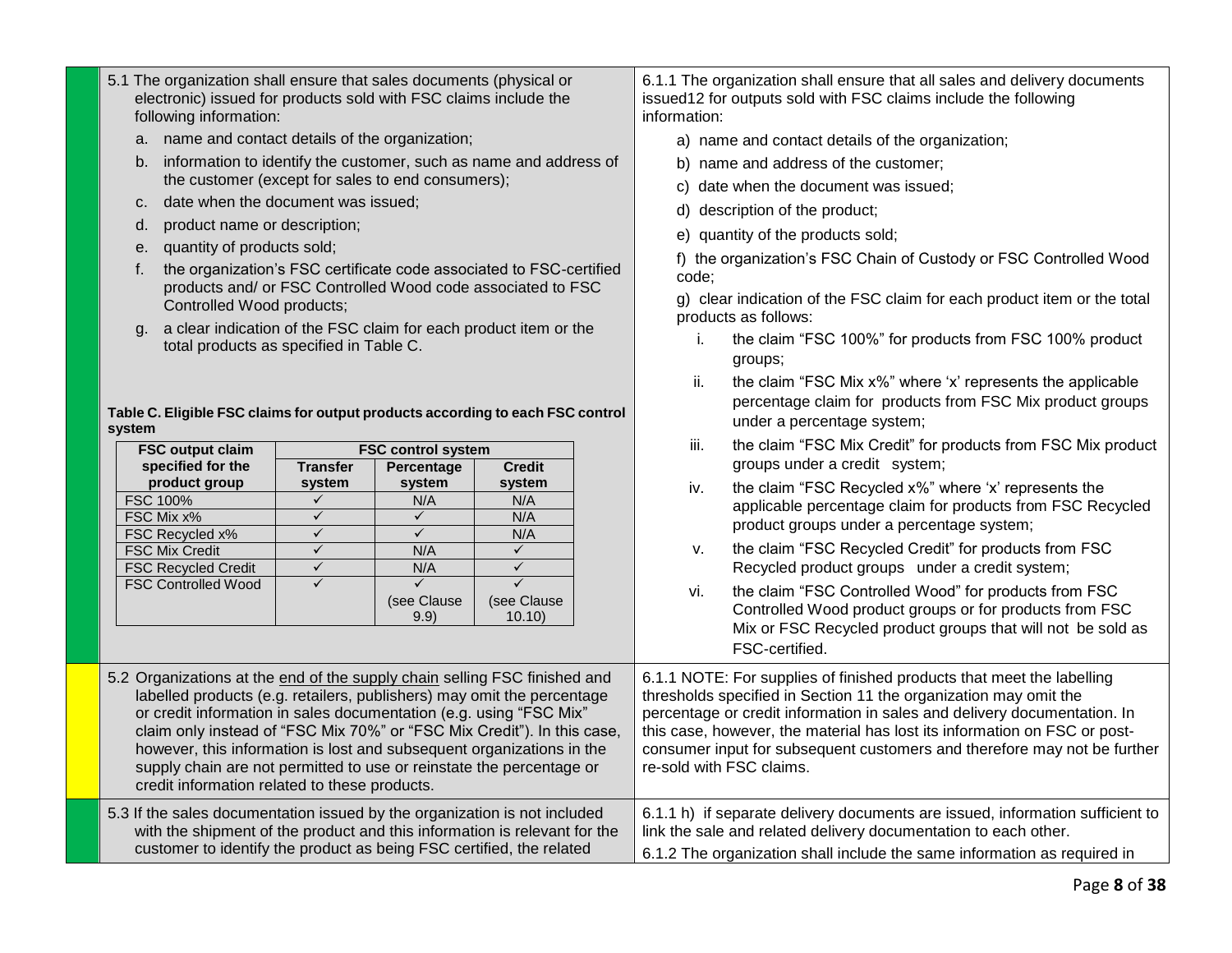| delivery documentation shall include the same information as required<br>in Clause 5.1 and a reference linking it to the sales documentation.                                                                                                                                                                                                                                                                 | clause 6.1.1 in the related delivery documentation, if the sales<br>documentation (or copy of it) is not included with the shipment of the<br>product.                                                                                                                                                                                                                                                                                                                                                                                                                                                     |
|---------------------------------------------------------------------------------------------------------------------------------------------------------------------------------------------------------------------------------------------------------------------------------------------------------------------------------------------------------------------------------------------------------------|------------------------------------------------------------------------------------------------------------------------------------------------------------------------------------------------------------------------------------------------------------------------------------------------------------------------------------------------------------------------------------------------------------------------------------------------------------------------------------------------------------------------------------------------------------------------------------------------------------|
| 5.4 The organization shall ensure that products sold with an FSC 100%,<br>FSC Mix, or FSC Recycled claim on sales documentation do not carry<br>any labels from other forestry certification schemes.<br>NOTE: FSC-certified product may simultaneously carry the FSC claim and<br>the claim of other forestry certification schemes on sales and delivery<br>documents, even if the product is FSC labelled. | 4.3.2 For materials received with a label from other forestry conformity<br>assessment schemes, the organization shall ensure that the materials are<br>cleared of any such labels before sale with an FSC claim.<br>6.2.2 The organization shall ensure that products sold with an FSC claim<br>on sales and delivery documentation do not carry any labels from other<br>forestry conformity assessment schemes.                                                                                                                                                                                         |
|                                                                                                                                                                                                                                                                                                                                                                                                               | INT-STD-40-004 06                                                                                                                                                                                                                                                                                                                                                                                                                                                                                                                                                                                          |
|                                                                                                                                                                                                                                                                                                                                                                                                               | Is it acceptable that a product sold with a FSC claim also contains<br>claims of other forestry conformity assessment schemes in its sales<br>and delivery documents?                                                                                                                                                                                                                                                                                                                                                                                                                                      |
|                                                                                                                                                                                                                                                                                                                                                                                                               | Yes. The FSC Chain of Custody and Trademark standards only present<br>restrictions for the use of the FSC label on products together with the label<br>of other forestry conformity assessment schemes. However, these<br>restrictions do not apply for the identification of sales and delivery<br>documents. In this case, the FSC claims and claims of other certification<br>schemes shall not be merged. All elements of the FSC claim must be<br>comprehensible and easily identifiable.                                                                                                             |
| 5.5 Organizations may identify products exclusively made of input                                                                                                                                                                                                                                                                                                                                             | <b>FSC-ADV-50-003 V1-0</b>                                                                                                                                                                                                                                                                                                                                                                                                                                                                                                                                                                                 |
| materials from small or community producers by adding the following<br>claim to sales documents: "From small or community forest producers".<br>This claim can be passed on along the supply chain by certificate<br>holders.                                                                                                                                                                                 | Sales and delivery documents for products from small and community<br>producers shall additionally contain the statement: "From small or<br>community producers". The statement shall be clearly linked in the invoice<br>to these products.                                                                                                                                                                                                                                                                                                                                                               |
| 5.6 The organization may only sell products with the 'FSC Controlled<br>Wood' claim on sales and delivery documents if the products are raw<br>or semi-finished products and the customer is FSC certified.                                                                                                                                                                                                   | 6.3.1 The organization shall ensure that the sale of FSC Controlled Wood<br>is in compliance with Part 4 of "FSC-STD-40-005: FSC Standard for<br>Company Evaluation of FSC Controlled Wood".                                                                                                                                                                                                                                                                                                                                                                                                               |
|                                                                                                                                                                                                                                                                                                                                                                                                               | FSC-STD-40-005 V2-1 (Annex 4)                                                                                                                                                                                                                                                                                                                                                                                                                                                                                                                                                                              |
|                                                                                                                                                                                                                                                                                                                                                                                                               | Companies supplying FSC Controlled Wood shall make claims<br>1.4<br>regarding FSC Controlled Wood or use the statement 'FSC<br>Controlled Wood' only in sales and shipping documentation (i.e.<br>invoices, delivery notes and shipping documentation) between FSC<br>certified Chain-of-Custody operations commercializing FSC<br>Controlled Wood for the purpose of mixing with FSC certified<br>material in products certified against the FSC policy for percentage<br>based claims or against FSC-STD-40-004 FSC chain of custody<br>standard for companies supplying and manufacturing FSC-certified |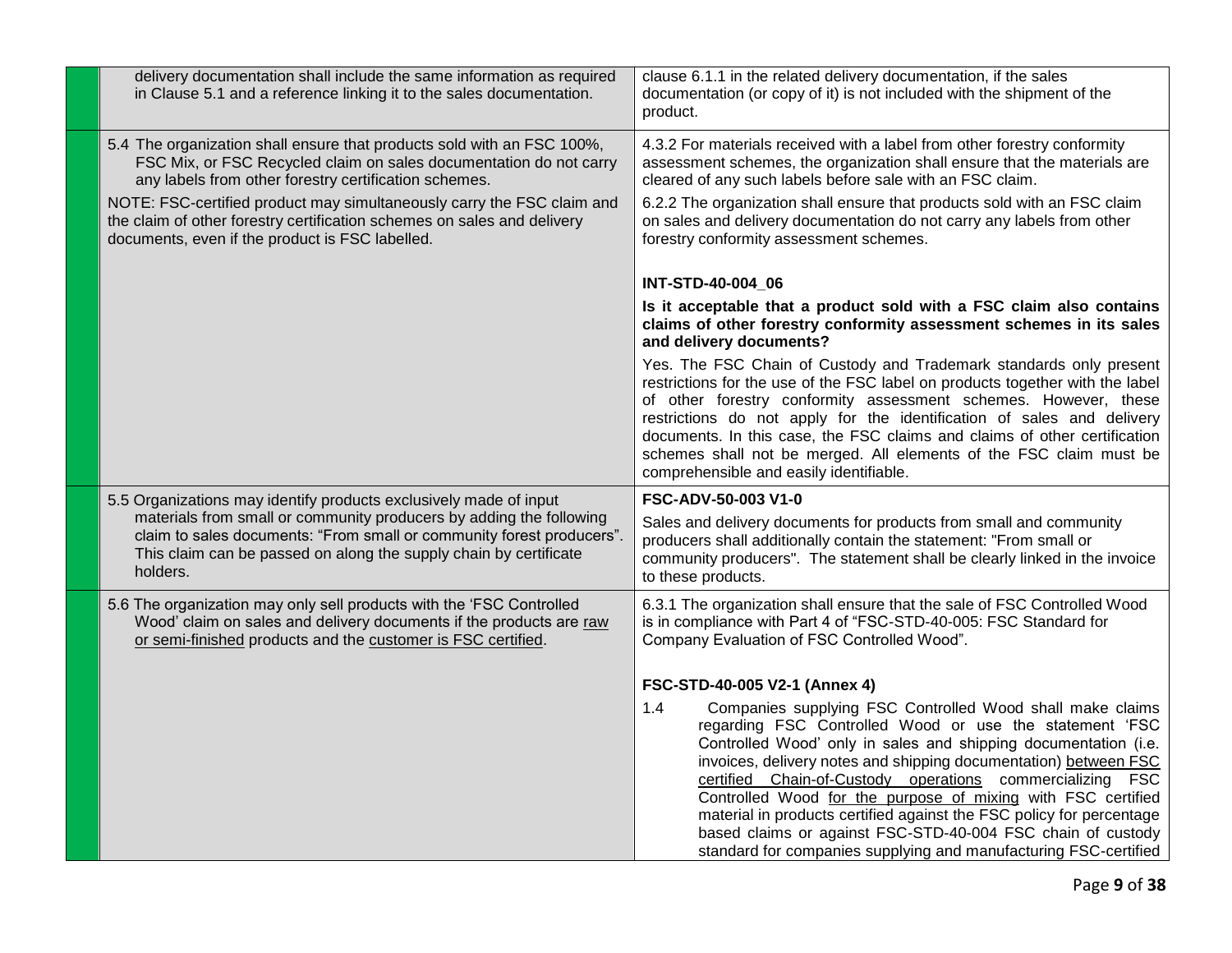|                                                                                                                                                                                                                                                                                                                                                                                                                                                                                                                                                                                                                                                                                                                                                                                                                                                                                                                                  | products or against FSC-STD-40-006 FSC chain of custody<br>standard for project certification.                                                                                                                                                                                                                                                                                                                                                                                                                                                                                                                                                                                                                                                                                                                                                                                                                                                                                                                                                                                                                                                                                                                                                                              |
|----------------------------------------------------------------------------------------------------------------------------------------------------------------------------------------------------------------------------------------------------------------------------------------------------------------------------------------------------------------------------------------------------------------------------------------------------------------------------------------------------------------------------------------------------------------------------------------------------------------------------------------------------------------------------------------------------------------------------------------------------------------------------------------------------------------------------------------------------------------------------------------------------------------------------------|-----------------------------------------------------------------------------------------------------------------------------------------------------------------------------------------------------------------------------------------------------------------------------------------------------------------------------------------------------------------------------------------------------------------------------------------------------------------------------------------------------------------------------------------------------------------------------------------------------------------------------------------------------------------------------------------------------------------------------------------------------------------------------------------------------------------------------------------------------------------------------------------------------------------------------------------------------------------------------------------------------------------------------------------------------------------------------------------------------------------------------------------------------------------------------------------------------------------------------------------------------------------------------|
| 5.7 If the organization is unable to include the FSC claim and/or certificate<br>code in sales or delivery documents, the required information shall be<br>provided to the customer through supplementary documentation (e.g.<br>supplementary letters). In this case, the organization shall obtain<br>permission from its certification body to implement supplementary<br>documentation in accordance with the following criteria:<br>a. there shall exist clear information linking the supplementary<br>documentation to the sales or delivery documents;<br>there is no risk that the customer will misinterpret which products<br>b.<br>are or are not FSC certified in the supplementary documentation;<br>where the sales documents contain multiple products with different<br>C.<br>FSC claims, each product shall be cross-referenced to the<br>associated FSC claim provided in the supplementary<br>documentation. | ADVICE-40-004-05<br>When the certificate holder has demonstrated it is not able to include the<br>required FSC claim as specified in the FSC Chain of Custody standard in<br>sales and delivery documents due to space constraints, through an<br>exception, the certification body can approve the required information to be<br>provided through supplementary evidence (e.g. supplementary letters, a<br>link to the own company's webpage with verifiable product information).<br>This practice is only acceptable when the certification body is satisfied that<br>the supplementary method proposed by the company complies with the<br>following criteria:<br>a) There is no risk that the customer will misinterpret which products<br>are or are not FSC certified in the document;<br>The sales and delivery documents contain visible and<br>b)<br>understandable information so that the customer is aware that the<br>full FSC claim is provided through supplementary evidence;<br>In cases where the sales and delivery documents contain multiple<br>C)<br>products with different FSC Claims, a clear identification for each<br>product shall be included to cross-reference it with the associated<br>FSC claim provided in the supplementary evidence. |
| 5.8 Organizations that sell custom manufactured FSC products (e.g.<br>woodworkers, building contractors, construction companies) that do not<br>list the FSC-certified products on the invoice as required by Clause 5.1<br>may issue supplementary documents to the invoices issued for<br>construction or other related services. The supplementary document<br>shall include the following:<br>reference information sufficient to link the service invoice(s) to the<br>a.<br>supplementary document;<br>b. a list of the FSC-certified components used with the related<br>quantities and FSC claims;<br>c. the certificate code of the organization.                                                                                                                                                                                                                                                                       |                                                                                                                                                                                                                                                                                                                                                                                                                                                                                                                                                                                                                                                                                                                                                                                                                                                                                                                                                                                                                                                                                                                                                                                                                                                                             |
| 5.9 The organization may opt to downgrade an FSC output claim as<br>presented in Figure A. The FSC label shall correspond to the FSC<br>claim made on sales documents, except in the case of retailers selling<br>finished and labelled products to end-consumers.<br>NOTE: Products that are 100% made of reclaimed materials can only be<br>claimed as FSC Recycled.                                                                                                                                                                                                                                                                                                                                                                                                                                                                                                                                                           | INT-STD-40-004 27<br>Are certified retailers buying and selling finished and labelled FSC<br>products allowed to downgrade output claims?<br>Yes, retailers may do so. In such cases it is acceptable that the FSC claims<br>on sales and delivery documentation do not correspond to the FSC claims<br>on the labelled products.<br>NOTE: This approach aims to facilitate application of the standard to<br>retailers selling finished and labelled products to end-consumers that often                                                                                                                                                                                                                                                                                                                                                                                                                                                                                                                                                                                                                                                                                                                                                                                  |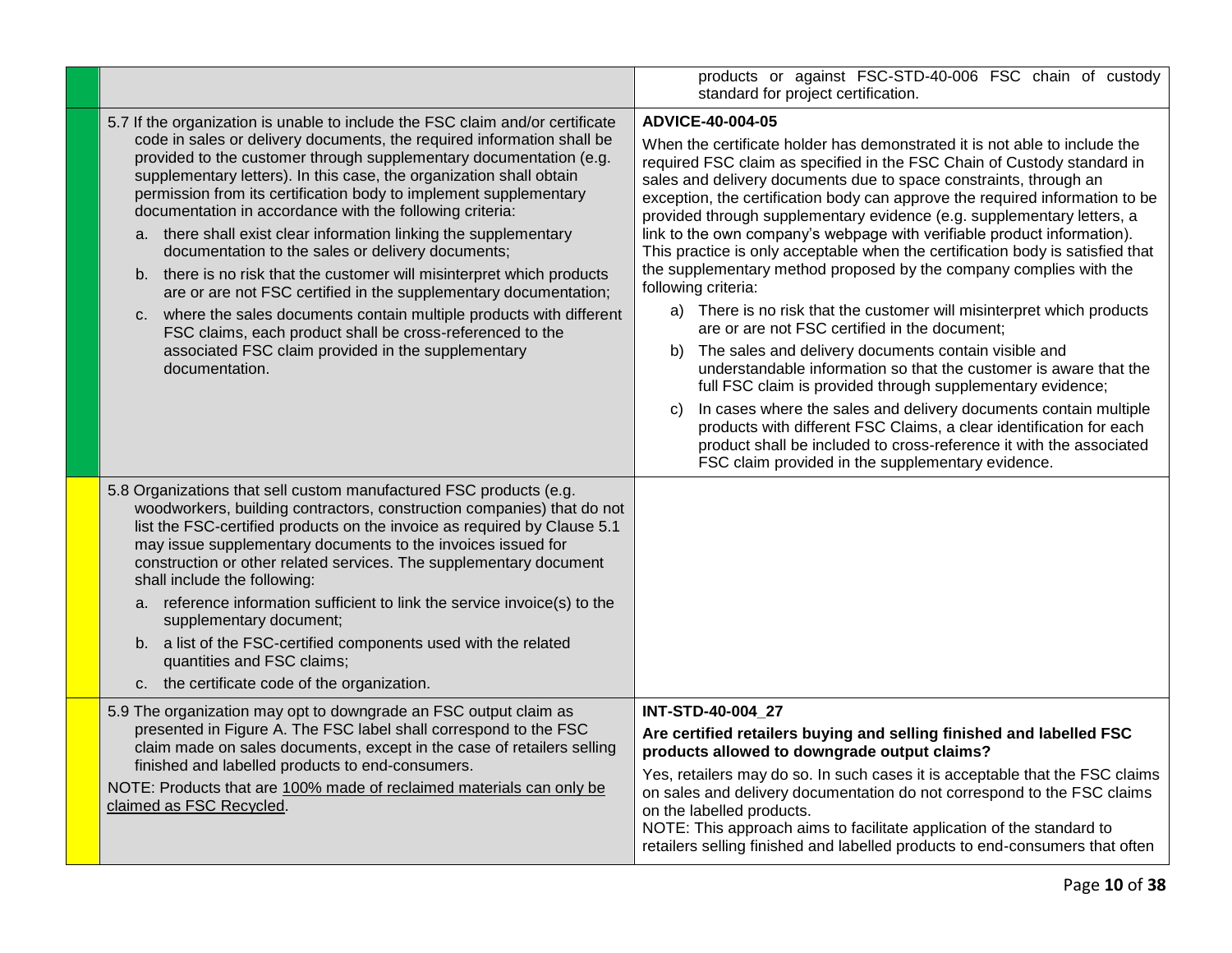| Figure A. Rules for downgrading FSC output claims<br><b>FSC 100%</b><br>FSC Mix Credit /<br>FSC Mix x%<br><b>FSC Controlled Wood</b>                                                                                                                                                                                                                                                                                                                                                                                                                                                                                                                                                                                                                                                                                                                                                                                                                                                                                                                                                                                                                                               | only receive standardized receipts at the cash point. Clause 6.2.1 was not<br>developed for organizations directly selling to end consumers.<br>INT-STD-40-004 11<br>According to FSC-STD-40-004 V2-1, publishers and retailers are not<br>required to be certified in order to resell FSC finished products,<br>unless they perform at least one of the following activities:<br>a) Pass on the FSC Claim to subsequent customers through sales<br>and delivery documents;<br>b) Apply the FSC label on-product;<br>c) Process or transform FSC certified products (e.g. manufacturing,<br>repackaging, relabeling, adding other forest-based components to the<br>product).<br>However, some companies that don't need certification are FSC<br>certified in order to demonstrate their commitment to the FSC<br>certification principles and values. In this context, are certified<br>publishers and retailers required to comply with Clause 6.2.1 of FSC-<br>STD-40-004 V2-1 if they sell finished certified products to customers<br>that don't need or want to receive the invoices with FSC Claims on it?<br>No, for certified publishers and retailers that sell finished certified products<br>to customers that don't need or want to receive the invoices with FSC Claims<br>on it, Clause 6.2.1 may be classified as not being applicable. |
|------------------------------------------------------------------------------------------------------------------------------------------------------------------------------------------------------------------------------------------------------------------------------------------------------------------------------------------------------------------------------------------------------------------------------------------------------------------------------------------------------------------------------------------------------------------------------------------------------------------------------------------------------------------------------------------------------------------------------------------------------------------------------------------------------------------------------------------------------------------------------------------------------------------------------------------------------------------------------------------------------------------------------------------------------------------------------------------------------------------------------------------------------------------------------------|----------------------------------------------------------------------------------------------------------------------------------------------------------------------------------------------------------------------------------------------------------------------------------------------------------------------------------------------------------------------------------------------------------------------------------------------------------------------------------------------------------------------------------------------------------------------------------------------------------------------------------------------------------------------------------------------------------------------------------------------------------------------------------------------------------------------------------------------------------------------------------------------------------------------------------------------------------------------------------------------------------------------------------------------------------------------------------------------------------------------------------------------------------------------------------------------------------------------------------------------------------------------------------------------------------------------------------------------------------|
| <b>Compliance with timber legality legislation</b><br>6                                                                                                                                                                                                                                                                                                                                                                                                                                                                                                                                                                                                                                                                                                                                                                                                                                                                                                                                                                                                                                                                                                                            |                                                                                                                                                                                                                                                                                                                                                                                                                                                                                                                                                                                                                                                                                                                                                                                                                                                                                                                                                                                                                                                                                                                                                                                                                                                                                                                                                          |
| 6.1 The organization shall ensure that its FSC-certified products conform to<br>all applicable timber legality legislation. At a minimum, the organization<br>shall:<br>a. have procedures in place to ensure the import and/or export of<br>FSC-certified products by the organization conform to all<br>applicable trade and customs laws (if the organization exports<br>and/or imports FSC products);<br>b. upon request, collect and provide information on species (common<br>and scientific name) and country of harvest (or more specific<br>location details if required by legislation) to direct customers and/or<br>any FSC-certified organizations further down the supply chain that<br>need this information to comply with timber legality legislation. The<br>form and frequency of providing this information may be agreed<br>upon between the organization and the requester;<br>NOTE: If the organization does not possess the requested information on<br>species and country of origin, the request shall be passed on to the<br>upstream suppliers until the information can be obtained.<br>c. ensure that FSC-certified products containing pre-consumer | ADVICE-40-004-10<br>Upon request, FSC certified suppliers shall provide customers with the<br>1 <sub>1</sub><br>following information about FSC certified and FSC Controlled Wood<br>timber or timber products subject to compliance with applicable timber<br>legality legislations:<br>a) Common name and/or scientific name of timber species as required<br>by the applicable legislation;<br>NOTE: This requirement takes precedence over Clause 2.1.1 c) of<br>FSC-STD-40-004 V2-1.<br>b) Origin of timber (countries of harvest and where applicable, sub-<br>national regions and concessions of harvest);<br>NOTE: Information on the sub-national regions or concessions of<br>harvest shall be provided where the risk of illegal harvesting between<br>concessions of harvest in a country or sub-national region varies. Any<br>arrangement conferring the right to harvest timber in a defined area<br>shall be considered a concession of harvest.<br>c) Proof of compliance with relevant trade and customs laws.                                                                                                                                                                                                                                                                                                                        |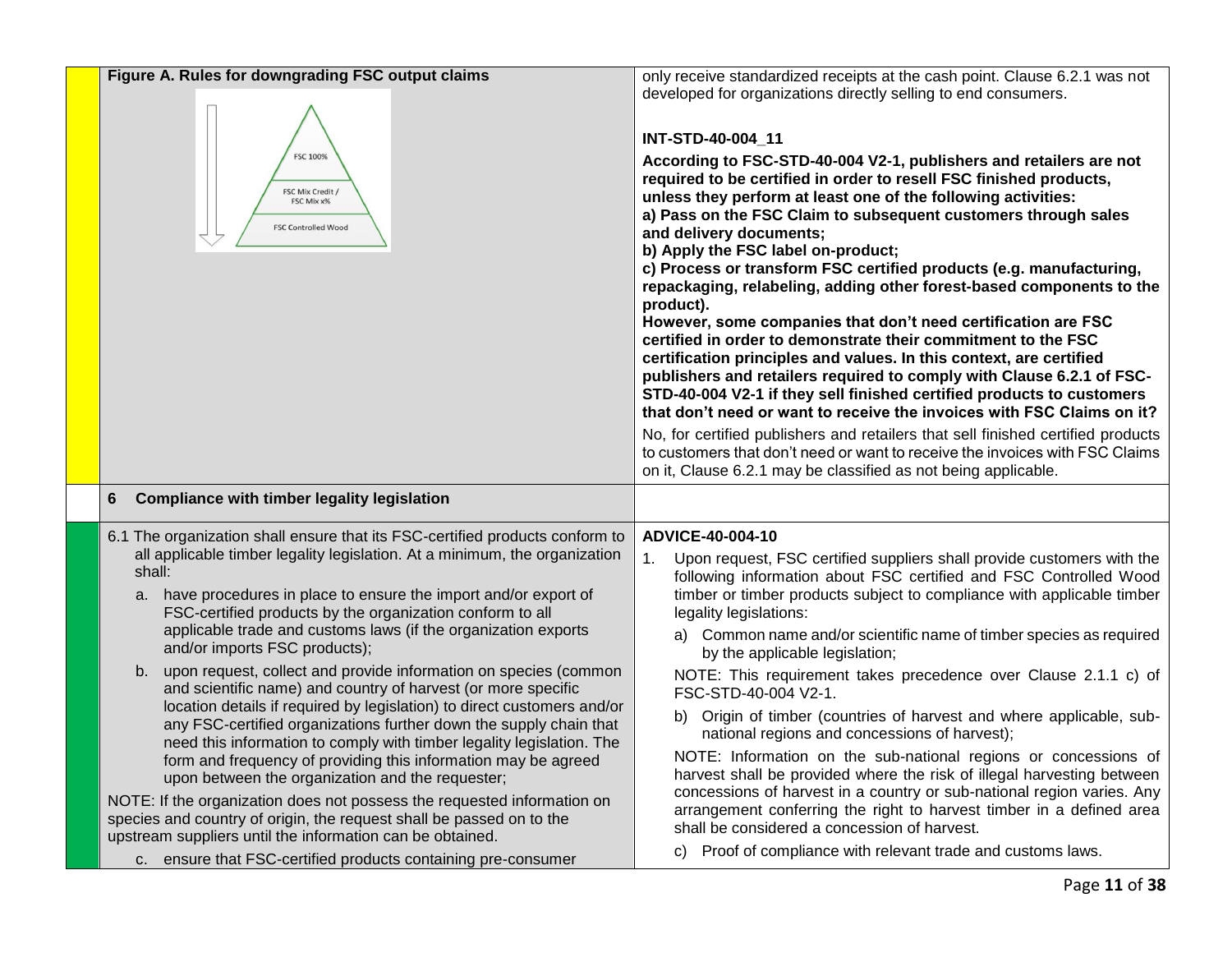reclaimed wood (except reclaimed paper) being sold to companies located in countries where timber legality legislation applies either:

- i. only include pre-consumer reclaimed wood materials that conform to FSC Controlled Wood requirements in accordance with FSC-STD-40-005; or
- ii. inform their customers about the presence of pre-consumer reclaimed wood in the product and support their due diligence system as required by applicable timber legality legislation.

NOTE: Organizations applying option c (i) above may apply the requirements for co-products outlined in FSC-STD-40-005.

- 2. FSC certified suppliers shall provide timely responses to the information requests specified in Clause 1 above.
- 3. The form and frequency of providing this information may be agreed between FSC certified supplier and customer, as long as the information is accurate and can be correctly associated with each material supplied as FSC certified or FSC Controlled Wood.
- 4. In case the FSC certified supplier does not possess the requested information specified in Clause 1 above, the request shall be passed on to the upstream FSC certified suppliers, until the requested information can be obtained.

## **ADVICE-40-004-11**

FSC certificate holders exporting and/or importing timber or timber products shall have procedures in place to ensure that the commercialization of FSC certified products comply with all applicable trade and custom laws.

## **ADVICE-40-004-12**

- 1 FSC certificate holders placing FSC certified products containing preconsumer reclaimed wood material (except paper scraps) on the European market for the first time shall exercise due diligence to ensure that these materials do not contain illegally harvested timber according to EU Regulation No 995/2010.
- 2 FSC certificate holders located in countries outside of Europe and exporting FSC certified products that contain pre-consumer reclaimed wood material to companies in Europe shall either:
	- a) Inform their customers about the presence of pre-consumer reclaimed wood material in the product before its delivery and commit to support their customers in applying their due diligence system, as required by the EUTR, or;
	- b) Ensure that pre-consumer reclaimed wood (except paper scraps) used in the manufacturing of FSC certified products is FSC Controlled Wood, according to FSC-STD-40-005 requirements.
- 3 FSC certificate holders applying option 2 b) above, may apply the requirements for co-products outlined in the ADVICE-40-005-17, to demonstrate the district of origin of pre-consumer reclaimed wood and the ADVICE-40-005-20 for the risk assessment of preconsumer reclaimed wood.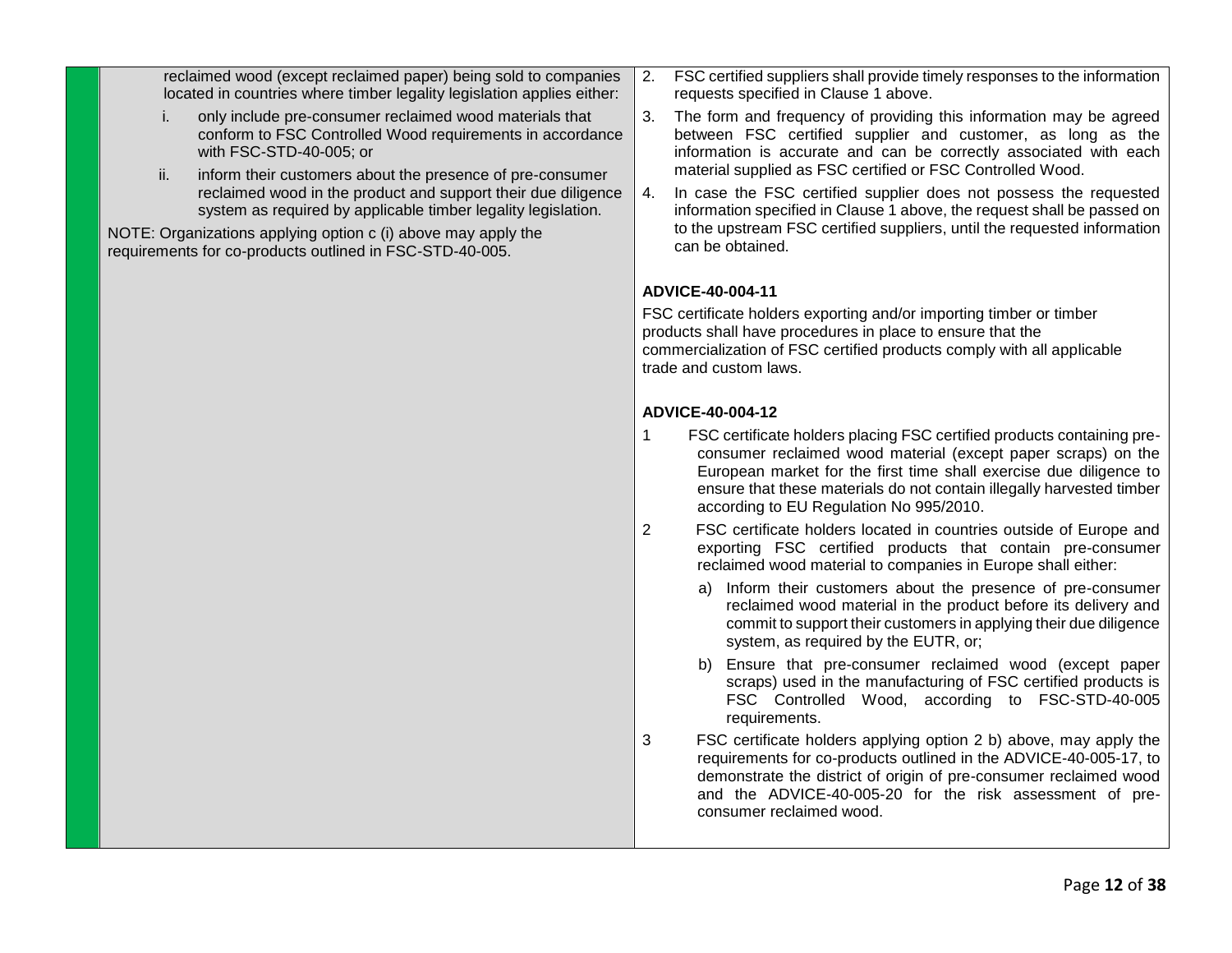| $\overline{7}$<br>Establishment of product groups for the control of FSC claim                                                                                                                                                                                                                                                                                                                                                                                                                                                                                                                                                                                                                                                                                                                                                                                                                                                                                                                                                                                                                                                                                                                                                                                                                                                                                                                                                                                                                                                                                                                                                                                                                                                                                                                                                                                                                                                                                                                                                                                                     |                                                                                                                                                                                                                                                                                                                                   |
|------------------------------------------------------------------------------------------------------------------------------------------------------------------------------------------------------------------------------------------------------------------------------------------------------------------------------------------------------------------------------------------------------------------------------------------------------------------------------------------------------------------------------------------------------------------------------------------------------------------------------------------------------------------------------------------------------------------------------------------------------------------------------------------------------------------------------------------------------------------------------------------------------------------------------------------------------------------------------------------------------------------------------------------------------------------------------------------------------------------------------------------------------------------------------------------------------------------------------------------------------------------------------------------------------------------------------------------------------------------------------------------------------------------------------------------------------------------------------------------------------------------------------------------------------------------------------------------------------------------------------------------------------------------------------------------------------------------------------------------------------------------------------------------------------------------------------------------------------------------------------------------------------------------------------------------------------------------------------------------------------------------------------------------------------------------------------------|-----------------------------------------------------------------------------------------------------------------------------------------------------------------------------------------------------------------------------------------------------------------------------------------------------------------------------------|
| 7.1 The organization shall establish product groups for the purpose of<br>controlling FSC output claims and labelling. Product groups shall be<br>formed by one or more output products that:<br>a. belong to the same product type in accordance with FSC-STD-40-<br>004a;<br>b. are controlled according to the same FSC control system.                                                                                                                                                                                                                                                                                                                                                                                                                                                                                                                                                                                                                                                                                                                                                                                                                                                                                                                                                                                                                                                                                                                                                                                                                                                                                                                                                                                                                                                                                                                                                                                                                                                                                                                                         | 2.1.2 The organization shall specify for each product group:<br>a) the material categories used as input;<br>the control system used for making FSC claims:<br>b)<br>transfer system;<br>i.<br>ii.<br>percentage system; or,<br>iii.<br>credit system;<br>the sites involved in management, production, storage, sale, etc.<br>C) |
| 7.2 The following additional conditions apply for the establishment of<br>product groups under the percentage and/or credit system:<br>a. all products shall have the same conversion factor. If not, they may<br>still be grouped under the same product group, but the applicable<br>conversion factors shall be applied to the corresponding products<br>for the calculation of the amount of output products that can be<br>sold with FSC percentage or FSC credit claims;<br>b. all products shall be made of the same input material (e.g. pine<br>lumber) or same combination of input materials (e.g. a product<br>group of veneered particle boards, where all products are made of<br>a combination of particle board and veneer of equivalent species).<br>NOTE: An input material and/or species of wood of a product group may<br>be substituted by another material and/or species provided that they are<br>equivalent. Variations of material or product dimension or shape are<br>accepted within the same product group. Different types of wood pulp are<br>considered as equivalent input materials.<br>Box 4. Substitution of input materials within a product group<br>Materials and/or species can be considered as being equivalent if they can<br>be substituted without changing the output product characteristics. The<br>following indicators are considered as a change of product characteristics<br>at the output side:<br>change of the product type (in accordance with FSC-STD-40-004a); or<br>$\bullet$<br>change in the product function; or<br>$\bullet$<br>increase of the product price (price should not be used as a single<br>$\bullet$<br>indicator due to possible variations caused, for example, by market<br>demand, price negotiations, or volumes purchased or sold; however, it<br>can be used in combination with other indicators to characterize<br>variations of output product characteristics); or<br>increase of the product grade; or<br>change of the product appearance (the appearance is determined by<br>$\bullet$ | 2.1.3 For product groups where a percentage or credit system based on<br>claim periods is used, the organization shall ensure that all included<br>products share similar specifications in relation to:<br>quality of inputs;<br>a)<br>b)<br>conversion factors.                                                                 |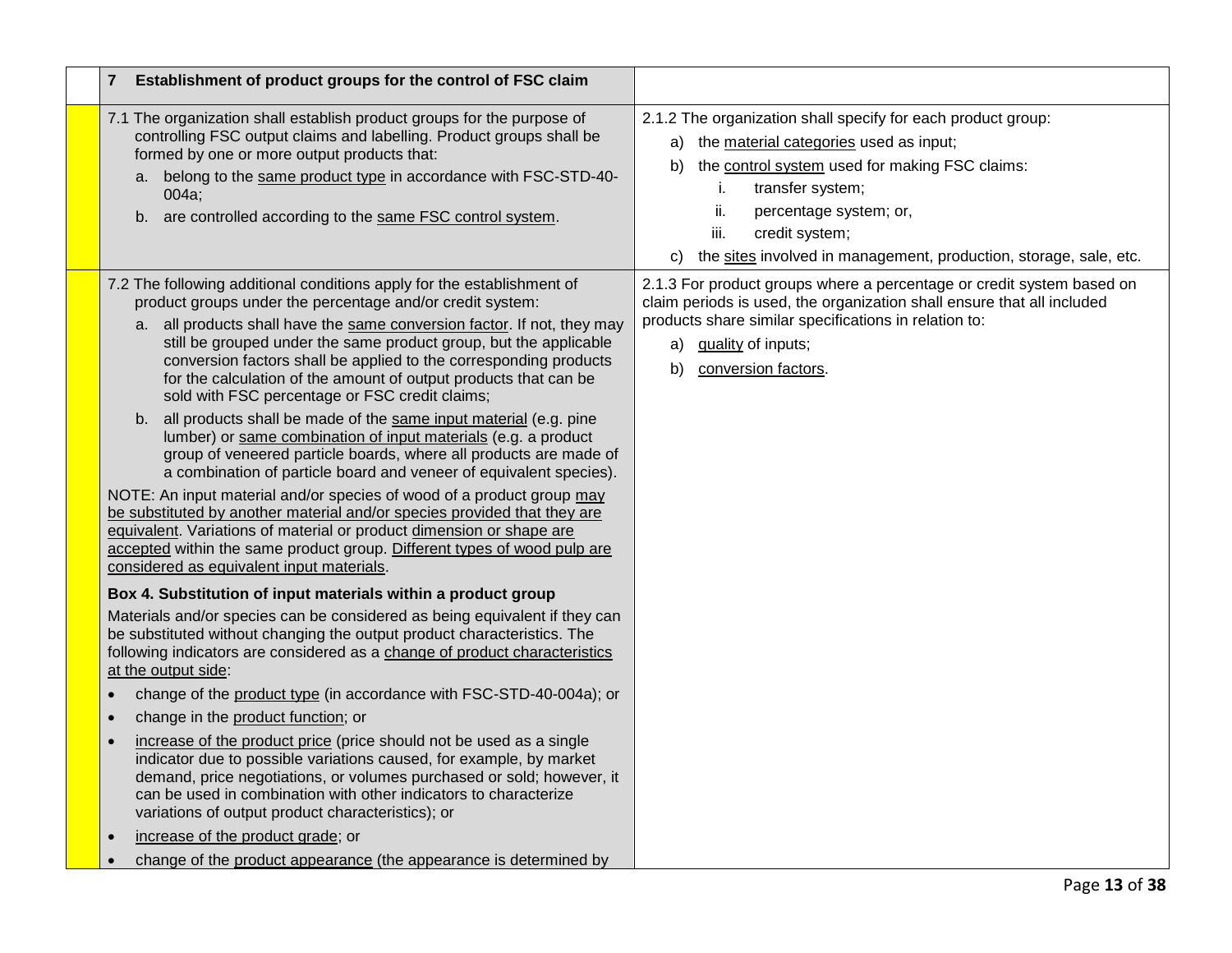| the intrinsic material properties. Printing, painting, and other finishing<br>processes are not applicable in this case).                                                                                                                                                                                                                                                                                                                                                                                                                                                                                                                                                                                                                                                                       |                                                                                                                                                                                                                                                                                                                                                                                                                                                                                                                                                                                                                                                                                                                                                                                                                                                                                                                                    |
|-------------------------------------------------------------------------------------------------------------------------------------------------------------------------------------------------------------------------------------------------------------------------------------------------------------------------------------------------------------------------------------------------------------------------------------------------------------------------------------------------------------------------------------------------------------------------------------------------------------------------------------------------------------------------------------------------------------------------------------------------------------------------------------------------|------------------------------------------------------------------------------------------------------------------------------------------------------------------------------------------------------------------------------------------------------------------------------------------------------------------------------------------------------------------------------------------------------------------------------------------------------------------------------------------------------------------------------------------------------------------------------------------------------------------------------------------------------------------------------------------------------------------------------------------------------------------------------------------------------------------------------------------------------------------------------------------------------------------------------------|
| 7.3 The organization shall maintain an up-to-date list of product groups<br>specifying for each:<br>a. the product type(s) of the output products in accordance with FSC-<br>STD-40-004a;<br>the applicable <b>FSC</b> claims for the outputs. The organization may<br>b.<br>also indicate products that are eligible to carry the FSC Small and<br>Community Label if the organization wants this information to be<br>public in the FSC certificate database;<br>the species (including scientific and common names), where the<br>c.<br>species information designates the product characteristics.                                                                                                                                                                                          | 2.1.1 The organization shall establish FSC product groups for all products<br>that will be sold with FSC claims and shall maintain an up-to-date and<br>publicly available FSC product group list with the following information:<br>a) specification of the product group as FSC 100%, FSC Mix,<br>FSC Recycled or FSC Controlled Wood;<br>product type(s) according to the FSC product classification;<br>b)<br>species including scientific and common names used as inputs<br>C)<br>to the product group, if information on species composition is<br>commonly used to designate the product characteristics.<br>NOTE: To ensure that the scientific and common names of the species are<br>correctly written, the organization should follow the available nomenclature<br>of the Germplasm Resources Information Network (GRIN) Taxonomy<br>Species Online Database (http://www.ars-grin.gov/cgi-<br>bin/npgs/html/index.pl) |
| 8<br><b>Transfer system</b>                                                                                                                                                                                                                                                                                                                                                                                                                                                                                                                                                                                                                                                                                                                                                                     |                                                                                                                                                                                                                                                                                                                                                                                                                                                                                                                                                                                                                                                                                                                                                                                                                                                                                                                                    |
| Box 5. Transfer system application<br>The transfer system is an FSC control system which provides the simplest<br>approach for the determination of output claims by transferring the FSC<br>claims of inputs materials directly to the output products. Through<br>segregation from ineligible materials, the link between input and output<br>material is assured through all stages of an organization's processes.<br>The transfer system can be applied to all types of product groups, FSC<br>claims, and activities. There are no valid output claims for pre-consumer<br>reclaimed wood since it is not considered an eligible input in the transfer<br>system.<br>NOTE: Non-timber forest products used for food and medicinal purposes<br>are restricted to the transfer system only. | The transfer system shall be used for trading activities related to finished<br>products and for the production of FSC 100% product groups. In addition, it<br>can also be used for other FSC product groups in the following situations:<br>FSC Mix product groups:<br>mixtures of FSC 100%, FSC Mix and/or FSC Recycled inputs;<br>$\circ$<br>exclusive use of FSC Mix inputs;<br>$\circ$<br>FSC Recycled product groups:<br>$\bullet$<br>exclusive use of FSC Recycled and/or post-consumer reclaimed<br>$\circ$<br>material;<br>FSC Controlled Wood product groups.<br>$\bullet$<br>NOTE: Non-Timber Forest Products used for food and medicinal purposes<br>are restricted to the transfer system only.                                                                                                                                                                                                                       |
|                                                                                                                                                                                                                                                                                                                                                                                                                                                                                                                                                                                                                                                                                                                                                                                                 | FSC-ADV-50-003 V1-0<br>The credit system cannot be applied for products from small or community                                                                                                                                                                                                                                                                                                                                                                                                                                                                                                                                                                                                                                                                                                                                                                                                                                    |
|                                                                                                                                                                                                                                                                                                                                                                                                                                                                                                                                                                                                                                                                                                                                                                                                 | producers; only the transfer and percentage systems shall be used.                                                                                                                                                                                                                                                                                                                                                                                                                                                                                                                                                                                                                                                                                                                                                                                                                                                                 |
|                                                                                                                                                                                                                                                                                                                                                                                                                                                                                                                                                                                                                                                                                                                                                                                                 | All products from FSC Pure product groups from small or community<br>producers can be labeled with the FSC 100% Small or Community<br>Producer label text (Figure 2a).                                                                                                                                                                                                                                                                                                                                                                                                                                                                                                                                                                                                                                                                                                                                                             |
|                                                                                                                                                                                                                                                                                                                                                                                                                                                                                                                                                                                                                                                                                                                                                                                                 | All products from product groups produced under the transfer or<br>percentage system can be labeled with the FSC Mix Small or Community<br>Producer label text (Figure 2b), if the products contain at least 70% of FSC                                                                                                                                                                                                                                                                                                                                                                                                                                                                                                                                                                                                                                                                                                            |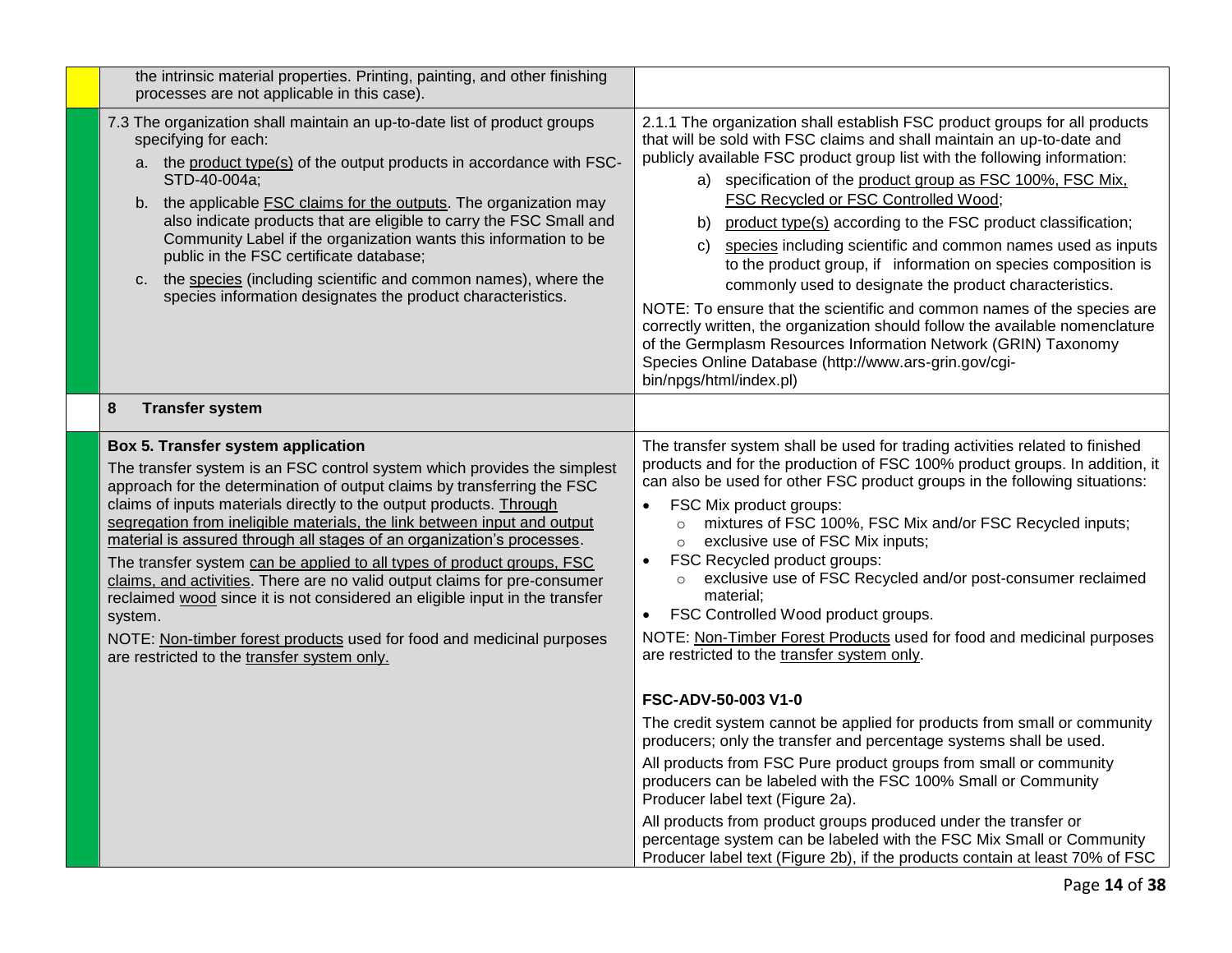|                                                                                                                                                                                                                                                                                                                                                                                                                                                                                      |                          |                                 |                         |                                  |                                 |                                 |                                     | Pure inputs from small or community producers and the remaining portion<br>is FSC Controlled Wood from small or community producers.                                                                                                                                                                                                                                                                                                                                                                                   |  |
|--------------------------------------------------------------------------------------------------------------------------------------------------------------------------------------------------------------------------------------------------------------------------------------------------------------------------------------------------------------------------------------------------------------------------------------------------------------------------------------|--------------------------|---------------------------------|-------------------------|----------------------------------|---------------------------------|---------------------------------|-------------------------------------|------------------------------------------------------------------------------------------------------------------------------------------------------------------------------------------------------------------------------------------------------------------------------------------------------------------------------------------------------------------------------------------------------------------------------------------------------------------------------------------------------------------------|--|
| 8.1 For each product group, the organization shall specify claim periods or<br>job orders for which a single FSC claim shall be made.<br><b>Claim period:</b> A period of time that has been specified by the organization<br>for each product group for the purpose of making a specific FSC claim.<br>The minimum length of the claim period is the length of time to<br>complete a batch run including receipt, storage, processing, labelling<br>and sale of the output product. |                          |                                 |                         |                                  |                                 |                                 |                                     | 7.1.1 For each product group, the organization shall specify claim periods<br>or job orders for which a single FSC claim shall be made.<br>NOTE: The minimum length of the claim period shall be the length of time<br>to complete a batch run including receipt, storage, processing, labelling<br>and/or sale of the output product.                                                                                                                                                                                 |  |
| 8.2 For claim periods or job orders in which inputs belong to a single<br>material category carrying an identical FSC claim, the organization<br>shall determine this to be the corresponding FSC claim for the outputs.                                                                                                                                                                                                                                                             |                          |                                 |                         |                                  |                                 |                                 |                                     | 7.2.1 For claim periods or job orders in which inputs belong to only one<br>material category carrying an identical FSC claim, the organization shall<br>determine this to be the corresponding FSC claim for the outputs.<br>NOTE: If the input consists of 100% post-consumer reclaimed materials<br>the output FSC claim shall be "FSC Recycled 100%".                                                                                                                                                              |  |
| 8.3 For claim periods or job orders in which inputs of different material<br>categories or associated percentage claims or credit claims are<br>combined, the organization shall use the lowest FSC claim per input<br>volume as the FSC claim for the outputs, as indicated in Table D.<br>Table D. Possible combinations of FSC input claims and resulting output<br>claims when applying the transfer system                                                                      |                          |                                 |                         |                                  |                                 |                                 |                                     | 7.3.1 For claim periods or job orders in which inputs of different material<br>categories or associated percentage claims or credit claims are mixed the<br>organization shall use the FSC claim with the lowest FSC or post-<br>consumer input per input volume as the FSC claim for the outputs.<br>NOTE: Inputs with an 'FSC Mix Credit' claim or an 'FSC Recycled Credit'<br>claim shall be considered as having a lower standing than inputs with an<br>'FSC 100%' or an 'FSC Recycled 100%' claim, respectively. |  |
| <b>Inputs</b>                                                                                                                                                                                                                                                                                                                                                                                                                                                                        | <b>FSC 100%</b>          | <b>FSC Mix</b><br><b>Credit</b> | <b>FSC Mix</b><br>$x\%$ | <b>FSC</b><br>Recycled<br>Credit | <b>FSC</b><br>Recycled<br>$x\%$ | Pre-cons.<br>reclaimed<br>paper | Post-cons.<br>reclaimed<br>wood and | <b>FSC</b><br>Controlled<br>Wood                                                                                                                                                                                                                                                                                                                                                                                                                                                                                       |  |
| <b>FSC 100%</b>                                                                                                                                                                                                                                                                                                                                                                                                                                                                      | FSC 100%                 |                                 |                         |                                  |                                 |                                 | paper<br><b>FSC Mix 100%</b>        |                                                                                                                                                                                                                                                                                                                                                                                                                                                                                                                        |  |
| <b>FSC Mix</b><br>Credit                                                                                                                                                                                                                                                                                                                                                                                                                                                             | <b>FSC Mix Credit</b>    |                                 |                         | <b>FSC Mix</b><br>Credit         |                                 |                                 | FSC Mix Credit                      | <b>FSC</b><br>Controlled<br>Wood                                                                                                                                                                                                                                                                                                                                                                                                                                                                                       |  |
| <b>FSC Mix</b><br>$x\%$                                                                                                                                                                                                                                                                                                                                                                                                                                                              |                          |                                 | FSC Mix x%              |                                  |                                 |                                 |                                     |                                                                                                                                                                                                                                                                                                                                                                                                                                                                                                                        |  |
| <b>FSC</b><br>Recycled<br>Credit                                                                                                                                                                                                                                                                                                                                                                                                                                                     | <b>FSC Mix Credit</b>    |                                 |                         | <b>FSC</b><br>Recycled<br>Credit |                                 |                                 | <b>FSC Recycled Credit</b>          |                                                                                                                                                                                                                                                                                                                                                                                                                                                                                                                        |  |
| <b>FSC</b><br>Recycled<br>FSC Recycled x%<br>$x\%$                                                                                                                                                                                                                                                                                                                                                                                                                                   |                          |                                 |                         |                                  |                                 |                                 |                                     |                                                                                                                                                                                                                                                                                                                                                                                                                                                                                                                        |  |
| Pre-cons.<br>reclaimed<br>paper<br>Post-cons.<br>reclaimed<br>wood and<br>paper                                                                                                                                                                                                                                                                                                                                                                                                      | FSC Mix<br>100%          | <b>FSC Mix</b><br>Credit        |                         | <b>FSC</b><br>Recycled<br>Credit |                                 |                                 | FSC Recycled 100%                   | No FSC<br>claims<br>allowed                                                                                                                                                                                                                                                                                                                                                                                                                                                                                            |  |
| FSC<br>FSC<br>Controlled<br>FSC Controlled Wood<br>No FSC claims allowed<br>Controlled<br>Wood<br>Wood                                                                                                                                                                                                                                                                                                                                                                               |                          |                                 |                         |                                  |                                 |                                 |                                     |                                                                                                                                                                                                                                                                                                                                                                                                                                                                                                                        |  |
|                                                                                                                                                                                                                                                                                                                                                                                                                                                                                      |                          |                                 |                         |                                  |                                 |                                 |                                     |                                                                                                                                                                                                                                                                                                                                                                                                                                                                                                                        |  |
|                                                                                                                                                                                                                                                                                                                                                                                                                                                                                      | <b>Percentage system</b> |                                 |                         |                                  |                                 |                                 |                                     |                                                                                                                                                                                                                                                                                                                                                                                                                                                                                                                        |  |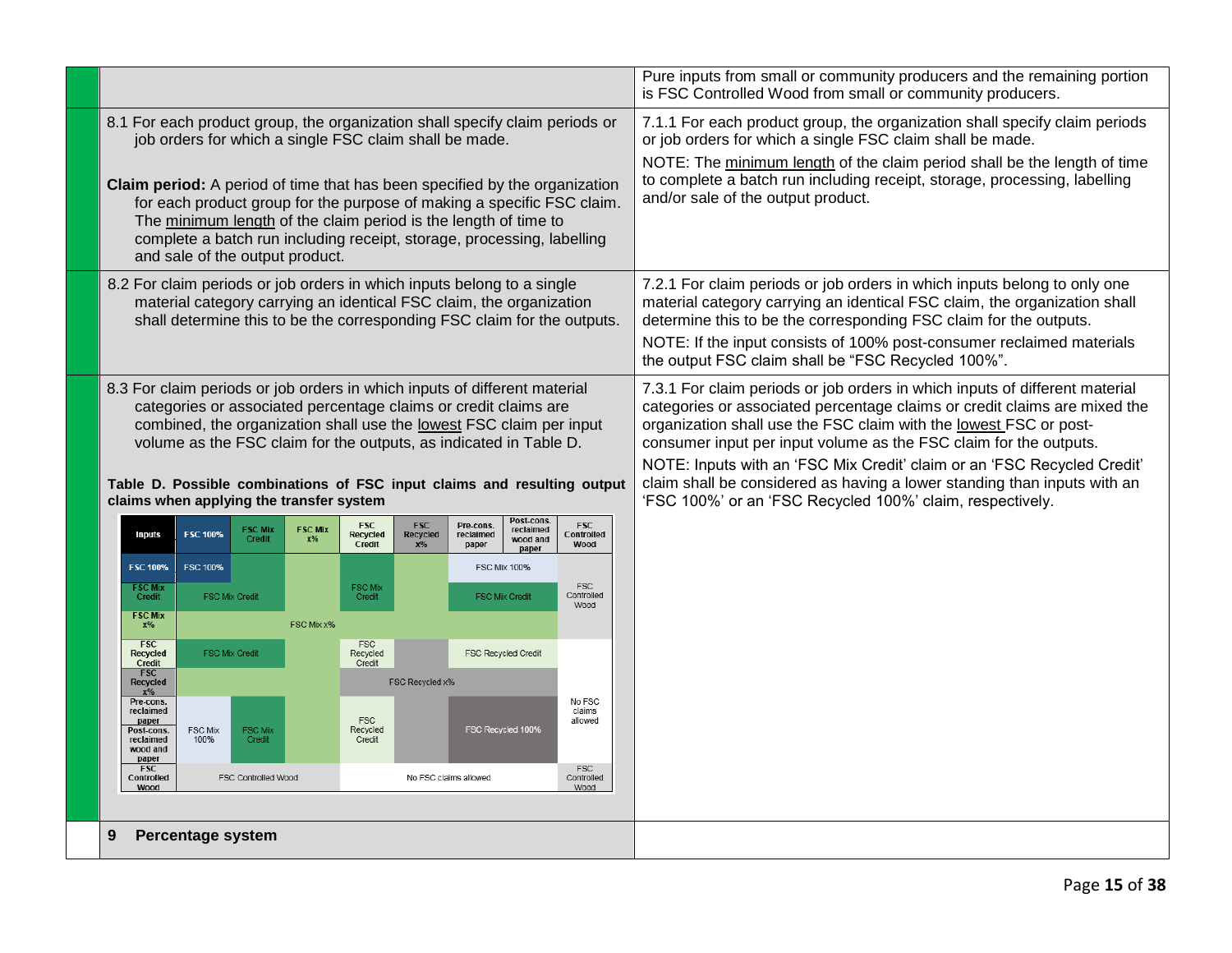| Box 6. Percentage system application<br>The percentage system is an FSC control system which allows all outputs<br>to be sold with a percentage claim that corresponds to the proportion of<br>claim-contributing inputs over a specified claim period. The percentage<br>system can be applied to FSC Mix and FSC Recycled product groups at<br>the level of a single or multiple physical sites. The percentage system may<br>also be applied to products carrying the FSC Small and Community Label.<br>The percentage system cannot be applied to the following activities:<br>sale of products with the FSC 100% output claim;<br>trade and distribution of finished wood products and paper (e.g.<br>$\bullet$<br>paper merchants);<br>trade without physical possession;<br>$\bullet$<br>trade and processing of non-timber forest products (NTFPs),<br>$\bullet$<br>except for bamboo and NTFPs derived from trees (e.g. cork, resin,<br>bark). | The percentage system can be used for FSC Mix and FSC Recycled<br>product groups. It is not applicable for trading activities related to finished<br>products and can only be applied on the level of a single, physical<br>(storage, distribution, manufacturing, etc.) site.<br>NOTE: Non-Timber Forest Products used for food and medicinal purposes<br>are restricted to the transfer system only.<br><b>FSC-ADV-50-003 V1-0</b><br>The credit system cannot be applied for products from small or community<br>producers; only the transfer and percentage systems shall be used.<br>All products from product groups produced under the transfer or<br>percentage system can be labeled with the FSC Mix Small or Community<br>Producer label text (Figure 2b), if the products contain at least 70% of FSC<br>Pure inputs from small or community producers and the remaining portion<br>is FSC Controlled Wood from small or community producers. |
|---------------------------------------------------------------------------------------------------------------------------------------------------------------------------------------------------------------------------------------------------------------------------------------------------------------------------------------------------------------------------------------------------------------------------------------------------------------------------------------------------------------------------------------------------------------------------------------------------------------------------------------------------------------------------------------------------------------------------------------------------------------------------------------------------------------------------------------------------------------------------------------------------------------------------------------------------------|-----------------------------------------------------------------------------------------------------------------------------------------------------------------------------------------------------------------------------------------------------------------------------------------------------------------------------------------------------------------------------------------------------------------------------------------------------------------------------------------------------------------------------------------------------------------------------------------------------------------------------------------------------------------------------------------------------------------------------------------------------------------------------------------------------------------------------------------------------------------------------------------------------------------------------------------------------------|
| 9.1 For each product group, the organization shall specify claim periods or                                                                                                                                                                                                                                                                                                                                                                                                                                                                                                                                                                                                                                                                                                                                                                                                                                                                             | 8.1.1 For each product group the organization shall specify claim periods                                                                                                                                                                                                                                                                                                                                                                                                                                                                                                                                                                                                                                                                                                                                                                                                                                                                                 |
| job orders for which a single FSC percentage claim shall be made.                                                                                                                                                                                                                                                                                                                                                                                                                                                                                                                                                                                                                                                                                                                                                                                                                                                                                       | or job orders for which a single FSC percentage claim shall be made.                                                                                                                                                                                                                                                                                                                                                                                                                                                                                                                                                                                                                                                                                                                                                                                                                                                                                      |
| 9.2 For FSC Mix and FSC Recycled inputs, the organization shall use the                                                                                                                                                                                                                                                                                                                                                                                                                                                                                                                                                                                                                                                                                                                                                                                                                                                                                 | 8.2.1 For FSC Mix and/or FSC Recycled inputs, the organization shall use                                                                                                                                                                                                                                                                                                                                                                                                                                                                                                                                                                                                                                                                                                                                                                                                                                                                                  |
| percentage claim or credit claim stated on the supplier invoice to determine                                                                                                                                                                                                                                                                                                                                                                                                                                                                                                                                                                                                                                                                                                                                                                                                                                                                            | the percentage claim or credit claim stated on the supplier invoice to                                                                                                                                                                                                                                                                                                                                                                                                                                                                                                                                                                                                                                                                                                                                                                                                                                                                                    |
| the quantity of claim-contributing inputs.                                                                                                                                                                                                                                                                                                                                                                                                                                                                                                                                                                                                                                                                                                                                                                                                                                                                                                              | determine the quantities of FSC and post-consumer inputs.                                                                                                                                                                                                                                                                                                                                                                                                                                                                                                                                                                                                                                                                                                                                                                                                                                                                                                 |
| NOTE: Material supplied with a credit claim shall be used by its full quantity                                                                                                                                                                                                                                                                                                                                                                                                                                                                                                                                                                                                                                                                                                                                                                                                                                                                          | NOTE: Material supplied with a credit claim shall be used by its full quantity                                                                                                                                                                                                                                                                                                                                                                                                                                                                                                                                                                                                                                                                                                                                                                                                                                                                            |
| as claim-contributing input.                                                                                                                                                                                                                                                                                                                                                                                                                                                                                                                                                                                                                                                                                                                                                                                                                                                                                                                            | as FSC input or post-consumer input, respectively.                                                                                                                                                                                                                                                                                                                                                                                                                                                                                                                                                                                                                                                                                                                                                                                                                                                                                                        |
| 9.3 The organization shall calculate and record the FSC% for each claim                                                                                                                                                                                                                                                                                                                                                                                                                                                                                                                                                                                                                                                                                                                                                                                                                                                                                 | 8.3.1 The organization shall calculate and record the input percentage for                                                                                                                                                                                                                                                                                                                                                                                                                                                                                                                                                                                                                                                                                                                                                                                                                                                                                |
| period or job order by using the following formula:                                                                                                                                                                                                                                                                                                                                                                                                                                                                                                                                                                                                                                                                                                                                                                                                                                                                                                     | each claim period or job order using the following formula:                                                                                                                                                                                                                                                                                                                                                                                                                                                                                                                                                                                                                                                                                                                                                                                                                                                                                               |
| $FSC\% = QC \times 100$<br>QT<br>FSC% = FSC percentage<br>= Quantity of claim-contributing inputs<br>QC.<br>QT<br>= Total quantity of forest-based inputs                                                                                                                                                                                                                                                                                                                                                                                                                                                                                                                                                                                                                                                                                                                                                                                               | $\%$ input = $Q_{FSC} + Q_{post-consumer} \times 100$<br>Q <sub>Total</sub><br>$\%$ input = input percentage<br>$Q_{FSC}$ = quantity of FSC input<br>$Q_{post-consumer}$ = quantity of post-consumer input<br>$Q_{total}$ = total quantity of virgin material and reclaimed material inputs                                                                                                                                                                                                                                                                                                                                                                                                                                                                                                                                                                                                                                                               |
| 9.4 When the percentage system is applied at the level of multiple<br>physical sites, the percentage shall be calculated based on an<br>average FSC% of the inputs received by all sites. The conditions for<br>the application of the percentage system at the level of multiple<br>physical sites are the following:<br>a. the percentage calculation shall only be applied to products within<br>the same product group;<br>b. all sites shall be within the scope of a single or multi-site certificate                                                                                                                                                                                                                                                                                                                                                                                                                                             |                                                                                                                                                                                                                                                                                                                                                                                                                                                                                                                                                                                                                                                                                                                                                                                                                                                                                                                                                           |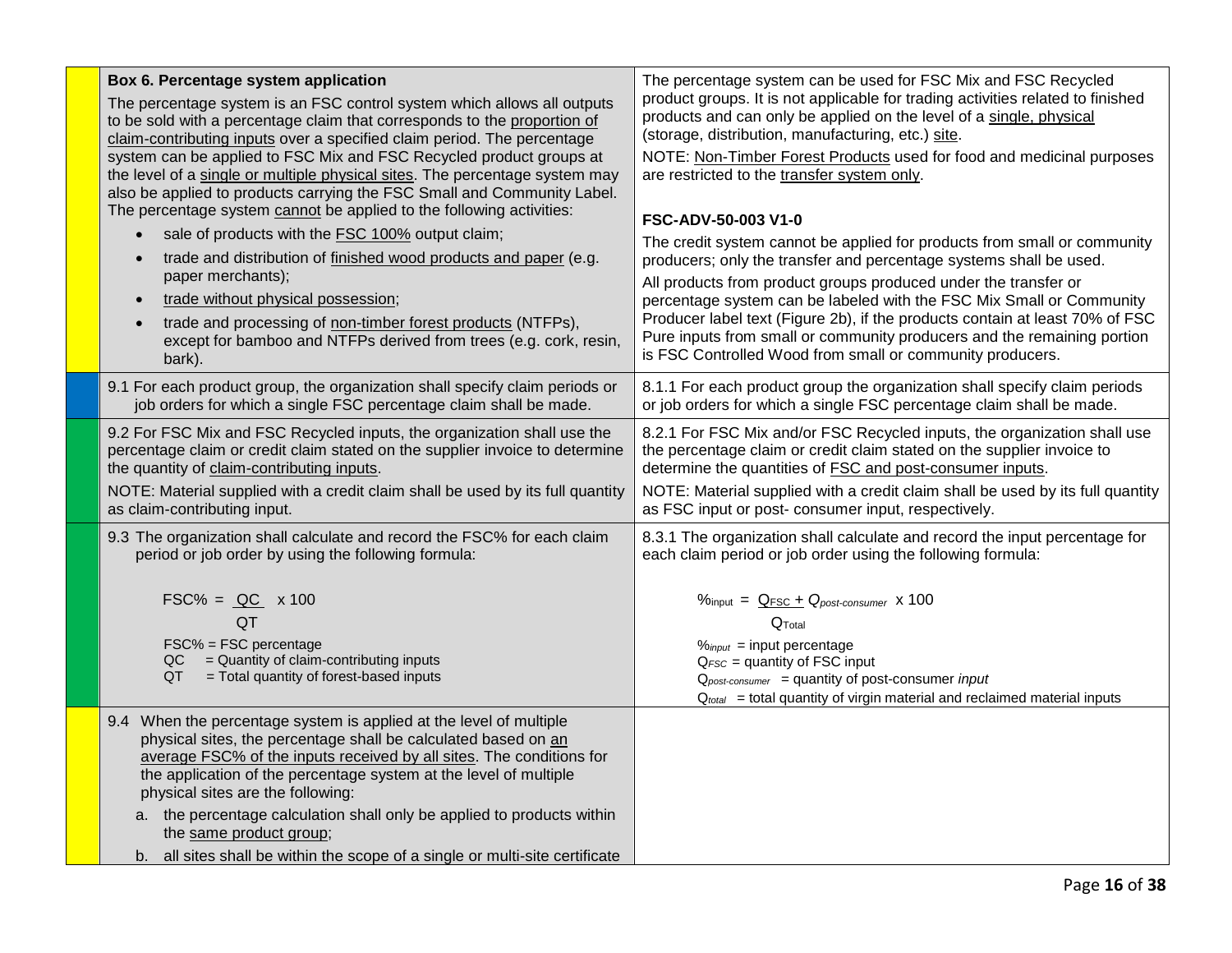| with a common ownership structure;                                                                                                                                                                                                                                                                                                                                                                                                                                                                                                                    |                                                                                                                                                                                                                               |
|-------------------------------------------------------------------------------------------------------------------------------------------------------------------------------------------------------------------------------------------------------------------------------------------------------------------------------------------------------------------------------------------------------------------------------------------------------------------------------------------------------------------------------------------------------|-------------------------------------------------------------------------------------------------------------------------------------------------------------------------------------------------------------------------------|
| c. all sites shall be located within the same country or the Eurozone;                                                                                                                                                                                                                                                                                                                                                                                                                                                                                |                                                                                                                                                                                                                               |
| all sites shall use the same integrated management software;<br>d.                                                                                                                                                                                                                                                                                                                                                                                                                                                                                    |                                                                                                                                                                                                                               |
| each site participating in a cross-site percentage calculation shall<br>е.<br>have an FSC percentage (FSC%) of at least 50%.                                                                                                                                                                                                                                                                                                                                                                                                                          |                                                                                                                                                                                                                               |
| NOTE: FSC will monitor the environmental, social, and economic benefits<br>and costs of the application of the percentage system at a multiple site<br>level and re-evaluate after two years. Organizations applying the<br>percentage system at a multiple site level are required to participate in this<br>monitoring process by providing the information as requested by FSC.                                                                                                                                                                    |                                                                                                                                                                                                                               |
| 9.5 For each product group, the organization shall calculate the FSC%<br>based on:                                                                                                                                                                                                                                                                                                                                                                                                                                                                    | 8.3.2 For each product group, the organization shall calculate the input<br>percentage based on:                                                                                                                              |
| the input to the same claim period or job order (single<br>a)<br>percentage); or                                                                                                                                                                                                                                                                                                                                                                                                                                                                      | a) the input to the same claim period or job order (single<br>percentage), OR                                                                                                                                                 |
| the input to a specified number of previous claim periods<br>b)<br>(rolling average percentage).                                                                                                                                                                                                                                                                                                                                                                                                                                                      | b) the input to a specified number of previous claim periods (rolling<br>average percentage).                                                                                                                                 |
|                                                                                                                                                                                                                                                                                                                                                                                                                                                                                                                                                       | NOTE: FSC claims based on rolling average calculations can only be<br>made once the specified number of previous claim periods has been<br>completed since the setup of the product group under a percentage<br>system.       |
| 9.6 The time period over which the input percentage is calculated shall<br>not exceed 12 months, unless otherwise warranted by the nature of<br>the business and approved by the FSC-accredited certification body.                                                                                                                                                                                                                                                                                                                                   | 8.3.3 The time period over which the input percentage is calculated shall<br>not exceed 12 months, unless otherwise warranted by nature of the<br>business and approved by the FSC-accredited certification body.             |
| 9.7 Organizations using the single percentage method may apply the<br>calculated FSC% to the FSC claim of the output products produced<br>either during the same claim period/ job order or in the following claim<br>period.                                                                                                                                                                                                                                                                                                                         |                                                                                                                                                                                                                               |
| 9.8 Organizations using the rolling average percentage method shall<br>apply the calculated FSC% from the specified number of previous<br>claim periods to the FSC claim of the output products produced in the<br>following claim period.                                                                                                                                                                                                                                                                                                            | 8.3.2 NOTE: FSC claims based on rolling average calculations can only be<br>made once the specified number of previous claim periods has been<br>completed since the setup of the product group under a percentage<br>system. |
| Organizations applying the FSC percentage in the following claim<br>9.9 <sub>1</sub><br>period according to Clauses 9.7 and 9.8 shall ensure that fluctuations<br>in the supply of input materials are not used to increase the amount of<br>output products sold with FSC claims. Organizations shall<br>demonstrate in their annual volume summary reports that the amount<br>of products sold with FSC claims are compatible with the amount of<br>claim-contributing inputs received and their conversion factors within<br>the reporting period. |                                                                                                                                                                                                                               |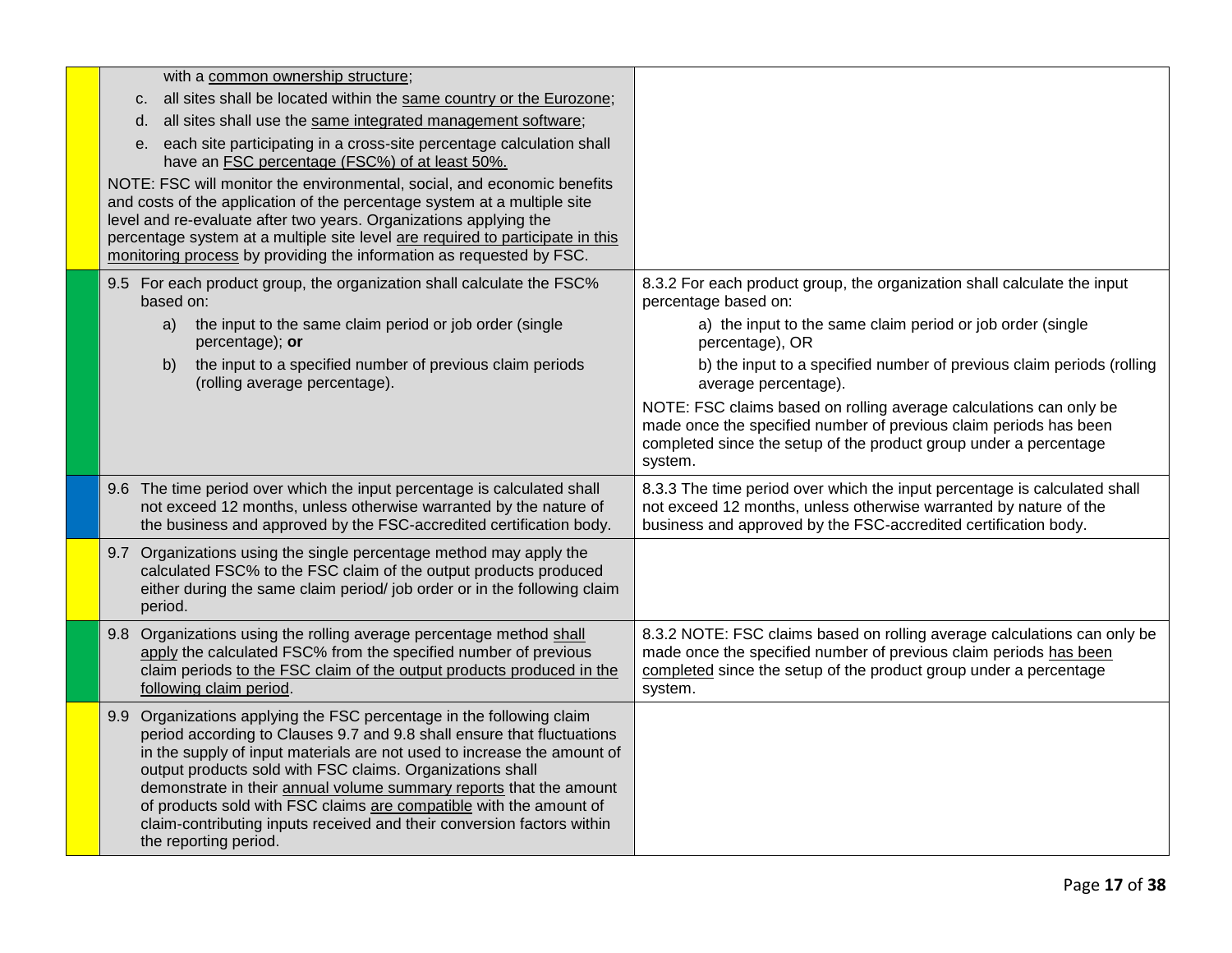| 9.10 The organization can sell the total output of a claim period or job order<br>with an FSC Mix or FSC Recycled percentage claim that is identical to<br>or lower than the calculated FSC%.                                                                                                                                                                                                                                                                                                                                                                                                                                                                                                                                                                                                                                                                                                                                              | 8.4.1 The organization may sell the total output of a claim period or job<br>order from <b>FSC Mix</b> product groups with a percentage claim that is<br>identical to or lower than the calculated input percentage.                                                                                                                                                                                                                                                                                                                                                                                                   |
|--------------------------------------------------------------------------------------------------------------------------------------------------------------------------------------------------------------------------------------------------------------------------------------------------------------------------------------------------------------------------------------------------------------------------------------------------------------------------------------------------------------------------------------------------------------------------------------------------------------------------------------------------------------------------------------------------------------------------------------------------------------------------------------------------------------------------------------------------------------------------------------------------------------------------------------------|------------------------------------------------------------------------------------------------------------------------------------------------------------------------------------------------------------------------------------------------------------------------------------------------------------------------------------------------------------------------------------------------------------------------------------------------------------------------------------------------------------------------------------------------------------------------------------------------------------------------|
|                                                                                                                                                                                                                                                                                                                                                                                                                                                                                                                                                                                                                                                                                                                                                                                                                                                                                                                                            | 8.4.2 The organization may sell the total output of a claim period or job<br>order from FSC Recycled product groups with a percentage claim that is<br>identical to or lower than the calculated input percentage                                                                                                                                                                                                                                                                                                                                                                                                      |
| 10 Credit system                                                                                                                                                                                                                                                                                                                                                                                                                                                                                                                                                                                                                                                                                                                                                                                                                                                                                                                           |                                                                                                                                                                                                                                                                                                                                                                                                                                                                                                                                                                                                                        |
| Box 7. Credit system application<br>The credit system is an FSC control system which allows a proportion of<br>outputs to be sold with a credit claim corresponding to the quantity of<br>claim-contributing inputs and the applicable product group conversion<br>$factor(s)$ .<br>The credit system can be used for FSC Mix and FSC Recycled product<br>groups at the level of a single or multiple physical sites.<br>The credit system cannot be applied to the following activities:<br>sale of products with the FSC 100% output claim;<br>trade and distribution of finished wood products and paper (e.g. paper<br>merchants);<br>trade without physical possession;<br>$\bullet$<br>trade and processing of non-timber forest products (NTFPs), except for<br>bamboo and NTFPs derived from trees (e.g. cork, resin, bark);<br>print processes;<br>$\bullet$<br>sale of product groups carrying the FSC Small and Community Label | The credit system can be used for FSC Mix and FSC Recycled product<br>groups. It is neither applicable for print processes nor for trading activities<br>related to finished products. The credit system can only be applied on the<br>level of a single, physical (storage, distribution, manufacturing, etc.) site.<br>NOTE: Non-Timber Forest Products used for food and medicinal purposes<br>are restricted to the transfer system only.<br>FSC-ADV-50-003 V1-0<br>The credit system cannot be applied for products from small or community<br>producers; only the transfer and percentage systems shall be used. |
| and/or claim.<br><b>Establishment of credit accounts:</b>                                                                                                                                                                                                                                                                                                                                                                                                                                                                                                                                                                                                                                                                                                                                                                                                                                                                                  |                                                                                                                                                                                                                                                                                                                                                                                                                                                                                                                                                                                                                        |
|                                                                                                                                                                                                                                                                                                                                                                                                                                                                                                                                                                                                                                                                                                                                                                                                                                                                                                                                            |                                                                                                                                                                                                                                                                                                                                                                                                                                                                                                                                                                                                                        |
| 10.1 For each product group, the organization shall set up and maintain an<br>FSC credit account according to which additions and deductions of<br>FSC credits shall be recorded.                                                                                                                                                                                                                                                                                                                                                                                                                                                                                                                                                                                                                                                                                                                                                          | 9.1.1 For each product group, the organization shall set up and maintain<br>an FSC credit account with specified claim periods of up to 3 months<br>according to which additions and deductions of FSC credits shall be<br>recorded.                                                                                                                                                                                                                                                                                                                                                                                   |
| The organization shall maintain credit accounts of either input<br>10.2<br>materials or output products.                                                                                                                                                                                                                                                                                                                                                                                                                                                                                                                                                                                                                                                                                                                                                                                                                                   |                                                                                                                                                                                                                                                                                                                                                                                                                                                                                                                                                                                                                        |
| 10.3<br>The credit system may be applied at the level of a single or<br>multiple physical sites. The conditions for the establishment of a<br>centralized credit account covering multiple sites are the following:                                                                                                                                                                                                                                                                                                                                                                                                                                                                                                                                                                                                                                                                                                                        |                                                                                                                                                                                                                                                                                                                                                                                                                                                                                                                                                                                                                        |
| a. credits shall be shared within the same product group;<br>b. all sites shall be within the scope of a single or multi-site certificate                                                                                                                                                                                                                                                                                                                                                                                                                                                                                                                                                                                                                                                                                                                                                                                                  |                                                                                                                                                                                                                                                                                                                                                                                                                                                                                                                                                                                                                        |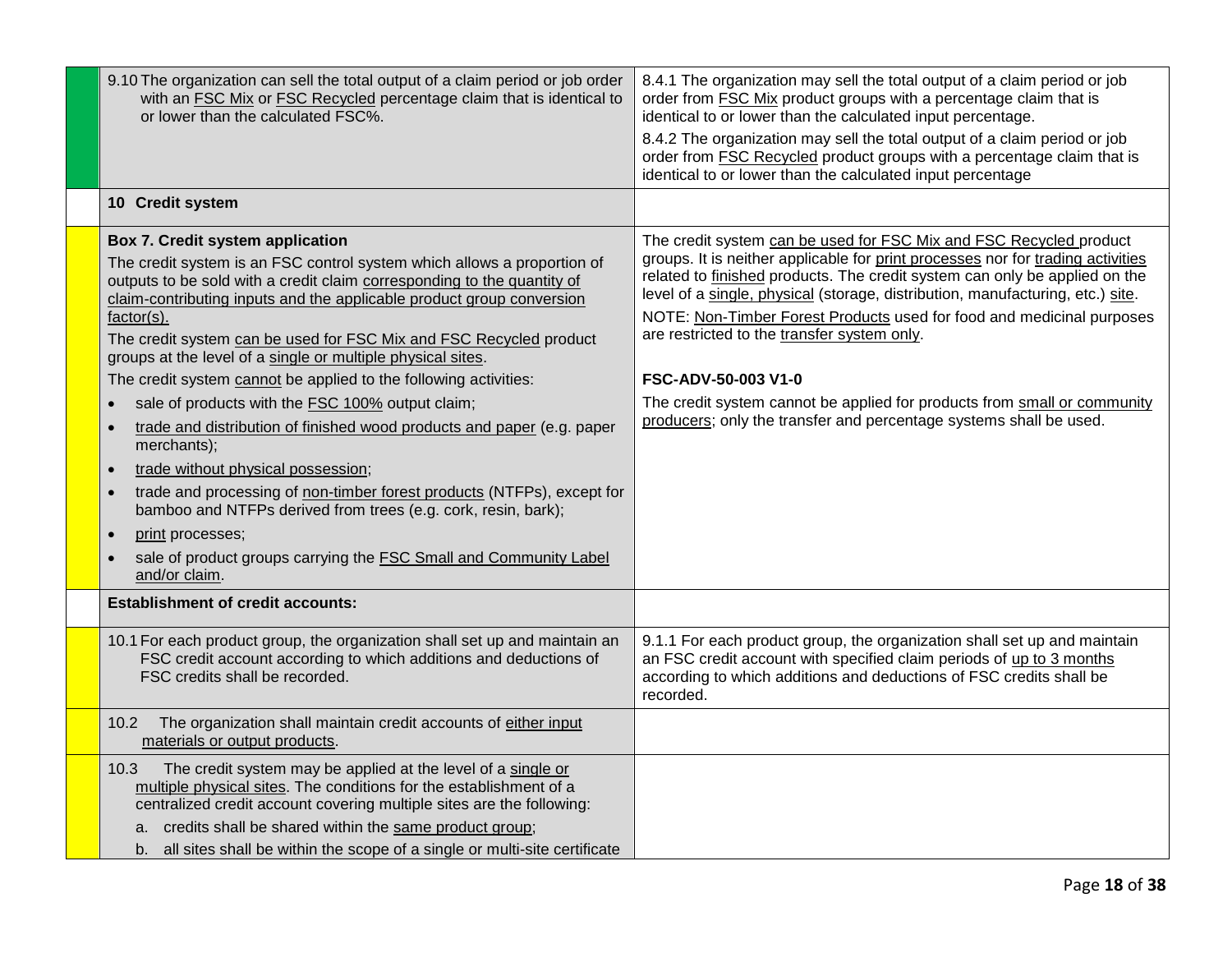| with a common ownership structure;                                                                                                                 |                                                                                                                                                       |
|----------------------------------------------------------------------------------------------------------------------------------------------------|-------------------------------------------------------------------------------------------------------------------------------------------------------|
| all sites shall be located within the same country or the Eurozone;<br>C.                                                                          |                                                                                                                                                       |
| all sites shall use the same integrated management software;<br>d.                                                                                 |                                                                                                                                                       |
| each site participating in a cross-site credit account shall contribute<br>е.                                                                      |                                                                                                                                                       |
| at least 10% of the input credits used by its own site in a 12-month<br>period.                                                                    |                                                                                                                                                       |
| NOTE: FSC will monitor the environmental, social, and economic benefits                                                                            |                                                                                                                                                       |
| and costs of the application of the credit system at the multiple site level                                                                       |                                                                                                                                                       |
| and re-evaluate it after two years. Organizations applying the credit system                                                                       |                                                                                                                                                       |
| at a multiple site level are required to participate in this monitoring process<br>by providing the information as requested by FSC.               |                                                                                                                                                       |
| <b>Credit account administration</b>                                                                                                               |                                                                                                                                                       |
|                                                                                                                                                    |                                                                                                                                                       |
| For FSC Mix and/or FSC Recycled inputs, the organization shall<br>10.4                                                                             | 9.2.1 For FSC Mix and/or FSC Recycled inputs, the organization shall use                                                                              |
| use the percentage claim or credit claim stated on the supplier invoice<br>to determine the quantity of claim-contributing inputs.                 | the percentage claim or credit claim stated on the supplier invoice to<br>determine the quantities of FSC and post-consumer inputs.                   |
| NOTE: Material supplied with a credit claim shall be used by its full quantity                                                                     | NOTE: Material supplied with a credit claim shall be used by its full quantity                                                                        |
| as claim-contributing input.                                                                                                                       | as FSC input or post- consumer input, respectively.                                                                                                   |
| 10.5 When the credit system is applied to assembled wood products, and                                                                             |                                                                                                                                                       |
| where inputs of different quality are combined, high-quality                                                                                       |                                                                                                                                                       |
| components that are sourced as controlled material or FSC Controlled<br>Wood shall not represent more than 30% of the product group's              |                                                                                                                                                       |
| composition (by volume or weight).                                                                                                                 |                                                                                                                                                       |
| 10.6 The organization shall not accumulate more FSC credit in the credit                                                                           | 9.5.2 The organization shall not accumulate more FSC credit in the credit                                                                             |
| account than the sum of FSC credit that has been added during the                                                                                  | account than the sum of new FSC credit that has been added during the                                                                                 |
| previous 24 months. (This means that credits which were not used for                                                                               | previous 12 months. Any FSC credit that exceeds this total new FSC credit                                                                             |
| output claims within this period expire.) The FSC credit that exceeds<br>the sum of credits entered into the account within the previous 24        | shall be deducted at the beginning of each new claim period from the credit<br>account.                                                               |
| months period shall be deducted from the credit account at the start of                                                                            |                                                                                                                                                       |
| the following month (at the 25th month after they have been added to                                                                               |                                                                                                                                                       |
| the account).                                                                                                                                      |                                                                                                                                                       |
| 10.7 The determination of output credit quantities shall be achieved by<br>multiplying the input quantities by the applicable conversion factor(s) | 9.3.1 The organization shall add the converted quantity (volume or weight)<br>of FSC and post-consumer inputs as FSC credit to the FSC credit account |
| specified for each component of the product group.                                                                                                 | using the conversion factor(s) specified for each component of the product                                                                            |
|                                                                                                                                                    | group.                                                                                                                                                |
| Sale of outputs with credit claims                                                                                                                 |                                                                                                                                                       |
| 10.8 Before products are sold with FSC Mix or FSC Recycled credit                                                                                  | 9.3.2 The organization shall add the FSC credit to the credit account after                                                                           |
| claims, the organization shall convert the quantity of input materials                                                                             | the organization has gained legal ownership and the material category has                                                                             |
| into credits according to Clause10.7 and deduct them from the FSC                                                                                  | been verified, and before the material enters the production process.                                                                                 |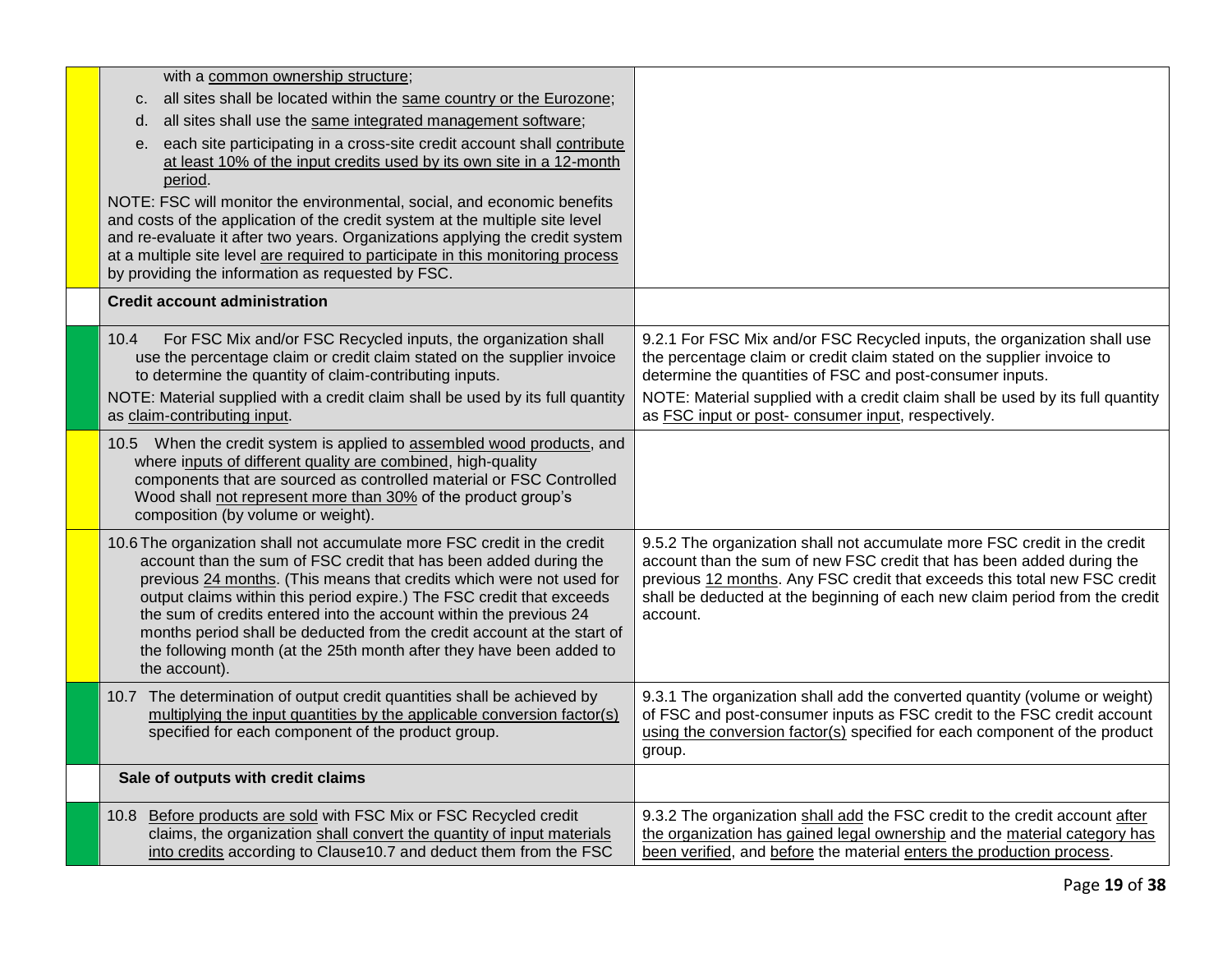| credit account.                                                                                                                                                                                                                                                                                                                                                                                                                                                                 | 9.4.1 The organization shall deduct the quantity sold and/or labelled as<br>FSC Mix or FSC Recycled from the available FSC credit in the product<br>group credit account.                                                                                                                                                                                                                                                                                                                                                                                                                                                                                                                                                                                                                                                                                                                                                                              |
|---------------------------------------------------------------------------------------------------------------------------------------------------------------------------------------------------------------------------------------------------------------------------------------------------------------------------------------------------------------------------------------------------------------------------------------------------------------------------------|--------------------------------------------------------------------------------------------------------------------------------------------------------------------------------------------------------------------------------------------------------------------------------------------------------------------------------------------------------------------------------------------------------------------------------------------------------------------------------------------------------------------------------------------------------------------------------------------------------------------------------------------------------------------------------------------------------------------------------------------------------------------------------------------------------------------------------------------------------------------------------------------------------------------------------------------------------|
| 10.9 The organization shall only sell products with FSC credit claims if<br>there are credits available in the corresponding credit account.                                                                                                                                                                                                                                                                                                                                    | 9.5.1 The organization shall ensure that the FSC credit account is never<br>overdrawn and that records of the remaining FSC credit are clearly visible<br>to relevant staff and maintained updated at all times.                                                                                                                                                                                                                                                                                                                                                                                                                                                                                                                                                                                                                                                                                                                                       |
|                                                                                                                                                                                                                                                                                                                                                                                                                                                                                 | 9.6.1 At any time the organization may sell material from <b>FSC Mix</b> product<br>groups with a credit claim up to the total FSC credit available in the credit<br>account.                                                                                                                                                                                                                                                                                                                                                                                                                                                                                                                                                                                                                                                                                                                                                                          |
|                                                                                                                                                                                                                                                                                                                                                                                                                                                                                 | 9.6.2 At any time the organization may sell material from FSC Recycled<br>product groups with a credit claim up to the total FSC credit available in the<br>credit account.                                                                                                                                                                                                                                                                                                                                                                                                                                                                                                                                                                                                                                                                                                                                                                            |
| 10.10 The organization may supply the portion of the output quantity that<br>has not been sold as FSC Mix Credit as FSC Controlled Wood, on<br>the basis of a corresponding FSC Controlled Wood credit account.<br>NOTE: FSC Controlled Wood credit accounts are not needed when the<br>FSC Mix Credit account covers the whole organization's production.                                                                                                                      | 9.6.3 The organization may supply as FSC Controlled Wood the portion of<br>the output volume that has not been sold as FSC Mix or FSC Recycled<br>material, on the basis of a corresponding FSC Controlled Wood credit<br>account.                                                                                                                                                                                                                                                                                                                                                                                                                                                                                                                                                                                                                                                                                                                     |
| <b>FSC labelling requirements</b><br>11                                                                                                                                                                                                                                                                                                                                                                                                                                         |                                                                                                                                                                                                                                                                                                                                                                                                                                                                                                                                                                                                                                                                                                                                                                                                                                                                                                                                                        |
| 11.1 The organization may apply the FSC label on FSC-certified products<br>following the requirements specified in FSC-STD-50-001. The type of<br>FSC label shall always correspond to the FSC claim made on sales<br>documents, as specified in Table E.                                                                                                                                                                                                                       | 6.2.1 The organization shall ensure that products which carry an FSC label<br>are always sold with the corresponding FSC claim on their sales and<br>delivery documentation.<br>10.1.1 Organizations applying an FSC label on-product shall ensure the<br>following:                                                                                                                                                                                                                                                                                                                                                                                                                                                                                                                                                                                                                                                                                   |
| Table E. FSC claims and corresponding FSC labels<br><b>FSC claims for the outputs</b><br><b>FSC label</b><br><b>FSC 100%</b><br><b>FSC 100%</b><br>FSC Mix percentage of at least 70%<br><b>FSC Mix</b><br><b>FSC Mix Credit</b><br><b>FSC Mix</b><br>FSC Recycled wood - percentage of at least<br><b>FSC Recycled</b><br>70% post-consumer reclaimed<br><b>FSC Recycled</b><br>FSC Recycled paper - no threshold applies<br><b>FSC Recycled Credit</b><br><b>FSC Recycled</b> | a) products shall only be FSC-labelled if they comply with the<br>applicable requirements of this standard;<br>b) products shall be labelled in compliance with the relevant FSC<br>on-product labelling standard (see Section C "References");<br>11.1.1 All products from FSC 100% product groups can be labelled with<br>the FSC '100%' label.<br>11.2.1 Products from FSC Mix product groups under a transfer system can<br>be labelled with the FSC 'Mix' label if the identified FSC claim for the<br>outputs is one of the following:<br>a) an 'FSC Mix' percentage claim of at least 70%; or<br>b) an 'FSC Mix Credit' claim.<br>11.2.2 Products from FSC Mix product groups under a percentage system<br>can be labelled with the FSC 'Mix' label if their applicable percentage claim<br>is at least 70%. NOTE: Please note Advice # 3 of FSC-DIR-40-004 for the<br>phase-out rule regarding the reduced labelling threshold of 50% for chip |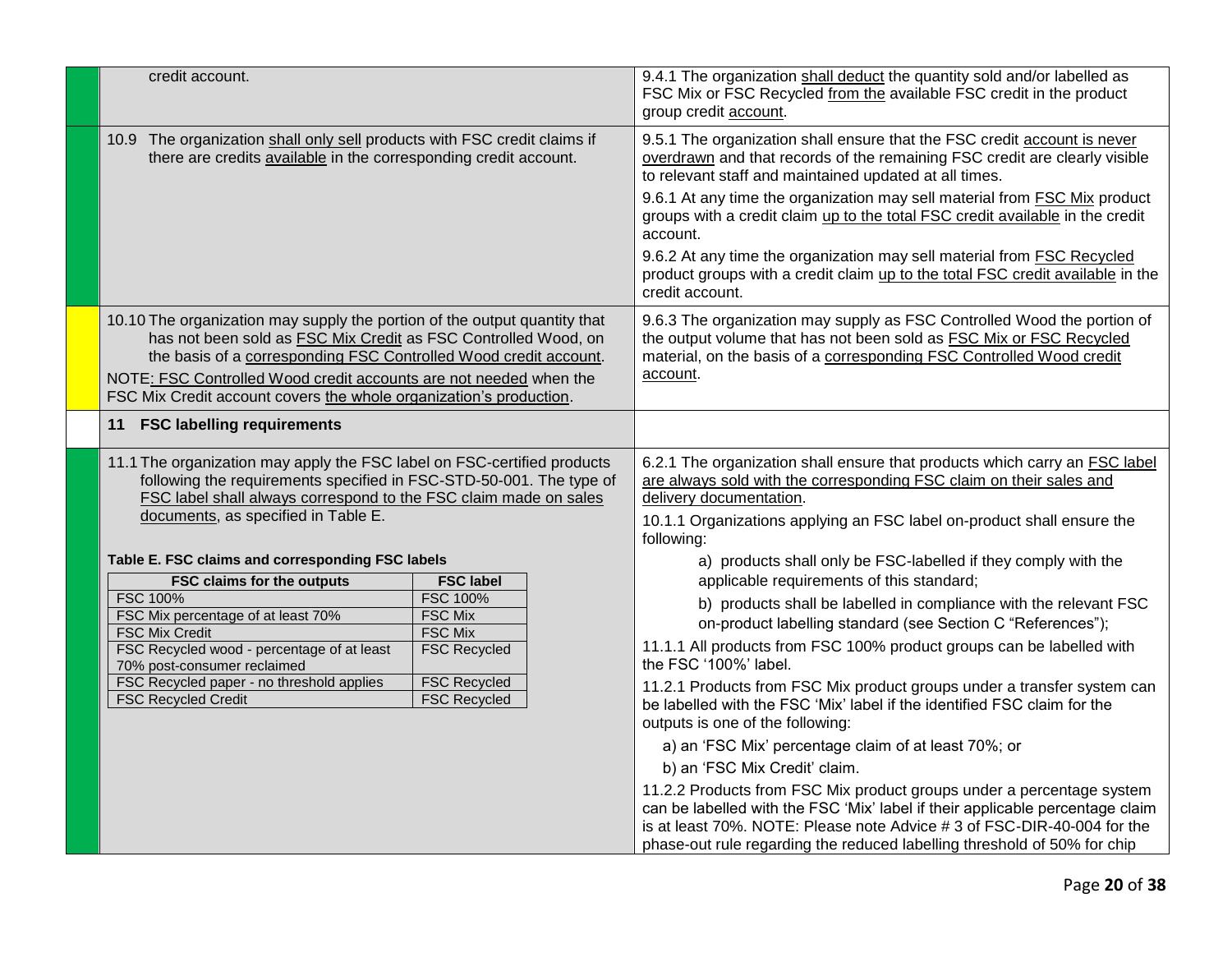|                                                                                                                                                                                                                                                                                                                      | and fibre products.                                                                                                                                                                                                              |  |
|----------------------------------------------------------------------------------------------------------------------------------------------------------------------------------------------------------------------------------------------------------------------------------------------------------------------|----------------------------------------------------------------------------------------------------------------------------------------------------------------------------------------------------------------------------------|--|
|                                                                                                                                                                                                                                                                                                                      | 11.2.3 Products from FSC Mix product groups under a credit system can<br>be labelled with the 'FSC Mix' label if there is sufficient FSC credit available<br>on the credit account for the product group.                        |  |
|                                                                                                                                                                                                                                                                                                                      | NOTE: The respective product volume or weight shall be deducted from<br>the FSC credit account once the products are labelled.                                                                                                   |  |
|                                                                                                                                                                                                                                                                                                                      | 11.3.1 Products from FSC Recycled product groups under a transfer<br>system can be labelled with the FSC 'Recycled' label if the identified FSC<br>claim for the outputs is one of the following:                                |  |
|                                                                                                                                                                                                                                                                                                                      | a) an 'FSC Recycled' percentage claim of at least 85%; or                                                                                                                                                                        |  |
|                                                                                                                                                                                                                                                                                                                      | b) an 'FSC Recycled Credit' claim.                                                                                                                                                                                               |  |
|                                                                                                                                                                                                                                                                                                                      | 11.3.2 Products from FSC Recycled product groups under a percentage<br>system can be labelled with the FSC 'Recycled' label if their applicable<br>percentage claim is at least 85%.                                             |  |
|                                                                                                                                                                                                                                                                                                                      | 11.3.3 Products from FSC Recycled product groups under a credit system<br>can be labelled with the FSC 'Recycled' label if there is sufficient FSC<br>credit available on the credit account for the product group.              |  |
| 11.2 Only FSC products that are eligible for FSC labelling may be<br>promoted with the FSC trademarks.                                                                                                                                                                                                               | 8.5.1 The organization shall ensure that the FSC trademarks are not used<br>for the promotion of products which do not meet the thresholds for labelling<br>specified in Part III of this standard.                              |  |
| 11.3 Products exclusively made of input materials from small and/or                                                                                                                                                                                                                                                  | <b>FSC-ADV-50-003 V1-0</b>                                                                                                                                                                                                       |  |
| community producers are eligible to carry the FSC Small and<br>Community Label.                                                                                                                                                                                                                                      | The organization shall establish exclusive product groups for products from<br>small and community producers. A product group may contain products<br>from both small and community producers.                                   |  |
| 12 Outsourcing                                                                                                                                                                                                                                                                                                       |                                                                                                                                                                                                                                  |  |
| 12.1 The organization may outsource activities within the scope of its<br>certificate to FSC-CoC-certified and/or non-FSC-CoC-certified<br>contractors.                                                                                                                                                              | 2.2.1 The organization shall follow the requirements specified in Part IV,<br>Section 12 of this standard for any outsourced activities covering products<br>included within the FSC product group list.                         |  |
| NOTE: The organization's outsourcing arrangements are subject to a risk<br>analysis by the certification body and sampling for on-site audit purposes.                                                                                                                                                               | NOTE: Organizations that outsource work on a flexible basis to any one of<br>a number of potential contractors may apply for inclusion of the outsourced<br>process within the scope of their FSC Chain of Custody certificate.  |  |
| 12.2 Activities that are subject to outsourcing agreements are those that<br>are included in the scope of the organization's CoC certificate, such                                                                                                                                                                   | INT-STD-40-004 03                                                                                                                                                                                                                |  |
| as purchase, processing, storage, labelling and invoicing of products.                                                                                                                                                                                                                                               | A FSC pulp producer ships its finished bales of pulp to a warehouse<br>where it sits awaiting loading into ships or rail cars. The company does                                                                                  |  |
| NOTE: Storage sites are exempt from outsourcing agreements where they<br>constitute stopping places as part of transportation or logistic activities.<br>However, if an organization contracts a service provider to store goods that<br>have not yet been sold to a customer, this is considered as an extension of | not relinguish ownership and the product is not altered in any way from<br>the time it leaves the company facility to the warehouse and then into<br>the ship or train. Is the process of warehousing considered<br>outsourcing? |  |
| the storage site of the organization and therefore subject to an outsourcing                                                                                                                                                                                                                                         |                                                                                                                                                                                                                                  |  |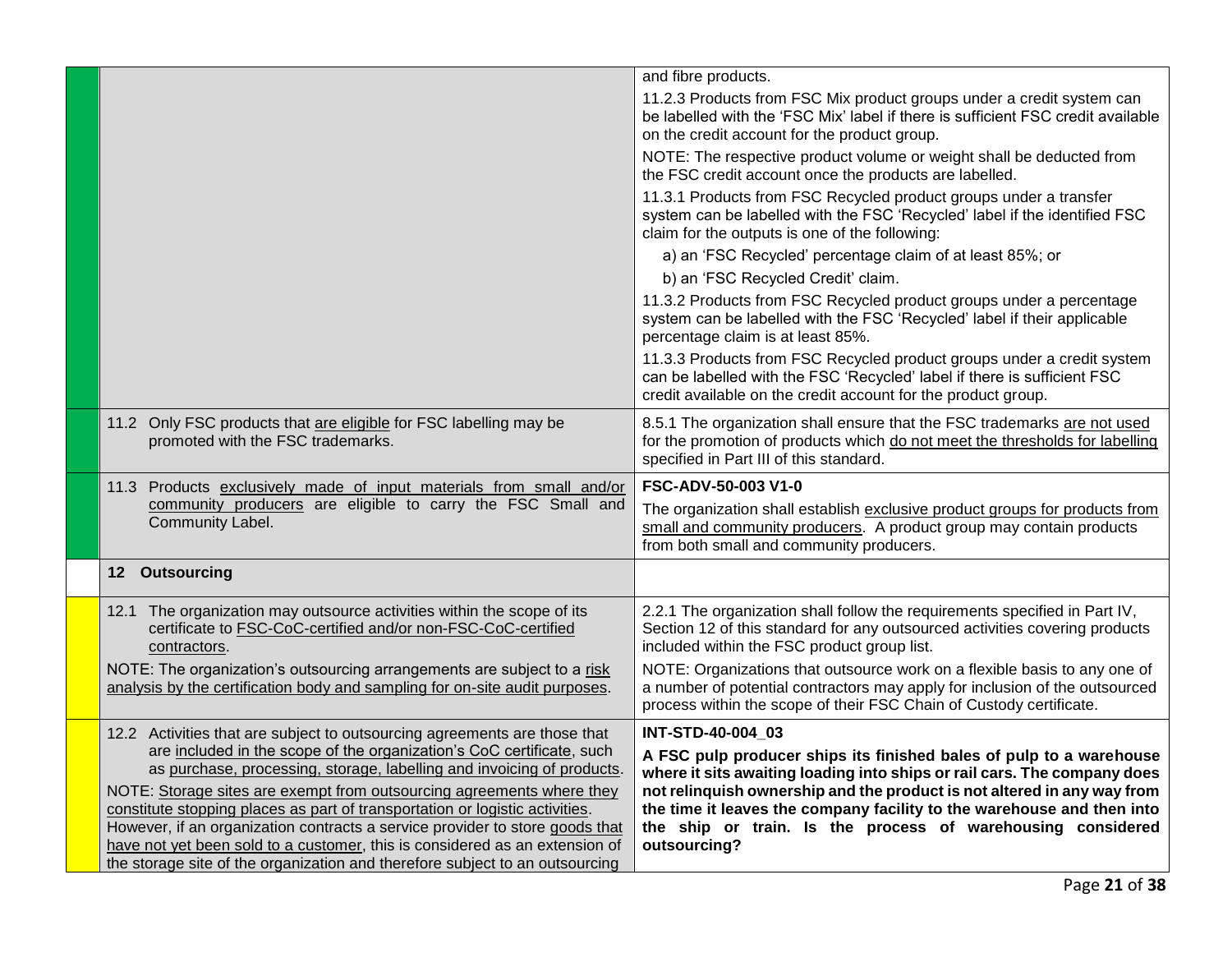| agreement.                                                                                                                                                                                                                                                                                                                                                                                                                                                                                                                                                                                                                                                                                                                                                                                                                                                                            | Storage sites should be exempt from CoC evaluations where they constitute<br>'stopping places' or intersections only as part of transport agreements<br>between two Chain of Custody operations. In other words, where certain<br>storage facilities are used (or rented) by transport service providers to fulfill<br>a contractual agreement between two CoC certified operations, such sites<br>should not be considered part of an outsourcing agreement. Where,<br>however, a CoC operation contracts a transport service provider or the<br>warehouse owner to store goods in the absence of an agreed delivery to a<br>customer (and would then only place a delivery order at a later point in time,<br>once a sales contract has been signed), such a scenario should be<br>considered an extension of the storage site of the CoC operation and justify<br>to look at it as an outsourcing arrangement.              |
|---------------------------------------------------------------------------------------------------------------------------------------------------------------------------------------------------------------------------------------------------------------------------------------------------------------------------------------------------------------------------------------------------------------------------------------------------------------------------------------------------------------------------------------------------------------------------------------------------------------------------------------------------------------------------------------------------------------------------------------------------------------------------------------------------------------------------------------------------------------------------------------|--------------------------------------------------------------------------------------------------------------------------------------------------------------------------------------------------------------------------------------------------------------------------------------------------------------------------------------------------------------------------------------------------------------------------------------------------------------------------------------------------------------------------------------------------------------------------------------------------------------------------------------------------------------------------------------------------------------------------------------------------------------------------------------------------------------------------------------------------------------------------------------------------------------------------------|
| 12.3 Prior to outsourcing activities to a new contractor, the organization<br>shall inform its certification body about the outsourced activity, name,<br>and contact details of the contractor.                                                                                                                                                                                                                                                                                                                                                                                                                                                                                                                                                                                                                                                                                      | 12.3.1 The organization shall record the names and contact details of all<br>contractors used for the processing or production of FSC-certified<br>materials.<br>12.3.2 The organization shall inform its certification body about the names<br>and contact details of any new contractor used for the processing or<br>production of FSC-certified materials prior to outsourcing.                                                                                                                                                                                                                                                                                                                                                                                                                                                                                                                                            |
| 12.4 The organization shall establish an outsourcing agreement with each<br>non-FSC-certified contractor, specifying at minimum that the<br>contractor shall:<br>a. conform to all applicable certification requirements and the<br>organization's procedures related to the outsourced activity;<br>not make unauthorized use of the FSC trademarks (e.g. on the<br>b.<br>contractor's products or website);<br>not further outsource any processing;<br>C.<br>accept the right of the organization's certification body to audit<br>d.<br>the contractor;<br>e. notify the organization within the period of 10 business days if<br>the contractor is included in the list of organizations that are<br>disassociated from FSC, in accordance with the FSC-POL-01-<br>004, and therefore subsequently ineligible to provide outsourcing<br>services to FSC-certified organizations. | 12.1.1 Organizations which wish to include outsourcing within the scope of<br>their FSC chain of custody certificate shall ensure the following:<br>c) the organization has an agreement or contract covering the<br>outsourced process with each contractor. This agreement or contract<br>shall include a clause reserving the right of the FSC- accredited<br>certification body to audit the outsourcing contractor or operation;<br>12.5.1 The organization shall ensure that the contractor only uses FSC<br>labels on products covered by the scope of the outsourcing agreement.<br>12.6.1 The organization shall ensure that the contractor does not use the<br>FSC Trademarks for promotional use.<br>12.7.1 The organization shall ensure that contractors do not themselves<br>outsource processing, i.e. the material may not pass from one outsourcing<br>contractor to another under the outsourcing agreement. |
| 12.5 The organization shall provide documented procedures to its<br>contractor(s) that ensure the following:<br>a. the material under the contractor's responsibility shall not be<br>mixed or contaminated with any other material during the<br>outsourced activity;<br>b. the contractor shall keep records of inputs, outputs, and delivery<br>documentation associated with all material covered by the                                                                                                                                                                                                                                                                                                                                                                                                                                                                          | 12.2.1 The organization's control system for the outsourced process shall<br>ensure that:<br>a) the material used for the production of FSC-certified material can be<br>tracked and controlled and can not be mixed or contaminated with any<br>other material during outsourced processing;<br>b) the contractor keeps records of inputs, outputs and delivery<br>documentation associated with all FSC-certified material which is                                                                                                                                                                                                                                                                                                                                                                                                                                                                                          |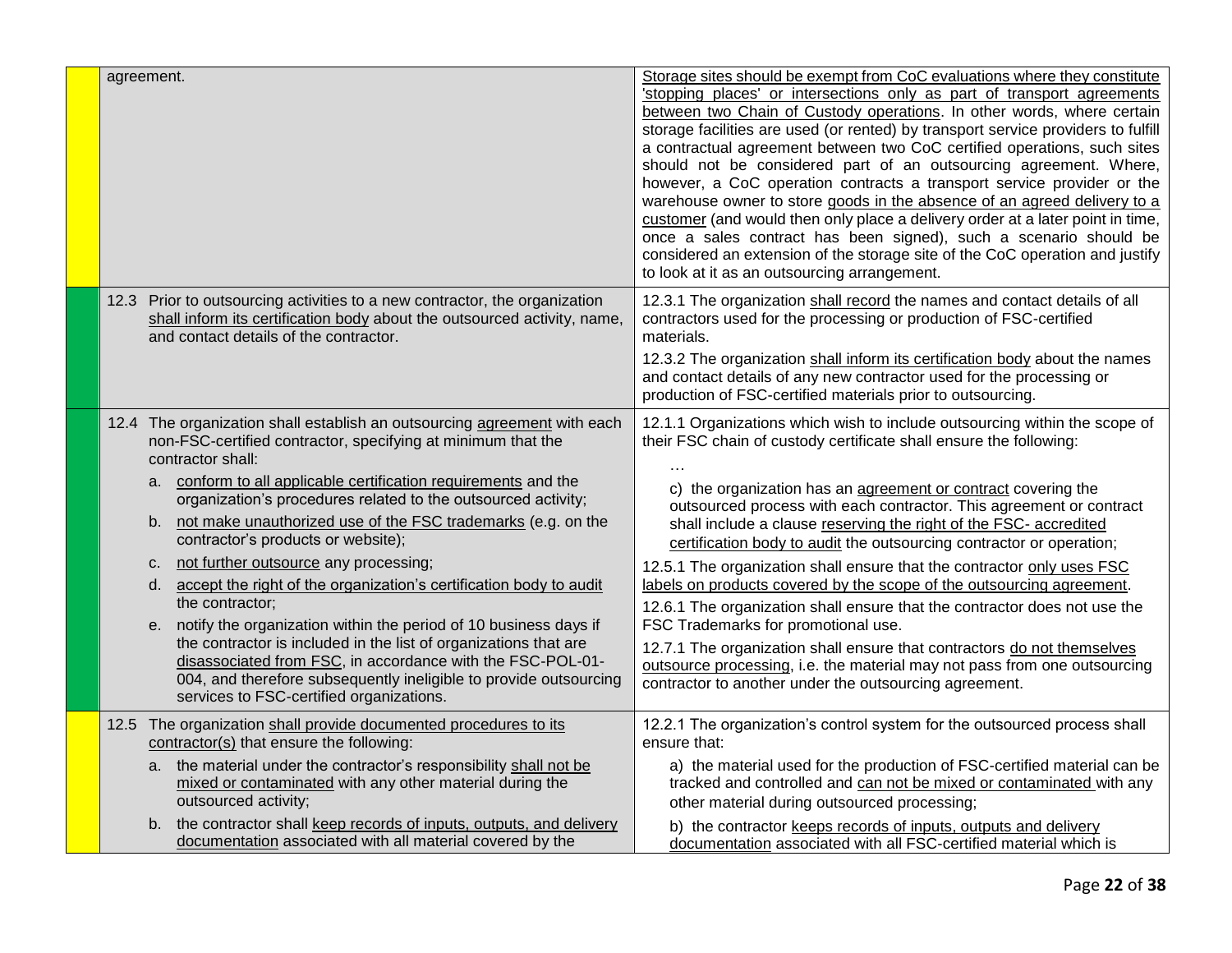| outsourcing agreement;                                                                                                                                                                                                 | processed or produced under the outsourcing contract or agreement.                                                                                                                                                                                         |  |  |
|------------------------------------------------------------------------------------------------------------------------------------------------------------------------------------------------------------------------|------------------------------------------------------------------------------------------------------------------------------------------------------------------------------------------------------------------------------------------------------------|--|--|
| c. if the contractor applies the FSC label to the product on behalf of<br>the organization, the contractor shall only label the eligible<br>products produced under the outsourcing agreement.                         | 12.5.1 The organization shall ensure that the contractor only uses FSC<br>labels on products covered by the scope of the outsourcing agreement.                                                                                                            |  |  |
| 12.6 The organization shall maintain legal ownership of all materials<br>during outsourcing.                                                                                                                           | 12.1.1 Organizations which wish to include outsourcing within the scope of<br>their FSC chain of custody certificate shall ensure the following:                                                                                                           |  |  |
| NOTE: Organizations are not required to re-take physical possession of the<br>products following outsourcing (e.g. products may be shipped directly from                                                               | a) the organization has legal ownership of all input material to be<br>included in outsourced processes;                                                                                                                                                   |  |  |
| the contractor to the organization's customer).                                                                                                                                                                        | b) the organization does not relinquish legal ownership of the materials<br>during outsourced processing;                                                                                                                                                  |  |  |
| 12.7 The organization shall identify the invoices of materials sent for<br>outsourcing following the requirements specified in Clause 5.1.<br>Contractors are not required to identify the invoices of materials after | 12.4.1 The organization shall issue the final invoice for the processed or<br>produced FSC-certified material following outsourcing. The invoice shall<br>state the certificate holder's Chain of Custody certificate number.                              |  |  |
| outsourcing.                                                                                                                                                                                                           | NOTE: If the organization has not issued the final invoice for the processed<br>or produced FSC-certified material following completion of outsourced<br>processing, then the material shall not be sold with FSC claims.                                  |  |  |
|                                                                                                                                                                                                                        | INT-STD-40-004_17                                                                                                                                                                                                                                          |  |  |
|                                                                                                                                                                                                                        | Are certified or non-certified subcontractors allowed to include the<br>certificate code of the contracting certified organization in their own<br>sales and delivery documentation?                                                                       |  |  |
|                                                                                                                                                                                                                        | No, organizations can only use their own certificate code in their sales and<br>delivery documentation, not the certificate code of another certified<br>organization.                                                                                     |  |  |
| 12.8 The organization may act as an FSC-certified contractor providing                                                                                                                                                 | ADVICE-40-004-01                                                                                                                                                                                                                                           |  |  |
| services to other contracting organizations. In this case, the<br>organization shall include the outsourcing services under the scope of                                                                               | $\mathbf{2}$<br>Using FSC certified CoC contractors - conditions for FSC certified<br><b>CoC contracting organizations</b>                                                                                                                                 |  |  |
| its FSC certificate ensuring that all applicable certification<br>requirements are met.                                                                                                                                | NOTE: This section applies for outsourcing scenarios where the<br>both the contractor and the contracting organization are FSC<br>certified CoC organizations. Under this scenario, the product does<br>not have to be FSC labelled or a finished product. |  |  |
|                                                                                                                                                                                                                        | <b>Outsourcing agreement</b>                                                                                                                                                                                                                               |  |  |
|                                                                                                                                                                                                                        | 2.1<br>The outsourcing agreement shall specify the following:                                                                                                                                                                                              |  |  |
|                                                                                                                                                                                                                        | 2.1.1<br>that the contractor provides the service under his FSC Chain of<br>Custody system,                                                                                                                                                                |  |  |
|                                                                                                                                                                                                                        | 2.1.2<br>that the contractor makes available relevant records and<br>documentation to the contracting organization's certification body<br>upon request, and                                                                                               |  |  |
|                                                                                                                                                                                                                        | 2.1.3<br>that the contracting organization's license code shall be used, if the                                                                                                                                                                            |  |  |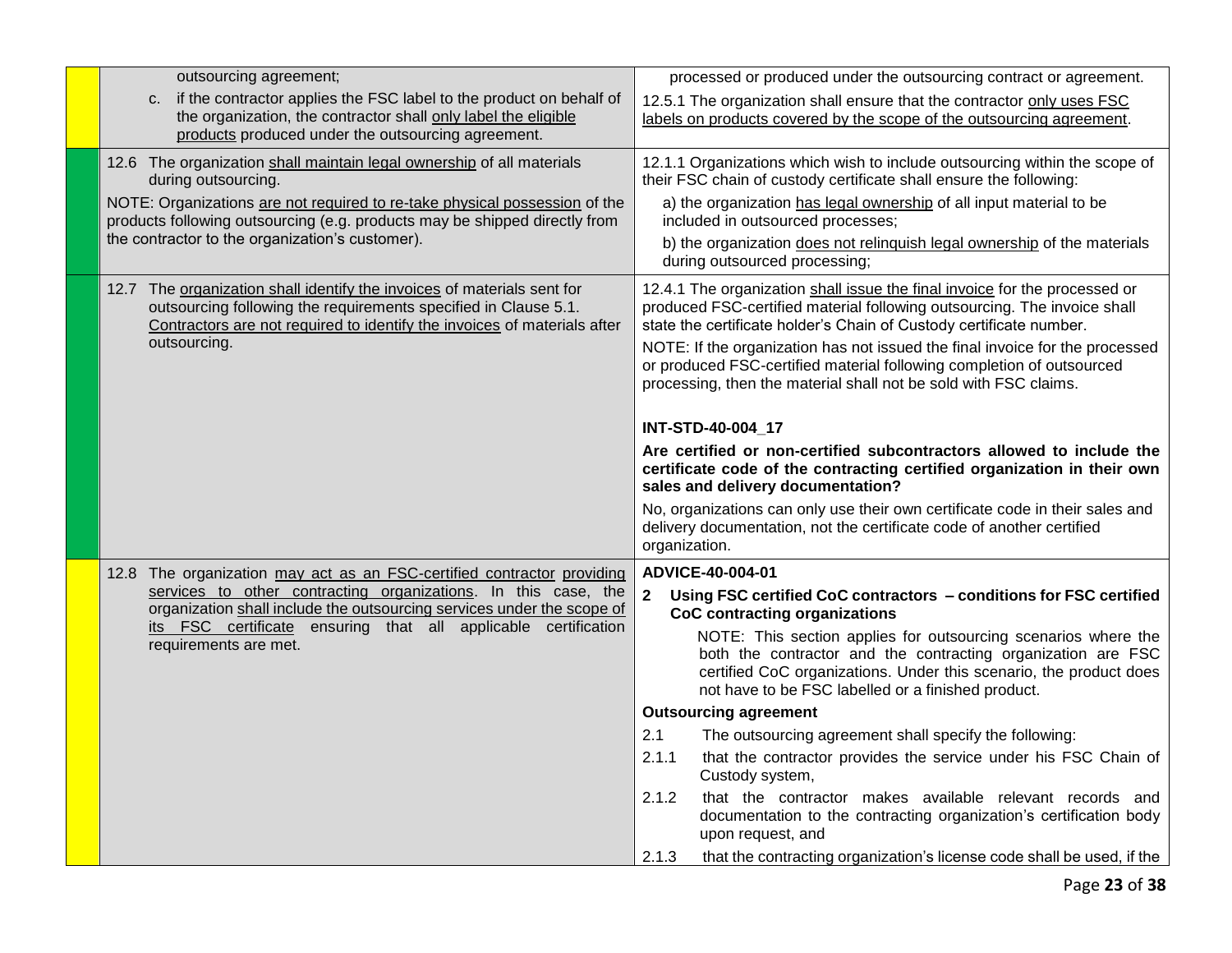|                                                                                                                                                                                                                                                                                   |                 | product shall be FSC labelled.                                                                                                                                                                                                                                                                                                                                                                                                                                                          |
|-----------------------------------------------------------------------------------------------------------------------------------------------------------------------------------------------------------------------------------------------------------------------------------|-----------------|-----------------------------------------------------------------------------------------------------------------------------------------------------------------------------------------------------------------------------------------------------------------------------------------------------------------------------------------------------------------------------------------------------------------------------------------------------------------------------------------|
|                                                                                                                                                                                                                                                                                   | 2.2             | The outsourcing agreement and, if FSC certified CoC contractors<br>are used for specific processes exclusively, the contracting<br>organization's control system for the outsourced process do not<br>need to cover the following requirements stipulated by FSC-STD-<br>40-004:                                                                                                                                                                                                        |
|                                                                                                                                                                                                                                                                                   |                 | $-$ clauses 12.1.1 c), second sentence, and 12.1.1 d);<br>$-$ clause 12.2.1;<br>- clauses 12.5.1, 12.6.1, and 12.7.1                                                                                                                                                                                                                                                                                                                                                                    |
|                                                                                                                                                                                                                                                                                   |                 | NOTE: FSC certified CoC contractors may use their own<br>subcontractors in accordance with FSC-STD-40-004,<br>section 12.                                                                                                                                                                                                                                                                                                                                                               |
|                                                                                                                                                                                                                                                                                   |                 | <b>Supplier validation</b>                                                                                                                                                                                                                                                                                                                                                                                                                                                              |
|                                                                                                                                                                                                                                                                                   | 2.3             | The contracting organization shall apply the provisions for 'supplier<br>validation' as specified by FSC-STD-40-004 also to the contractor.                                                                                                                                                                                                                                                                                                                                             |
|                                                                                                                                                                                                                                                                                   | Labelling       |                                                                                                                                                                                                                                                                                                                                                                                                                                                                                         |
|                                                                                                                                                                                                                                                                                   | 2.4             | The contracting organization shall maintain control and<br>responsibility of the correct FSC label being applied, if product<br>labelling is part of the outsourced processing.                                                                                                                                                                                                                                                                                                         |
|                                                                                                                                                                                                                                                                                   | 2.5             | The contracting organization shall ensure that its license code is<br>used in the FSC label and shall submit the proof to its certification<br>body for approval.                                                                                                                                                                                                                                                                                                                       |
|                                                                                                                                                                                                                                                                                   | <b>Auditing</b> |                                                                                                                                                                                                                                                                                                                                                                                                                                                                                         |
|                                                                                                                                                                                                                                                                                   | 2.6             | FSC certified CoC contractors are exempted from a potential<br>inspection by the contracting organization's certification body, if the<br>outsourced process is covered by the scope of the contractor's<br>certificate.                                                                                                                                                                                                                                                                |
|                                                                                                                                                                                                                                                                                   |                 | NOTE: The contractor is subject to evaluation and monitoring by its own<br>certification body.                                                                                                                                                                                                                                                                                                                                                                                          |
| 12.9 When the organization provides FSC-certified outsourcing services                                                                                                                                                                                                            |                 | ADVICE-40-004-01                                                                                                                                                                                                                                                                                                                                                                                                                                                                        |
| to non-FSC-certified contracting organizations, it is acceptable that<br>the contracting organization buys the raw material for the outsourced                                                                                                                                    | 1               | Providing contract work for non-FSC certified CoC organizations -<br>conditions for FSC certified CoC contractors                                                                                                                                                                                                                                                                                                                                                                       |
| processes. To ensure that the CoC is not broken, the material shall<br>be transported directly from an FSC-certified supplier to the<br>organization (i.e. the non-certified contracting organization shall not<br>take physical possession of the materials before outsourcing). |                 | NOTE: This section applies for outsourcing arrangements where<br>the contractor is an FSC certified CoC organization and the<br>contracting organization is a non-FSC certified CoC organization.<br>Under this scenario, the contracting organization cannot sell the<br>product with an FSC claim to commercial customers. The<br>contracting organization may, however, use the FSC trademarks to<br>promote the product towards final consumers as specified by FSC-<br>TMK-50-201. |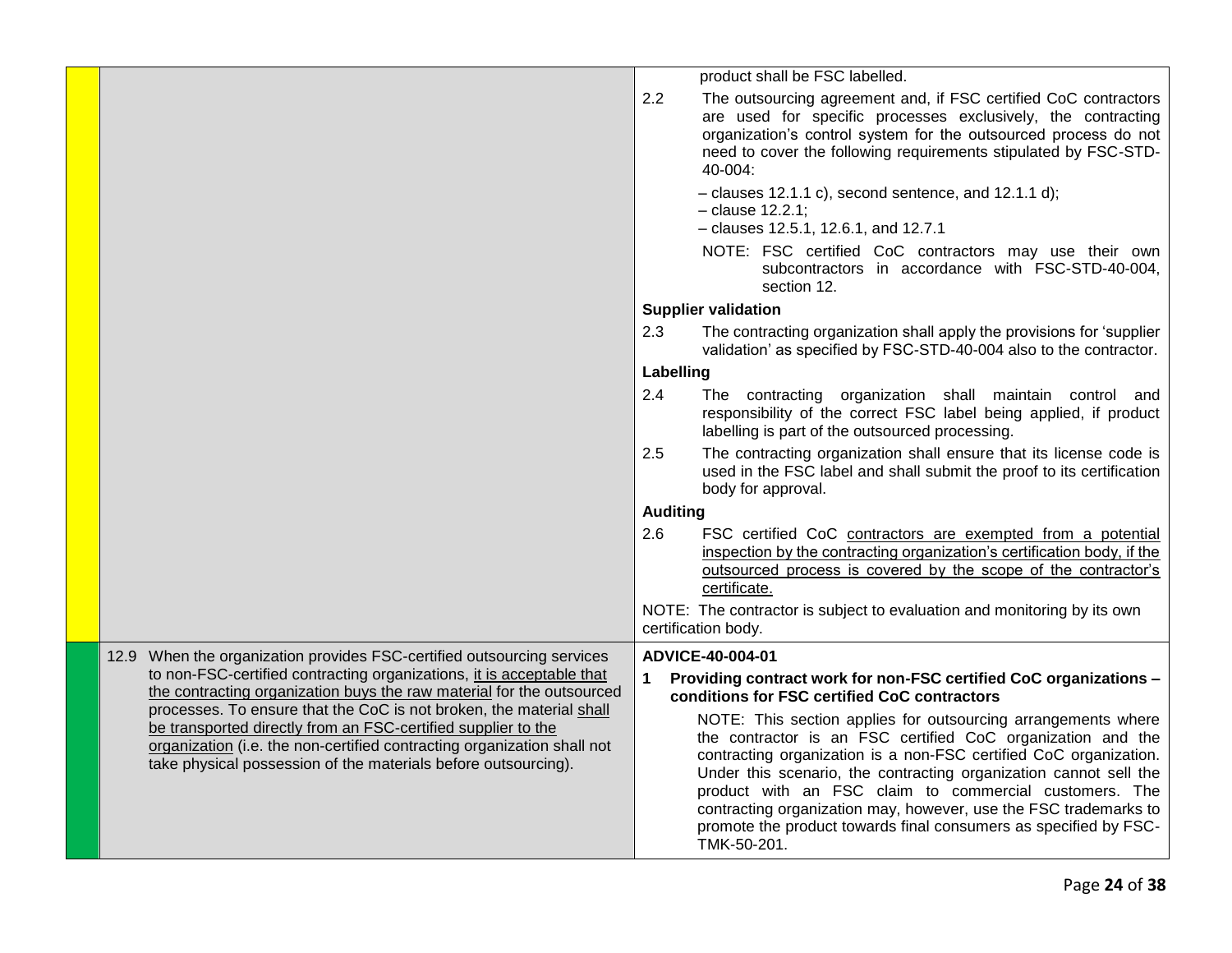| <b>Eligibility</b><br>1.1 FSC certified CoC contractors are only eligible to provide FSC certified<br>products for non-FSC certified CoC contracting organizations, if:<br>1.1.1<br>The input material for the contract work is shipped directly from the<br>delivering supplier(s) to the contractor, i.e. the contracting<br>organization does not obtain physical possession of the input<br>material.<br>The contractor is provided with a copy of the invoice(s) from the<br>1.1.2<br>delivering supplier(s) and, if not identical, from the billing supplier(s)<br>that include(s) information sufficient to link the invoice(s) and<br>related transport documentation to each other.<br>NOTE: Information on prices can be blacked out.<br>The output product provided by the contractor is:<br>1.1.3<br>a) a finished product;<br>b) FSC labelled; and<br>branded with the name, label or other identifying information of<br>the contracting organization.<br>Labelling<br>1.2 For each contract work, the contractor shall maintain control of applying<br>the correct FSC label.<br>The contractor shall ensure that its license code is used in the FSC label<br>and submits the proof to its certification body for approval.<br><b>Eligibility for single CoC certification</b><br>13<br>FSC-STD-40-003 V2-1<br>13.1 An organization is eligible for single CoC certification if the scope of<br>the certificate includes a single site or multiple sites (two or more<br>1.1<br>Multiple sites may be included in the scope of a Single COC<br>sites) that conform to the following criteria:<br>certificate if they conform to all of the following eligibility criteria:<br>a. one site under the scope of the single CoC certificate is:<br>One site under the scope of the Single COC certificate is:<br>a)<br>acting as the certificate holder;<br>i.<br>Acting as the certificate holder;<br>Ť.<br>responsible for invoicing of certified and non-certified<br>ii.<br>Responsible for invoicing of certified and non-certified<br>ii.<br>materials or products covered by the scope of the<br>materials or products covered by the scope of the<br>certificate to external clients;<br>certificate to external clients;<br>controlling the use of the FSC Trademarks.<br>iii.<br>Controlling the use of the FSC Trademarks.<br>Ш.<br>all sites under the scope of the single CoC certificate are:<br>b.<br>b) All sites under the scope of the Single COC certificate are:<br>operating under a common ownership structure;<br>Ι.<br>Operating under a common ownership structure;<br>İV.<br>managed under direct control of the certificate holder;<br>ii.<br>Managed under direct control of the certificate holder;<br>v.<br>in an exclusive business relationship with each other for<br>iii.<br>In an exclusive business relationship with each other for<br>Vİ.<br>the output materials or products covered by the scope of<br>the output materials or products covered by the scope of<br>the certificate; |  |  |
|-----------------------------------------------------------------------------------------------------------------------------------------------------------------------------------------------------------------------------------------------------------------------------------------------------------------------------------------------------------------------------------------------------------------------------------------------------------------------------------------------------------------------------------------------------------------------------------------------------------------------------------------------------------------------------------------------------------------------------------------------------------------------------------------------------------------------------------------------------------------------------------------------------------------------------------------------------------------------------------------------------------------------------------------------------------------------------------------------------------------------------------------------------------------------------------------------------------------------------------------------------------------------------------------------------------------------------------------------------------------------------------------------------------------------------------------------------------------------------------------------------------------------------------------------------------------------------------------------------------------------------------------------------------------------------------------------------------------------------------------------------------------------------------------------------------------------------------------------------------------------------------------------------------------------------------------------------------------------------------------------------------------------------------------------------------------------------------------------------------------------------------------------------------------------------------------------------------------------------------------------------------------------------------------------------------------------------------------------------------------------------------------------------------------------------------------------------------------------------------------------------------------------------------------------------------------------------------------------------------------------------------------------------------------------------------------------------------------------------------------------------------------------------------------------------------------------------------------------------------------------------------------------------------------------------------------------------------------------------------------------------------------------------------------|--|--|
|                                                                                                                                                                                                                                                                                                                                                                                                                                                                                                                                                                                                                                                                                                                                                                                                                                                                                                                                                                                                                                                                                                                                                                                                                                                                                                                                                                                                                                                                                                                                                                                                                                                                                                                                                                                                                                                                                                                                                                                                                                                                                                                                                                                                                                                                                                                                                                                                                                                                                                                                                                                                                                                                                                                                                                                                                                                                                                                                                                                                                                         |  |  |
|                                                                                                                                                                                                                                                                                                                                                                                                                                                                                                                                                                                                                                                                                                                                                                                                                                                                                                                                                                                                                                                                                                                                                                                                                                                                                                                                                                                                                                                                                                                                                                                                                                                                                                                                                                                                                                                                                                                                                                                                                                                                                                                                                                                                                                                                                                                                                                                                                                                                                                                                                                                                                                                                                                                                                                                                                                                                                                                                                                                                                                         |  |  |
|                                                                                                                                                                                                                                                                                                                                                                                                                                                                                                                                                                                                                                                                                                                                                                                                                                                                                                                                                                                                                                                                                                                                                                                                                                                                                                                                                                                                                                                                                                                                                                                                                                                                                                                                                                                                                                                                                                                                                                                                                                                                                                                                                                                                                                                                                                                                                                                                                                                                                                                                                                                                                                                                                                                                                                                                                                                                                                                                                                                                                                         |  |  |
|                                                                                                                                                                                                                                                                                                                                                                                                                                                                                                                                                                                                                                                                                                                                                                                                                                                                                                                                                                                                                                                                                                                                                                                                                                                                                                                                                                                                                                                                                                                                                                                                                                                                                                                                                                                                                                                                                                                                                                                                                                                                                                                                                                                                                                                                                                                                                                                                                                                                                                                                                                                                                                                                                                                                                                                                                                                                                                                                                                                                                                         |  |  |
|                                                                                                                                                                                                                                                                                                                                                                                                                                                                                                                                                                                                                                                                                                                                                                                                                                                                                                                                                                                                                                                                                                                                                                                                                                                                                                                                                                                                                                                                                                                                                                                                                                                                                                                                                                                                                                                                                                                                                                                                                                                                                                                                                                                                                                                                                                                                                                                                                                                                                                                                                                                                                                                                                                                                                                                                                                                                                                                                                                                                                                         |  |  |
|                                                                                                                                                                                                                                                                                                                                                                                                                                                                                                                                                                                                                                                                                                                                                                                                                                                                                                                                                                                                                                                                                                                                                                                                                                                                                                                                                                                                                                                                                                                                                                                                                                                                                                                                                                                                                                                                                                                                                                                                                                                                                                                                                                                                                                                                                                                                                                                                                                                                                                                                                                                                                                                                                                                                                                                                                                                                                                                                                                                                                                         |  |  |
|                                                                                                                                                                                                                                                                                                                                                                                                                                                                                                                                                                                                                                                                                                                                                                                                                                                                                                                                                                                                                                                                                                                                                                                                                                                                                                                                                                                                                                                                                                                                                                                                                                                                                                                                                                                                                                                                                                                                                                                                                                                                                                                                                                                                                                                                                                                                                                                                                                                                                                                                                                                                                                                                                                                                                                                                                                                                                                                                                                                                                                         |  |  |
|                                                                                                                                                                                                                                                                                                                                                                                                                                                                                                                                                                                                                                                                                                                                                                                                                                                                                                                                                                                                                                                                                                                                                                                                                                                                                                                                                                                                                                                                                                                                                                                                                                                                                                                                                                                                                                                                                                                                                                                                                                                                                                                                                                                                                                                                                                                                                                                                                                                                                                                                                                                                                                                                                                                                                                                                                                                                                                                                                                                                                                         |  |  |
|                                                                                                                                                                                                                                                                                                                                                                                                                                                                                                                                                                                                                                                                                                                                                                                                                                                                                                                                                                                                                                                                                                                                                                                                                                                                                                                                                                                                                                                                                                                                                                                                                                                                                                                                                                                                                                                                                                                                                                                                                                                                                                                                                                                                                                                                                                                                                                                                                                                                                                                                                                                                                                                                                                                                                                                                                                                                                                                                                                                                                                         |  |  |
|                                                                                                                                                                                                                                                                                                                                                                                                                                                                                                                                                                                                                                                                                                                                                                                                                                                                                                                                                                                                                                                                                                                                                                                                                                                                                                                                                                                                                                                                                                                                                                                                                                                                                                                                                                                                                                                                                                                                                                                                                                                                                                                                                                                                                                                                                                                                                                                                                                                                                                                                                                                                                                                                                                                                                                                                                                                                                                                                                                                                                                         |  |  |
|                                                                                                                                                                                                                                                                                                                                                                                                                                                                                                                                                                                                                                                                                                                                                                                                                                                                                                                                                                                                                                                                                                                                                                                                                                                                                                                                                                                                                                                                                                                                                                                                                                                                                                                                                                                                                                                                                                                                                                                                                                                                                                                                                                                                                                                                                                                                                                                                                                                                                                                                                                                                                                                                                                                                                                                                                                                                                                                                                                                                                                         |  |  |
|                                                                                                                                                                                                                                                                                                                                                                                                                                                                                                                                                                                                                                                                                                                                                                                                                                                                                                                                                                                                                                                                                                                                                                                                                                                                                                                                                                                                                                                                                                                                                                                                                                                                                                                                                                                                                                                                                                                                                                                                                                                                                                                                                                                                                                                                                                                                                                                                                                                                                                                                                                                                                                                                                                                                                                                                                                                                                                                                                                                                                                         |  |  |
|                                                                                                                                                                                                                                                                                                                                                                                                                                                                                                                                                                                                                                                                                                                                                                                                                                                                                                                                                                                                                                                                                                                                                                                                                                                                                                                                                                                                                                                                                                                                                                                                                                                                                                                                                                                                                                                                                                                                                                                                                                                                                                                                                                                                                                                                                                                                                                                                                                                                                                                                                                                                                                                                                                                                                                                                                                                                                                                                                                                                                                         |  |  |
|                                                                                                                                                                                                                                                                                                                                                                                                                                                                                                                                                                                                                                                                                                                                                                                                                                                                                                                                                                                                                                                                                                                                                                                                                                                                                                                                                                                                                                                                                                                                                                                                                                                                                                                                                                                                                                                                                                                                                                                                                                                                                                                                                                                                                                                                                                                                                                                                                                                                                                                                                                                                                                                                                                                                                                                                                                                                                                                                                                                                                                         |  |  |
|                                                                                                                                                                                                                                                                                                                                                                                                                                                                                                                                                                                                                                                                                                                                                                                                                                                                                                                                                                                                                                                                                                                                                                                                                                                                                                                                                                                                                                                                                                                                                                                                                                                                                                                                                                                                                                                                                                                                                                                                                                                                                                                                                                                                                                                                                                                                                                                                                                                                                                                                                                                                                                                                                                                                                                                                                                                                                                                                                                                                                                         |  |  |
|                                                                                                                                                                                                                                                                                                                                                                                                                                                                                                                                                                                                                                                                                                                                                                                                                                                                                                                                                                                                                                                                                                                                                                                                                                                                                                                                                                                                                                                                                                                                                                                                                                                                                                                                                                                                                                                                                                                                                                                                                                                                                                                                                                                                                                                                                                                                                                                                                                                                                                                                                                                                                                                                                                                                                                                                                                                                                                                                                                                                                                         |  |  |
|                                                                                                                                                                                                                                                                                                                                                                                                                                                                                                                                                                                                                                                                                                                                                                                                                                                                                                                                                                                                                                                                                                                                                                                                                                                                                                                                                                                                                                                                                                                                                                                                                                                                                                                                                                                                                                                                                                                                                                                                                                                                                                                                                                                                                                                                                                                                                                                                                                                                                                                                                                                                                                                                                                                                                                                                                                                                                                                                                                                                                                         |  |  |
|                                                                                                                                                                                                                                                                                                                                                                                                                                                                                                                                                                                                                                                                                                                                                                                                                                                                                                                                                                                                                                                                                                                                                                                                                                                                                                                                                                                                                                                                                                                                                                                                                                                                                                                                                                                                                                                                                                                                                                                                                                                                                                                                                                                                                                                                                                                                                                                                                                                                                                                                                                                                                                                                                                                                                                                                                                                                                                                                                                                                                                         |  |  |
|                                                                                                                                                                                                                                                                                                                                                                                                                                                                                                                                                                                                                                                                                                                                                                                                                                                                                                                                                                                                                                                                                                                                                                                                                                                                                                                                                                                                                                                                                                                                                                                                                                                                                                                                                                                                                                                                                                                                                                                                                                                                                                                                                                                                                                                                                                                                                                                                                                                                                                                                                                                                                                                                                                                                                                                                                                                                                                                                                                                                                                         |  |  |
|                                                                                                                                                                                                                                                                                                                                                                                                                                                                                                                                                                                                                                                                                                                                                                                                                                                                                                                                                                                                                                                                                                                                                                                                                                                                                                                                                                                                                                                                                                                                                                                                                                                                                                                                                                                                                                                                                                                                                                                                                                                                                                                                                                                                                                                                                                                                                                                                                                                                                                                                                                                                                                                                                                                                                                                                                                                                                                                                                                                                                                         |  |  |
|                                                                                                                                                                                                                                                                                                                                                                                                                                                                                                                                                                                                                                                                                                                                                                                                                                                                                                                                                                                                                                                                                                                                                                                                                                                                                                                                                                                                                                                                                                                                                                                                                                                                                                                                                                                                                                                                                                                                                                                                                                                                                                                                                                                                                                                                                                                                                                                                                                                                                                                                                                                                                                                                                                                                                                                                                                                                                                                                                                                                                                         |  |  |
|                                                                                                                                                                                                                                                                                                                                                                                                                                                                                                                                                                                                                                                                                                                                                                                                                                                                                                                                                                                                                                                                                                                                                                                                                                                                                                                                                                                                                                                                                                                                                                                                                                                                                                                                                                                                                                                                                                                                                                                                                                                                                                                                                                                                                                                                                                                                                                                                                                                                                                                                                                                                                                                                                                                                                                                                                                                                                                                                                                                                                                         |  |  |
|                                                                                                                                                                                                                                                                                                                                                                                                                                                                                                                                                                                                                                                                                                                                                                                                                                                                                                                                                                                                                                                                                                                                                                                                                                                                                                                                                                                                                                                                                                                                                                                                                                                                                                                                                                                                                                                                                                                                                                                                                                                                                                                                                                                                                                                                                                                                                                                                                                                                                                                                                                                                                                                                                                                                                                                                                                                                                                                                                                                                                                         |  |  |
|                                                                                                                                                                                                                                                                                                                                                                                                                                                                                                                                                                                                                                                                                                                                                                                                                                                                                                                                                                                                                                                                                                                                                                                                                                                                                                                                                                                                                                                                                                                                                                                                                                                                                                                                                                                                                                                                                                                                                                                                                                                                                                                                                                                                                                                                                                                                                                                                                                                                                                                                                                                                                                                                                                                                                                                                                                                                                                                                                                                                                                         |  |  |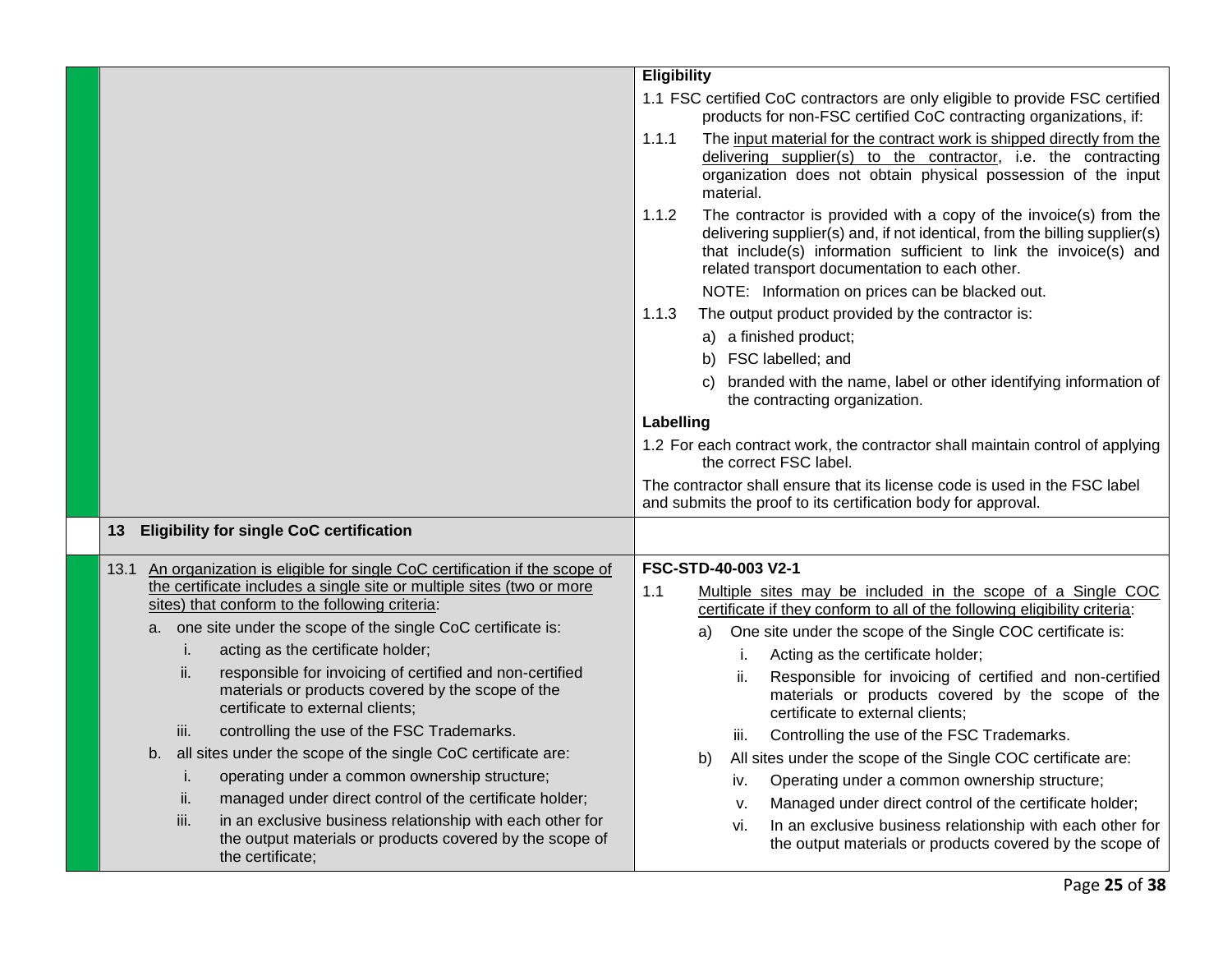| iv.<br>located in the same country.                                                                                                                                                                                                                                                                                                                                                                                                                                                                                                                                                                                                                                                                                                                                                                                                                                                                                                                                                                                                                        | the certificate;                                                                                                                                                                                                                                                                                                                                                                                                                                                                                                                                                                                                                                                                                                                                                                                                                                                                                            |
|------------------------------------------------------------------------------------------------------------------------------------------------------------------------------------------------------------------------------------------------------------------------------------------------------------------------------------------------------------------------------------------------------------------------------------------------------------------------------------------------------------------------------------------------------------------------------------------------------------------------------------------------------------------------------------------------------------------------------------------------------------------------------------------------------------------------------------------------------------------------------------------------------------------------------------------------------------------------------------------------------------------------------------------------------------|-------------------------------------------------------------------------------------------------------------------------------------------------------------------------------------------------------------------------------------------------------------------------------------------------------------------------------------------------------------------------------------------------------------------------------------------------------------------------------------------------------------------------------------------------------------------------------------------------------------------------------------------------------------------------------------------------------------------------------------------------------------------------------------------------------------------------------------------------------------------------------------------------------------|
|                                                                                                                                                                                                                                                                                                                                                                                                                                                                                                                                                                                                                                                                                                                                                                                                                                                                                                                                                                                                                                                            | Located in the same country.<br>vii.                                                                                                                                                                                                                                                                                                                                                                                                                                                                                                                                                                                                                                                                                                                                                                                                                                                                        |
| 13.2 For single CoC certification, all sites included in the scope of<br>certification shall conform to all applicable certification requirements<br>specified in FSC-STD-40-004. The requirements specified in FSC-<br>STD-40-003 do not apply.<br>NOTE: In this scenario, all applicable certification requirements as defined<br>in FSC-STD-40-004 shall be evaluated by the certification body at all sites<br>included in the scope of the certificate within each audit (i.e. no sampling<br>applies).                                                                                                                                                                                                                                                                                                                                                                                                                                                                                                                                               | FSC-STD-40-003 V2-1<br>NOTE: In this scenario, all applicable certification requirements as defined<br>in FSC-STD-40-004 shall be evaluated by the certification body at all sites<br>included in the scope of the certificate within each audit (no sampling<br>applies). The requirements specified in Part II of FSC-STD-40-003 are not<br>applicable to Single COC certificates with multiple sites.                                                                                                                                                                                                                                                                                                                                                                                                                                                                                                    |
| 14 Eligibility for multi-site CoC certification                                                                                                                                                                                                                                                                                                                                                                                                                                                                                                                                                                                                                                                                                                                                                                                                                                                                                                                                                                                                            |                                                                                                                                                                                                                                                                                                                                                                                                                                                                                                                                                                                                                                                                                                                                                                                                                                                                                                             |
| 14.1 An organization is eligible for multi-site certification if the scope of the<br>certificate includes two or more sites or legal entities (referred to as<br>'participating sites' in FSC-STD-40-003) that conform to the following<br>criteria:<br>a. all participating sites and the organization that holds the certificate<br>are linked through common ownership; or<br>b. all participating sites:<br>i. have a legal and/or contractual relationship with the<br>organization; and<br>ii. have common operational procedures (e.g. same production<br>methods, same product specifications, integrated<br>management software); and<br>iii. are subject to a centrally administered and controlled<br>management system established by the organization that<br>has authority and responsibilities beyond those related solely<br>to certification, including at least one of the following<br>elements:<br>centralized purchase or sales function of forest<br>products;<br>operation under the same brand name (e.g.<br>franchise, retailer). | FSC-STD-40-003 V2-1<br>2.1<br>Multiple sites or legal entities may be included in the scope of a Multi-<br>site COC certificate if:<br>All Participating Sites and The Organization that holds the<br>a)<br>certificate are linked through common ownership, or<br>All Participating Sites:<br>b)<br>i. Have a legal and/or contractual relationship with The<br>Organization; and<br>ii. Are subject to a centrally administered and controlled<br>management system established by The Organization that<br>has authority and responsibilities beyond those related<br>solely to certification, including at least one of the following<br>elements:<br>Centralized purchase or sales function;<br>Common operational procedures (e.g. same production<br>methods, same product specifications, integrated<br>management software);<br>Operating under the same brand name (e.g. franchise,<br>retailer). |
| 14.2 Based on the requirements of Clause 14.1, the following<br>organizations are not eligible for multisite CoC certification:<br>a. organizations that do not have authority over the admission or<br>removal of participating sites from the certificate scope;<br>b. associations;<br>c. non-profit organizations that have for-profit members.                                                                                                                                                                                                                                                                                                                                                                                                                                                                                                                                                                                                                                                                                                        | FSC-STD-40-003 V2-1<br>2.2<br>The following Organizations are not eligible for Multi-site COC<br>certification:<br>Organizations that don't have authority over the creation of<br>a)<br>companies (i.e. establishing new legal entities within The<br>Organization that may join the certificate as Participating Sites);                                                                                                                                                                                                                                                                                                                                                                                                                                                                                                                                                                                  |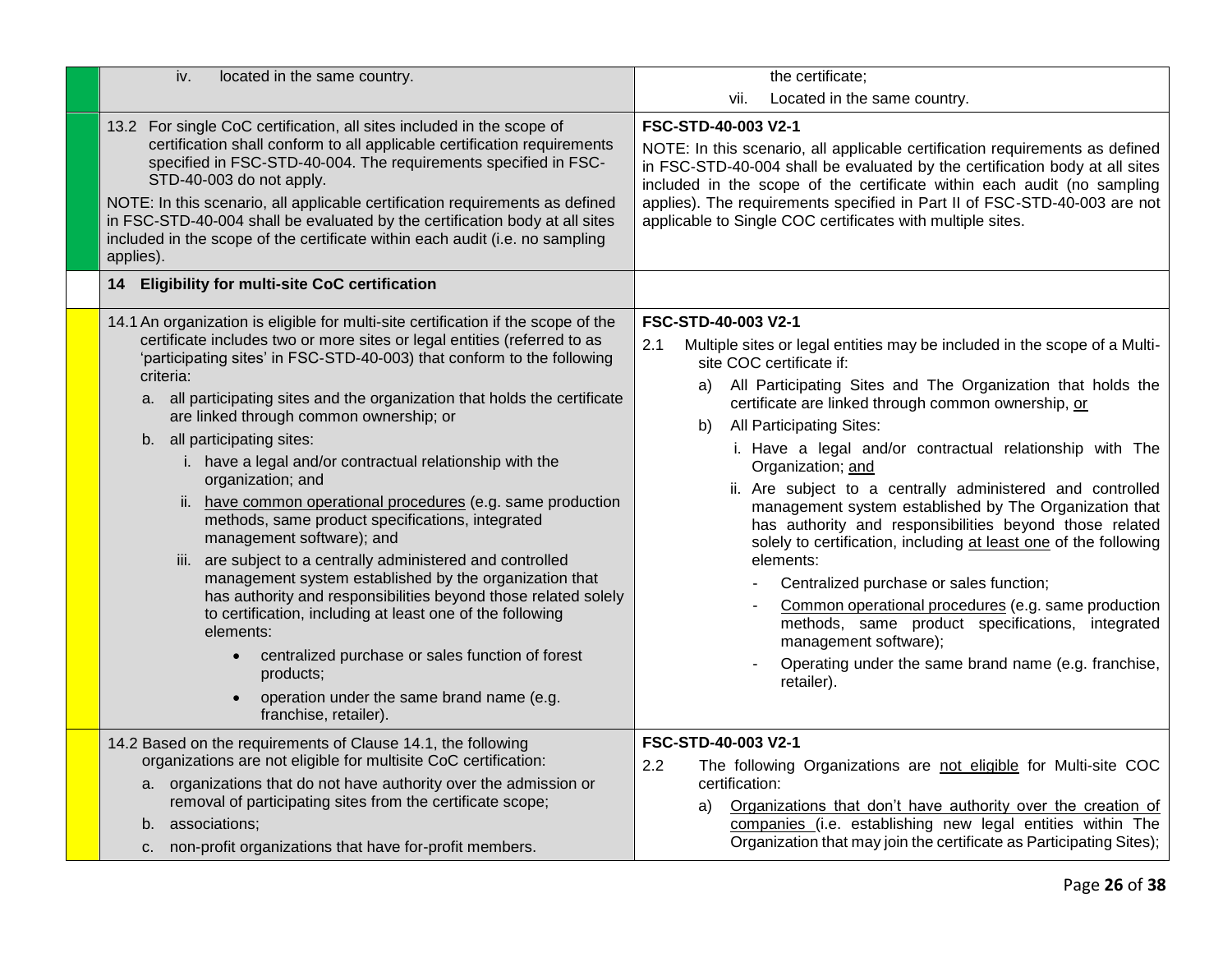|                                                                                                                                                                                                                                                                                                                                                                                                                                                                                                                                                                                                                                                                                                                                                                                                                                                                                                                                                                                                                                                    | Organizations that don't have authority over the admission or<br>b)<br>removal of Participating Sites from the certificate scope;<br>Associations or Organizations established to promote the<br>C)<br>goods or services of their members;<br>Non-profit Organizations that have for-profit members.<br>d)                                                                                                                                                                                                                                                                                                                                                                                                                                                                                                                                                                                                            |
|----------------------------------------------------------------------------------------------------------------------------------------------------------------------------------------------------------------------------------------------------------------------------------------------------------------------------------------------------------------------------------------------------------------------------------------------------------------------------------------------------------------------------------------------------------------------------------------------------------------------------------------------------------------------------------------------------------------------------------------------------------------------------------------------------------------------------------------------------------------------------------------------------------------------------------------------------------------------------------------------------------------------------------------------------|-----------------------------------------------------------------------------------------------------------------------------------------------------------------------------------------------------------------------------------------------------------------------------------------------------------------------------------------------------------------------------------------------------------------------------------------------------------------------------------------------------------------------------------------------------------------------------------------------------------------------------------------------------------------------------------------------------------------------------------------------------------------------------------------------------------------------------------------------------------------------------------------------------------------------|
| 14.3 For multi-site CoC certification, all participating sites included in the<br>scope of the certificate shall conform to all applicable certification<br>requirements specified in FSC-STD-40-004 and FSC-STD-40-003.<br>NOTE: Multi-site CoC certificates are evaluated by the certification body<br>based on a defined sampling methodology as specified in FSC-STD-20-<br>011.                                                                                                                                                                                                                                                                                                                                                                                                                                                                                                                                                                                                                                                               | FSC-STD-40-003 V2-1<br>NOTE: Multi-site COC certificates are evaluated by the certification body<br>based on a defined sampling methodology as specified in FSC-STD-20-<br>011.                                                                                                                                                                                                                                                                                                                                                                                                                                                                                                                                                                                                                                                                                                                                       |
| <b>Eligibility for group CoC certification</b><br>15                                                                                                                                                                                                                                                                                                                                                                                                                                                                                                                                                                                                                                                                                                                                                                                                                                                                                                                                                                                               |                                                                                                                                                                                                                                                                                                                                                                                                                                                                                                                                                                                                                                                                                                                                                                                                                                                                                                                       |
| 15.1 A group CoC certificate may be established including two or more<br>independent legal entities (named as participating sites according to<br>FSC-STD-40-003) in the scope of the certificate if the following<br>eligibility criteria are met:<br>a. Each participating site shall qualify as 'small' as defined by:<br>No more than 15 employees (full-time equivalent); or<br>i.<br>ii.<br>No more than 25 employees (full-time equivalent) and a<br>maximum total annual turnover of US\$ 1,000,000.<br>NOTE: The annual turnover criteria is only applicable to organizations that<br>have for-profit activities.<br>b. All participating sites shall be located in the same country as the<br>organization that holds the certificate.<br>NOTE: FSC-PRO-40-003 authorizes FSC National Offices to define<br>nationally specific eligibility criteria for group CoC certification. National<br>eligibility criteria approved by FSC supersede those in Clause 15.1 a)<br>above and are published on the FSC website (in FSC-PRO-40-003a). | FSC-STD-40-003 V2-1<br>3.1<br>Groups of independent "small" enterprises (Participating Sites) are<br>eligible to be included in the scope of a Group COC certificate if they<br>conform to the following eligibility criteria:<br>Each Participating Site shall qualify as "small" as defined by:<br>a)<br>i) No more than 15 employees (full time equivalent); or<br>ii) No more than 25 employees (full time equivalent) and a<br>maximum total annual turnover of US\$ 1,000,000.<br>All Participating Sites shall be located in the same country as<br>b)<br>The Organization that holds the certificate.<br>NOTE: FSC-PRO-40-003 authorizes FSC National Offices to define<br>nationally specific eligibility criteria for COC Group certification.<br>National eligibility criteria approved by FSC supersede the ones in<br>Clause 3.1 a) above and are published on the FSC website (in FSC-<br>PRO-40-003a). |
| 15.2 For group CoC certification, all participating sites included in the<br>scope of the certificate shall conform to all applicable certification<br>requirements specified in FSC-STD-40-004 and FSCSTD-40-003.<br>NOTE: Group CoC certificates are evaluated by the certification body<br>based on a defined sampling methodology as specified in FSC-STD-20-<br>011.                                                                                                                                                                                                                                                                                                                                                                                                                                                                                                                                                                                                                                                                          | FSC-STD-40-003 V2-1<br>NOTE: Group COC certificates are evaluated by the certification body based<br>on a defined sampling methodology as specified in FSC-STD-20-011.                                                                                                                                                                                                                                                                                                                                                                                                                                                                                                                                                                                                                                                                                                                                                |
| <b>Annex C. Terms and definitions</b><br>For the purposes of this standard, the terms and definitions given in FSC-<br>STD-01-002 FSC Glossary of Terms and the following apply:                                                                                                                                                                                                                                                                                                                                                                                                                                                                                                                                                                                                                                                                                                                                                                                                                                                                   |                                                                                                                                                                                                                                                                                                                                                                                                                                                                                                                                                                                                                                                                                                                                                                                                                                                                                                                       |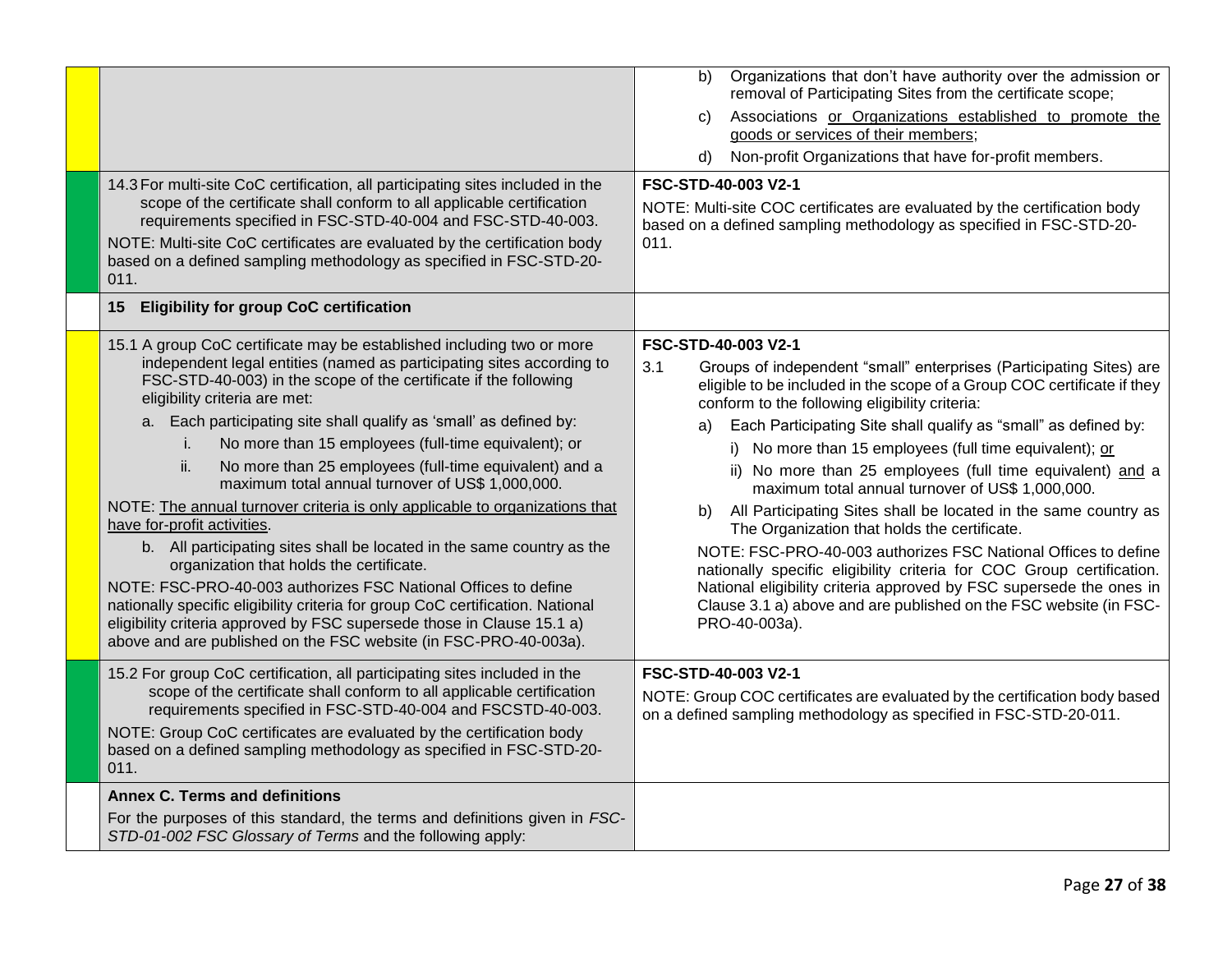| Approval date: The date on which an FSC normative document is approved<br>by the approval body.                                                                                                                                                                                                                                                                                                                                                                                                                                                                                                                                                                                                                                                                                                                                                                                                                                                                  |                                                                                                                                                                                                                                                                                                                                                                                                                                                                                                                                 |
|------------------------------------------------------------------------------------------------------------------------------------------------------------------------------------------------------------------------------------------------------------------------------------------------------------------------------------------------------------------------------------------------------------------------------------------------------------------------------------------------------------------------------------------------------------------------------------------------------------------------------------------------------------------------------------------------------------------------------------------------------------------------------------------------------------------------------------------------------------------------------------------------------------------------------------------------------------------|---------------------------------------------------------------------------------------------------------------------------------------------------------------------------------------------------------------------------------------------------------------------------------------------------------------------------------------------------------------------------------------------------------------------------------------------------------------------------------------------------------------------------------|
| Assembled product: Product that is constructed from two or more forest-<br>based components (e.g. solid wood and particle board), assembled<br>together to form another product (e.g. furniture, musical instruments,<br>plywood, laminated products, and packaging or printed materials<br>containing different paper components).                                                                                                                                                                                                                                                                                                                                                                                                                                                                                                                                                                                                                              | Assembled products: Products that are constructed from two or more<br>solid wood and/or chip and fibre components, assembled together to form<br>another product. Examples include furniture, shelving units, musical<br>instruments, plywood, blockboard, laminated veneer lumber, laminated<br>flooring, laminated particle board, and printed materials containing different<br>paper components.                                                                                                                            |
| Certification body: A body that performs conformity assessment services<br>and that can be the object of accreditation (adapted from ISO/IEC<br>17011:2004 (E).                                                                                                                                                                                                                                                                                                                                                                                                                                                                                                                                                                                                                                                                                                                                                                                                  |                                                                                                                                                                                                                                                                                                                                                                                                                                                                                                                                 |
| <b>Chain of custody:</b> The FSC chain of custody (CoC) is the path taken by<br>products from the forest, or in the case of recycled materials from the<br>moment when the material is reclaimed, to the point where the product is<br>sold with an FSC claim and/or is finished and FSC-labelled. The CoC<br>includes each stage of sourcing, processing, trading, and distribution<br>where progress to the next stage of the supply chain involves a change of<br>product ownership.                                                                                                                                                                                                                                                                                                                                                                                                                                                                          | Chain of custody: The path taken by raw materials, processed materials,<br>finished products, and co-products from the forest to the consumer or (in<br>the case of reclaimed/recycled materials or products containing them) from<br>the reclamation site to the consumer, including each stage of processing,<br>transformation, manufacturing, storage and transport where progress to<br>the next stage of the supply chain involves a change of ownership<br>(independent custodianship) of the materials or the products. |
|                                                                                                                                                                                                                                                                                                                                                                                                                                                                                                                                                                                                                                                                                                                                                                                                                                                                                                                                                                  | Chain of Custody operation: Individual, company or other legal entity<br>operating one or more facilities or sites within any 'stage' of the forest<br>product supply chain and issuing invoices for materials or products with an<br>FSC claim that can be used by customers to treat such products as<br>certified or make promotional claims.                                                                                                                                                                                |
| Chip and fibre product: A product in which all wood inputs are chipped or<br>defibrated (e.g. pulp, paper, print materials, cardboard, particleboard,<br>fibreboard).                                                                                                                                                                                                                                                                                                                                                                                                                                                                                                                                                                                                                                                                                                                                                                                            | Chip and fibre products: All products that use input-wood that has been<br>chipped or defibrillated. Such products include, for example, pulp, paper<br>(including print materials), cardboard, particleboard, fibreboard and<br>orientated strand board (OSB).                                                                                                                                                                                                                                                                 |
| Claim-contributing input: Input material that counts towards the<br>determination of the FSC Mix or FSC Recycled claims for products<br>controlled under the percentage or credit system. Eligible claim-<br>contributing inputs are the following: FSC-certified materials, post-<br>consumer reclaimed materials, and pre-consumer reclaimed paper (Note:<br>this last category excludes other pre-consumer reclaimed materials, such<br>as wood and cork). The amount of input materials received with an FSC<br>Mix x% or FSC Recycled x% claims that count as claim-contributing input<br>is proportional to the percentage stated on the supplier's sales documents<br>(e.g. if 10 kg are received with an FSC Mix 70% claim, only 7 kg counts as<br>claim-contributing input). The full amount of input materials received with<br>an FSC Mix Credit or FSC Recycled Credit claim counts as claim-<br>contributing input (i.e. 100% of the input amount). |                                                                                                                                                                                                                                                                                                                                                                                                                                                                                                                                 |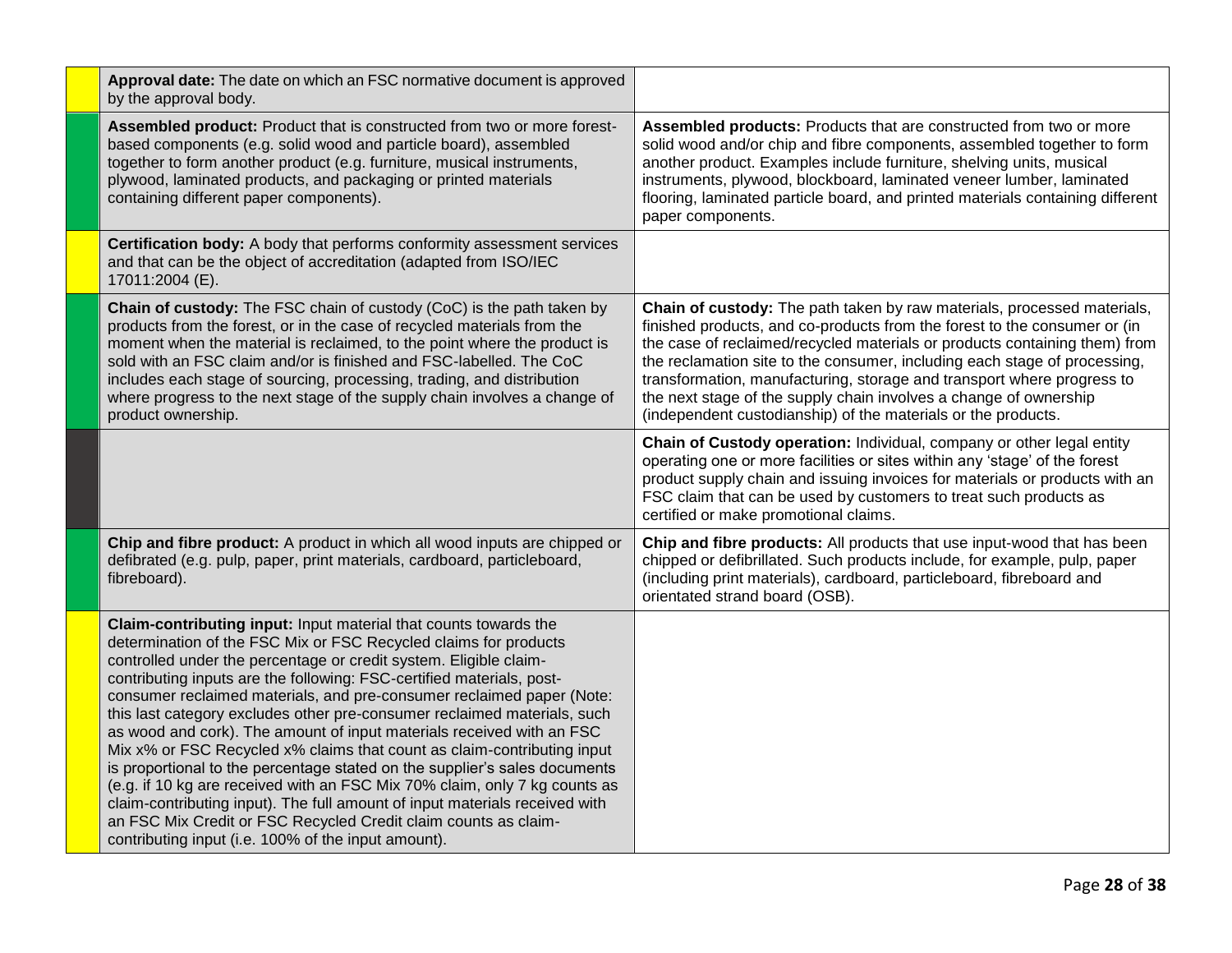| Claim period: A period of time that has been specified by the organization<br>for each product group for the purpose of making a specific FSC claim.<br>The minimum length of the claim period is the length of time to complete a<br>batch run including receipt, storage, processing, labelling and sale of the<br>output product.                                                                                                                    | Claim period: A period of time which has been specified by the<br>organization for each product group for the purpose of making a specific<br>FSC claim. |
|---------------------------------------------------------------------------------------------------------------------------------------------------------------------------------------------------------------------------------------------------------------------------------------------------------------------------------------------------------------------------------------------------------------------------------------------------------|----------------------------------------------------------------------------------------------------------------------------------------------------------|
| CoC management system: The organizational structure, policies,<br>procedures, processes, and resources needed to successfully meet the<br>requirements of this standard.                                                                                                                                                                                                                                                                                |                                                                                                                                                          |
| Common ownership: Ownership structure where all sites under the scope<br>of the chain of custody certificate are owned by the same organization.<br>Ownership means at least 51% of ownership interest over the sites.                                                                                                                                                                                                                                  |                                                                                                                                                          |
| <b>Complaint:</b> An expression of dissatisfaction provided in writing by any<br>person or organization in relation to the certified organization's conformity<br>to the requirements. The complaint must be applicable to the scope of the<br>organization's CoC certificate and include the name and contact<br>information of the complainant, a clear description of the issue, and<br>evidence to support each element or aspect of the complaint. |                                                                                                                                                          |
| <b>Component:</b> An individual and distinguishable part of an assembled<br>product.                                                                                                                                                                                                                                                                                                                                                                    | <b>Component:</b> An individual and distinguishable part of an assembled<br>product.                                                                     |
| <b>Community producer:</b> A forest management unit (FMU) that complies<br>with the following tenure and management criteria:<br>Tenure: The legal right to manage a FMU (e.g. title, long-term lease,                                                                                                                                                                                                                                                  |                                                                                                                                                          |
| concession) is held at the communal level, and<br>the community members must be either indigenous peoples or<br>i.<br>traditional peoples, or                                                                                                                                                                                                                                                                                                           |                                                                                                                                                          |
| the FMU meets the eligibility criteria for small and low intensity<br>ii.<br>managed forests (SLIMFs)                                                                                                                                                                                                                                                                                                                                                   |                                                                                                                                                          |
| Management: The community actively manages the FMU unit through a<br>concerted effort (e.g., under a communal forest management plan) or the<br>community authorizes management of the forest by others (e.g., resource<br>manager, contractors, forest products company).                                                                                                                                                                              |                                                                                                                                                          |
| If the community authorizes management of the forest by others, criterion 1<br>and either criterion 2 or 3 must be met:                                                                                                                                                                                                                                                                                                                                 |                                                                                                                                                          |
| iii.<br>The community's own representative institution has legal<br>responsibility for the harvesting operations, and                                                                                                                                                                                                                                                                                                                                   |                                                                                                                                                          |
| The community performs the harvesting operations or<br>iv.                                                                                                                                                                                                                                                                                                                                                                                              |                                                                                                                                                          |
| The community's own representative institution is responsible for<br>V.<br>the forest management decisions, and follows and monitors the<br>operations.                                                                                                                                                                                                                                                                                                 |                                                                                                                                                          |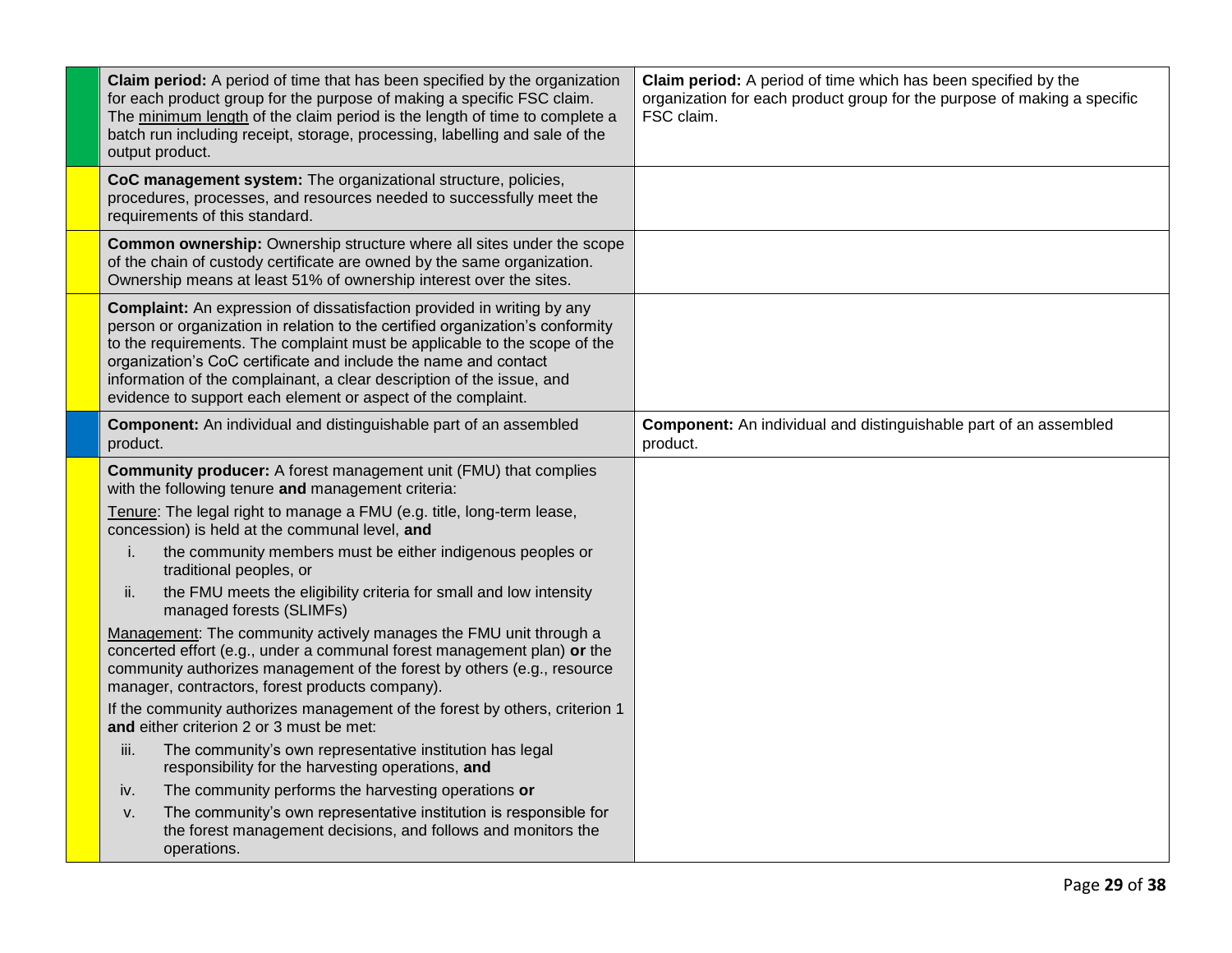| NOTE: The forest can be either located in a communal forest and/or on<br>individually-assigned plots, as long as the right to use the forest is<br>communally held (e.g. Mexican ejidos, Brazilian sustainable development<br>reserves).                                                                                     |                                                                                                                                                                                                                                                                                                                                                                |
|------------------------------------------------------------------------------------------------------------------------------------------------------------------------------------------------------------------------------------------------------------------------------------------------------------------------------|----------------------------------------------------------------------------------------------------------------------------------------------------------------------------------------------------------------------------------------------------------------------------------------------------------------------------------------------------------------|
| Contracting organization: Individual, company, or other legal entity using<br>a contractor for any activities under the scope of an FSC CoC certificate.                                                                                                                                                                     |                                                                                                                                                                                                                                                                                                                                                                |
| <b>Contractor:</b> Individual, company, or other legal entity contracted by an<br>organization for any activities under the scope of an FSC COC certificate.                                                                                                                                                                 |                                                                                                                                                                                                                                                                                                                                                                |
| Controlled material: Input material supplied without an FSC claim which<br>has been assessed to be in conformity to the requirements of the standard<br>FSC-STD-40-005 Requirements for Sourcing Controlled Wood.                                                                                                            | Controlled material: Virgin material originating in non FSC-certified<br>forests or plantations from suppliers included in the verification program of<br>organizations certified according to FSC-STD-40-005.                                                                                                                                                 |
| Conversion factor: The ratio between material quantity entering and<br>leaving a given transformation process used by the organization. The<br>conversion factor is calculated by dividing the output quantity by the input<br>quantity and is applied to the whole product or to each individual<br>component of a product. | Conversion factor: The ratio between material quantity entering and<br>leaving a given transformation process employed by the organization. The<br>conversion factor is calculated by dividing the output (volume or weight) by<br>the input (volume or weight) and is applied to each individual component of<br>a product group.                             |
| <b>Co-product:</b> Output produced during the process of primary<br>manufacturing of another (principal) product from the same inputs (e.g.<br>sawdust, chips generated during lumber processing).                                                                                                                           | Co-product: Material produced during the process of primary<br>manufacturing of another (principal) product, from the same input. Such<br>materials are, for the purposes of this standard, classified depending on<br>the material category from which they are (co-) produced.                                                                               |
| Credit account: A record kept by an organization operating a credit<br>system which lists entries and withdrawals of volume credits for the<br>purpose of controlling the quantity of products that are eligible to be sold<br>with FSC Mix Credit, FSC Recycled Credit, or FSC Controlled Wood<br>claims.                   | Credit account: A record kept by a certified organization operating a credit<br>system which lists entries and withdrawals of volume credits for the<br>purpose of selling products with FSC claims.                                                                                                                                                           |
|                                                                                                                                                                                                                                                                                                                              | Credit claim: Part of an FSC claim for FSC Mix or FSC Recycled products<br>which specifies that the full quantity can be used as FSC input or post-<br>consumer input for subsequent calculations of input percentages or FSC<br>credit. Applicable claims are "FSC Mix Credit" or "FSC Recycled Credit".                                                      |
| Credit System: FSC control system which allows a proportion of outputs<br>of a product group to be sold with a credit claim corresponding to the<br>quantity of claim-contributing inputs and the applicable conversion<br>factor(s).                                                                                        | Credit system: A Chain of Custody system applied at the product group<br>level which allows a proportion of outputs to be sold with a credit claim<br>corresponding to the quantity of FSC and post-consumer inputs.<br>Considering the applicable conversion factor(s), FSC and post-consumer<br>inputs can be accumulated as FSC credit on a credit account. |
| Delivery documents: Document accompanying a shipment of goods that<br>lists physically or electronically the description, grade, and quantity of the<br>goods delivered. Examples of delivery documents are delivery notes,<br>shipping documents, transport documents, or packing lists.                                    | Delivery documents: Document accompanying a shipment of goods that<br>lists the description, grade, and quantity of the goods delivered. Delivery<br>documents are also called delivery notes, shipping or transport documents.                                                                                                                                |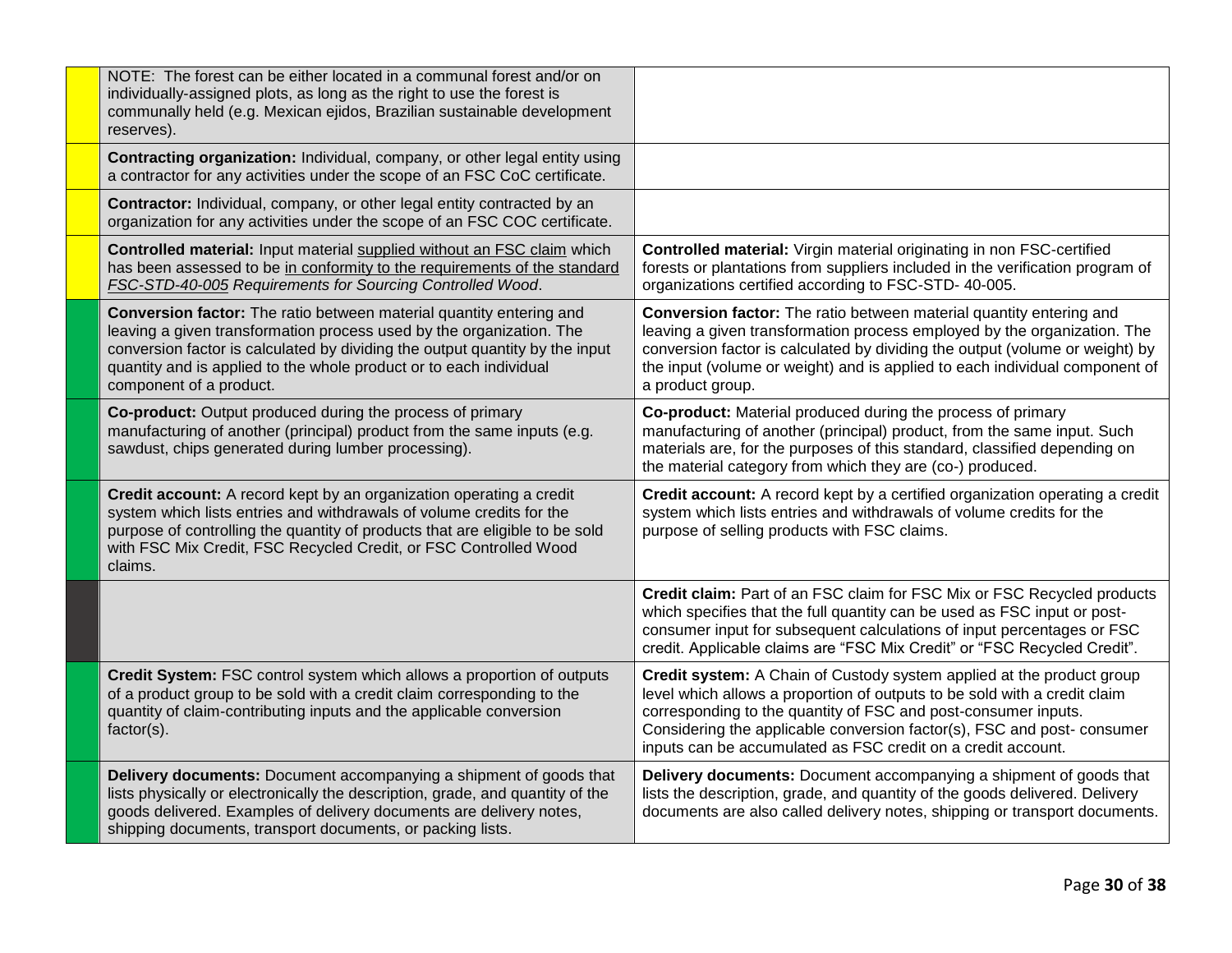| Effective date: The date on which the published FSC normative document<br>becomes applicable for use.                                                                                                                                                                                                                                                                                                                                                                                                                                                                                                                                                                                                                               |                                                                                                                                                                                                                                                                                   |                                                                                                                                                                                                                 |
|-------------------------------------------------------------------------------------------------------------------------------------------------------------------------------------------------------------------------------------------------------------------------------------------------------------------------------------------------------------------------------------------------------------------------------------------------------------------------------------------------------------------------------------------------------------------------------------------------------------------------------------------------------------------------------------------------------------------------------------|-----------------------------------------------------------------------------------------------------------------------------------------------------------------------------------------------------------------------------------------------------------------------------------|-----------------------------------------------------------------------------------------------------------------------------------------------------------------------------------------------------------------|
| Eligible input: Virgin and reclaimed input material that is eligible to enter<br>a specific FSC product group depending on its material category.                                                                                                                                                                                                                                                                                                                                                                                                                                                                                                                                                                                   | Eligible input: Virgin and reclaimed material input that is eligible to enter a<br>specific FSC product group depending on its material category.                                                                                                                                 |                                                                                                                                                                                                                 |
|                                                                                                                                                                                                                                                                                                                                                                                                                                                                                                                                                                                                                                                                                                                                     | <b>Material category</b><br>a) FSC 100% material:<br>b) FSC Mix material:<br>c) FSC Recycled material:<br>d) FSC Controlled Wood:<br>e) controlled material:<br>f) post-consumer reclaimed material:<br>g) pre-consumer reclaimed material:                                       | Eligible for product group(s)<br>FSC 100%, FSC Mix<br><b>FSC Mix</b><br>FSC Mix, FSC Recycled<br>FSC Mix, FSC Controlled Wood<br>FSC Mix, FSC Controlled Wood<br>FSC Mix, FSC Recycled<br>FSC Mix, FSC Recycled |
| End-user (end-consumer): A person or organization that purchases and<br>uses a product rather than one that manufactures, trades and/or sells it.                                                                                                                                                                                                                                                                                                                                                                                                                                                                                                                                                                                   |                                                                                                                                                                                                                                                                                   |                                                                                                                                                                                                                 |
| Eurozone: Geographic and economic region that consists of all European<br>Union member states which have adopted the euro $(\epsilon)$ as their national<br>currency.                                                                                                                                                                                                                                                                                                                                                                                                                                                                                                                                                               |                                                                                                                                                                                                                                                                                   |                                                                                                                                                                                                                 |
| Finished product: A product that will not undergo further transformation in<br>terms of processing, labelling, or packaging prior to its intended end use or<br>sale to the end-user. Installation of finished products, the filling of<br>packaging, and cutting to size are not considered product transformation,<br>unless these activities involve repackaging, changing of the FSC product<br>composition, or relabelling.<br>NOTE: Some products may or may not be classified as a finished product<br>depending on the intended use by the customers. For example, lumber or<br>paper does not classify as a finished product if sold to a manufacturer that<br>will further transform these materials into other products. | Finished product: Product that receives no further transformation in terms<br>of processing, labelling or packaging prior to its intended end use.                                                                                                                                |                                                                                                                                                                                                                 |
| Forestry certification scheme: A scheme based on the development of<br>standards for forest management and/or chain of custody certification of<br>forest products.                                                                                                                                                                                                                                                                                                                                                                                                                                                                                                                                                                 | Forestry Conformity Assessment Scheme: A scheme based on the<br>development of standards for forest certification and assessment of<br>operations for trade and production of forest products.                                                                                    |                                                                                                                                                                                                                 |
| Forest-based: Organic materials and products produced within a forest<br>matrix, including wood and non-timber forest products.                                                                                                                                                                                                                                                                                                                                                                                                                                                                                                                                                                                                     |                                                                                                                                                                                                                                                                                   |                                                                                                                                                                                                                 |
| FSC-certified material: Input material that is supplied with an FSC 100%,<br>FSC Mix, or FSC Recycled claim from an FSC-certified supplier.                                                                                                                                                                                                                                                                                                                                                                                                                                                                                                                                                                                         | FSC certified material: FSC 100%, FSC Mix or FSC Recycled material<br>that is supplied with an FSC claim by an organization which has been<br>assessed by an FSC-accredited certification body for conformity with FSC<br>Forest Management and/or Chain of Custody requirements. |                                                                                                                                                                                                                 |
| FSC-certified product: A product that conforms to all applicable<br>certification requirements and is eligible to be sold with FSC claims on<br>invoices and to be promoted with the FSC trademarks. FSC Controlled                                                                                                                                                                                                                                                                                                                                                                                                                                                                                                                 | FSC certified product: FSC certified material that is eligible to carry an<br>FSC label and to be promoted with the FSC trademarks.                                                                                                                                               |                                                                                                                                                                                                                 |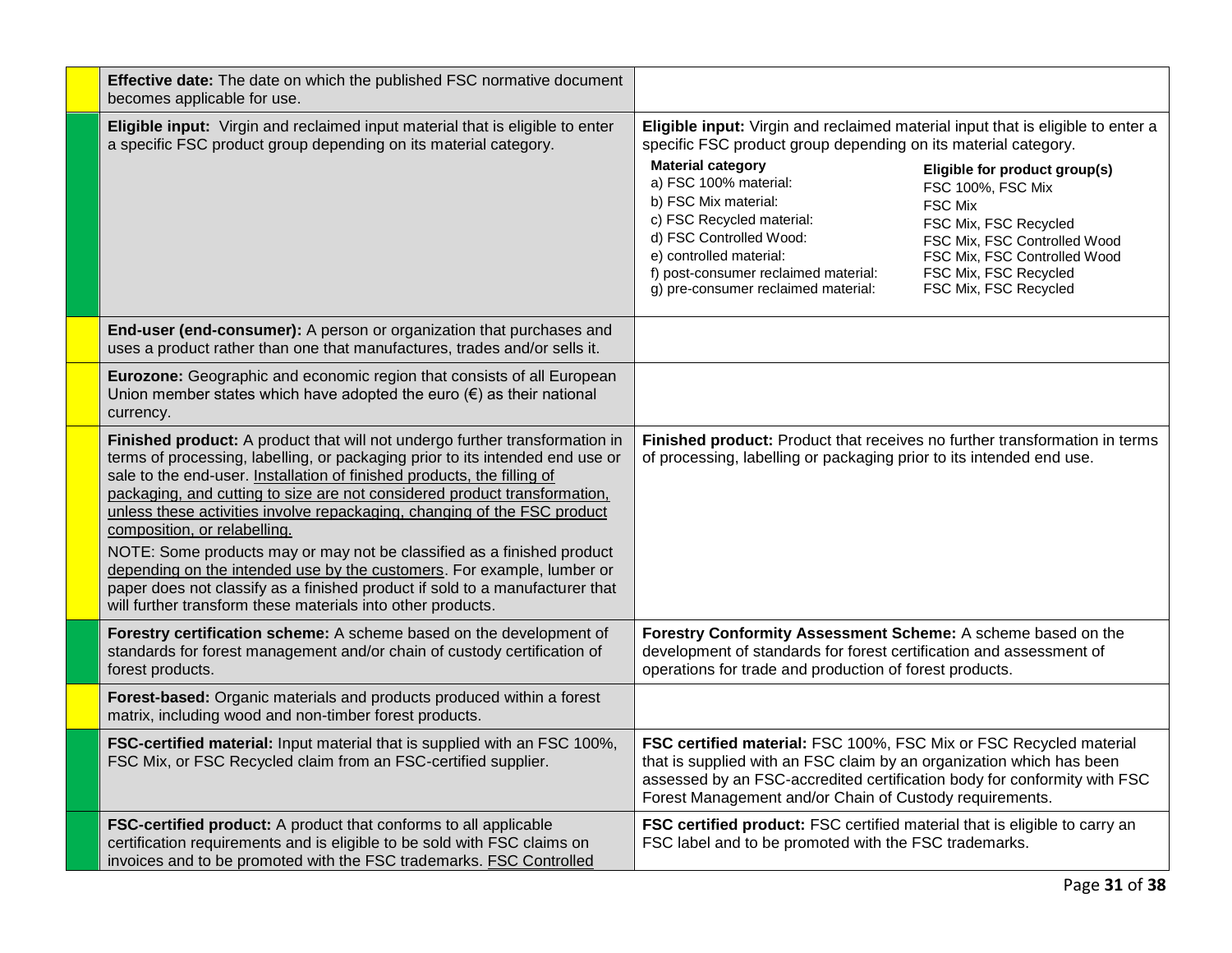| Wood is not considered to be FSC-certified product.                                                                                                                                                                                                  | Footnote 2: Materials or products sold as FSC Controlled Wood may not<br>carry any on-product FSC claims, FSC codes, or the FSC trademarks and<br>are not considered to be FSC-certified.                                                                                                                                                                                                                                                                                                                                                                                                                                                                                                                                                                                                     |
|------------------------------------------------------------------------------------------------------------------------------------------------------------------------------------------------------------------------------------------------------|-----------------------------------------------------------------------------------------------------------------------------------------------------------------------------------------------------------------------------------------------------------------------------------------------------------------------------------------------------------------------------------------------------------------------------------------------------------------------------------------------------------------------------------------------------------------------------------------------------------------------------------------------------------------------------------------------------------------------------------------------------------------------------------------------|
| FSC claim: A claim made on sales and delivery documents for FSC-<br>certified or FSC Controlled Wood output products. The FSC claims are:<br>FSC 100%, FSC Mix x%, FSC Recycled x%, FSC Mix Credit, FSC<br>Recycled Credit, and FSC Controlled Wood. | FSC claim: Claim made on sales and delivery documents for FSC-certified<br>material or FSC Controlled Wood that specifies the material category and,<br>for FSC Mix and FSC Recycled products, an associated percentage claim<br>or credit claim. The appropriate FSC claims for each product group and<br>Chain of Custody control system are presented below:<br>[Control system]<br>[Product groups]<br>[FSC claim]<br>FSC 100%<br>Transfer system<br>"FSC 100%"<br><b>FSC Mix</b><br>Percentage system<br>"FSC Mix x%"<br><b>FSC Mix</b><br>Credit system<br>"FSC Mix Credit"<br>Percentage system<br><b>FSC Recycled</b><br>"FSC Recycled x%"<br><b>FSC Recycled</b><br>Credit system<br>"FSC Recycled Credit"<br>"FSC Controlled Wood"<br><b>FSC Controlled Wood</b><br>Transfer system |
| FSC control system: System used for controlling the quantities of<br>products in a product group that can be sold with the FSC claims. The FSC<br>control systems are: transfer, percentage and credit systems.                                      |                                                                                                                                                                                                                                                                                                                                                                                                                                                                                                                                                                                                                                                                                                                                                                                               |
| FSC Controlled Wood: Material or product with the 'FSC Controlled<br>Wood' claim.                                                                                                                                                                    | FSC Controlled Wood: Material originating in non FSC-certified forests or<br>plantations supplied with an FSC claim by a supplier which has been<br>assessed by an FSC-accredited certification body for conformity with FSC<br>Chain of Custody and/or FSC Controlled Wood requirements (FSC-STD-<br>40-005 or FSC-STD-30-010).                                                                                                                                                                                                                                                                                                                                                                                                                                                              |
| FSC credit: Amount of product (volume or weight) that can be sold from a<br>credit account with an FSC Mix Credit or FSC Recycled Credit claim.                                                                                                      | FSC credit: Amount of product (volume or weight) that can be sold from a<br>product group with a credit claim. Applicable only when using the credit<br>system.                                                                                                                                                                                                                                                                                                                                                                                                                                                                                                                                                                                                                               |
|                                                                                                                                                                                                                                                      | FSC input: Input of FSC-certified virgin material that counts towards the<br>input percentage or towards the FSC credit for a product group as follows:                                                                                                                                                                                                                                                                                                                                                                                                                                                                                                                                                                                                                                       |
|                                                                                                                                                                                                                                                      | a) material with an FSC 100% claim: counts as the full quantity stated on<br>the supplier invoice;<br>b) material with an FSC Mix x% claim: counts as the percentage of its<br>quantity that is stated on the supplier invoice;                                                                                                                                                                                                                                                                                                                                                                                                                                                                                                                                                               |
|                                                                                                                                                                                                                                                      | c) material with an FSC Mix credit claim: counts as the full quantity stated<br>on the supplier invoice.                                                                                                                                                                                                                                                                                                                                                                                                                                                                                                                                                                                                                                                                                      |
| FSC 100%: FSC claim for products based on inputs exclusively from FSC-<br>certified natural forests or plantations.                                                                                                                                  | FSC 100%: FSC-certified virgin material originating in FSC-certified forests<br>or plantations that has not been mixed with material of another material<br>category throughout the supply chain. FSC 100% products are eligible to<br>be used in FSC 100% or FSC Mix product groups.                                                                                                                                                                                                                                                                                                                                                                                                                                                                                                         |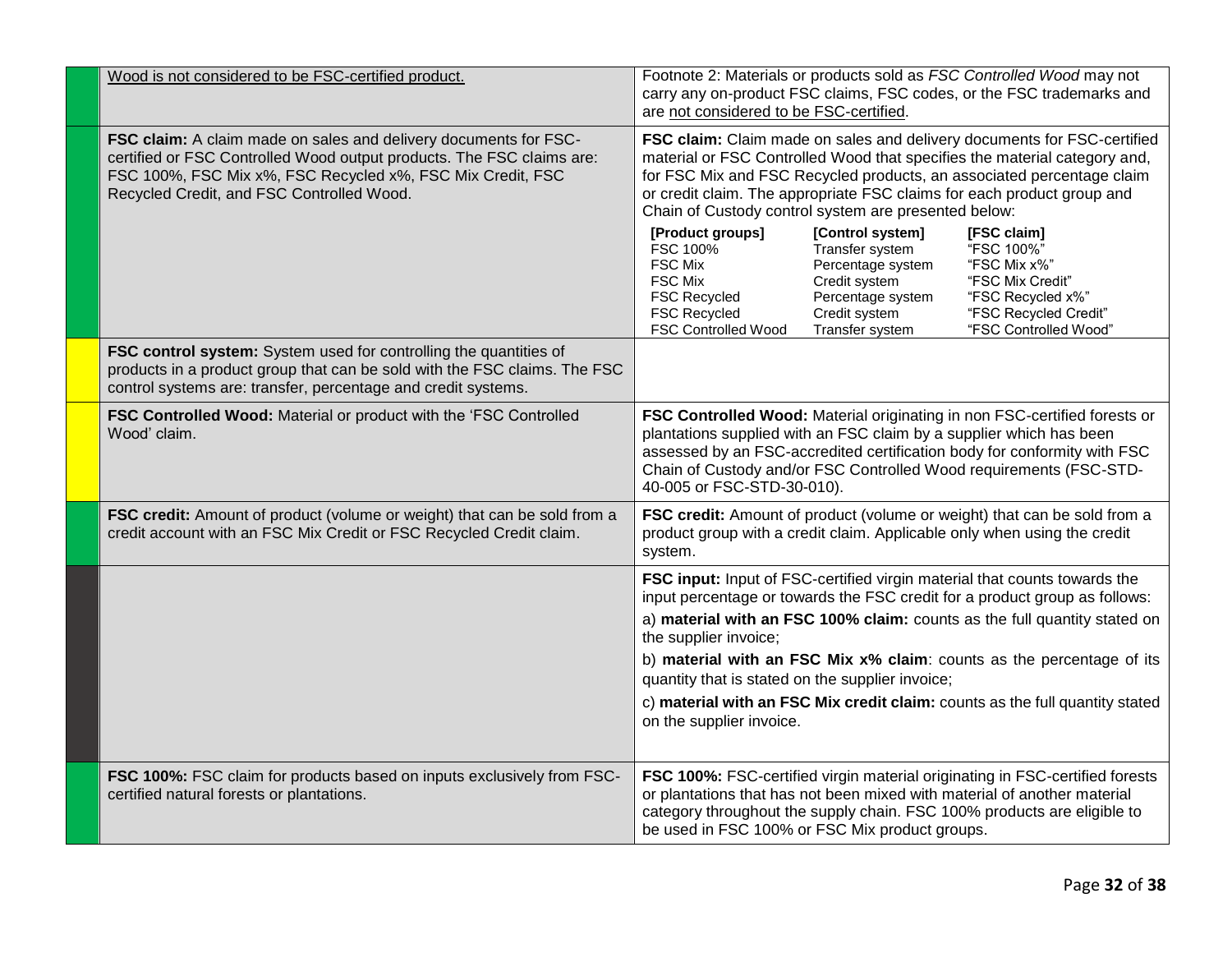| FSC Mix: FSC claim for products based on inputs of one or more of the<br>following material categories: FSC 100%, FSC Mix, FSC Recycled,<br>controlled material, FSC Controlled Wood, post-consumer reclaimed,<br>and/or pre-consumer reclaimed.<br>NOTE: Product groups that are exclusively made of reclaimed material,<br>controlled material, and/or FSC Controlled Wood are not eligible to be sold<br>with the FSC Mix claim. | FSC Mix: FSC-certified virgin material based on input from FSC-certified,<br>controlled and/or reclaimed sources, and supplied with a percentage claim<br>or credit claim. FSC Mix material is only eligible to be used in FSC Mix<br>product groups.                                                                                    |
|-------------------------------------------------------------------------------------------------------------------------------------------------------------------------------------------------------------------------------------------------------------------------------------------------------------------------------------------------------------------------------------------------------------------------------------|------------------------------------------------------------------------------------------------------------------------------------------------------------------------------------------------------------------------------------------------------------------------------------------------------------------------------------------|
| FSC percentage: Percentage of claim-contributing inputs to a product<br>group for a specific claim period or job order under the percentage system.                                                                                                                                                                                                                                                                                 | Input percentage: Percentage of FSC and/or post-consumer input to a<br>product group for a specific claim period. Applicable only when using the<br>percentage system.                                                                                                                                                                   |
| FSC Recycled: FSC claim for recycled products based on inputs<br>exclusively from reclaimed sources.                                                                                                                                                                                                                                                                                                                                | FSC Recycled: FSC-certified reclaimed material based on exclusive input<br>from reclaimed sources, and supplied with a percentage claim or credit<br>claim. FSC Recycled material or products are eligible to be used in FSC<br>Mix or FSC Recycled product groups.                                                                      |
| FSC Transaction: Purchase or sale of products with FSC claims on sales<br>documents.                                                                                                                                                                                                                                                                                                                                                |                                                                                                                                                                                                                                                                                                                                          |
| Input: Raw materials, semi-finished products, or finished products that are<br>procured or generated by an organization and either physically entered into<br>the production process or traded under the scope of an FSC certificate.                                                                                                                                                                                               | Input: Raw materials, semi-finished or finished products that are procured<br>or generated by an organization, and physically enter the production<br>process or are traded under the scope of a specific FSC product group.                                                                                                             |
| Integrated management system: Business process management system<br>that allows an organization to use integrated applications to manage the<br>business and all data related to FSC-certified purchase, stocks, production,<br>and sales and certification bodies to audit this information related to<br>multiple sites remotely.                                                                                                 |                                                                                                                                                                                                                                                                                                                                          |
| Material category: Class of virgin or reclaimed material that can be used<br>in FSC product groups. The material categories are the following: FSC<br>100%, FSC Mix, FSC Recycled, FSC Controlled Wood, controlled material,<br>post-consumer reclaimed, and pre-consumer reclaimed.                                                                                                                                                | Material category: Categories of virgin or reclaimed material that, if<br>eligible input, can be used in FSC product groups:<br>a) FSC 100% material<br>b) FSC Mix material<br>c) FSC Recycled material<br>d) FSC Controlled Wood<br>e) controlled material<br>f) post-consumer reclaimed material<br>g) pre-consumer reclaimed material |
|                                                                                                                                                                                                                                                                                                                                                                                                                                     | Minor components: Forest based components of an FSC 100% or FSC<br>Mix assembled product constituting less than 5% of the weight or volume<br>of the virgin and reclaimed materials in the product. Minor components can<br>be exempted from the requirements for Chain of Custody control as<br>specified by this standard.             |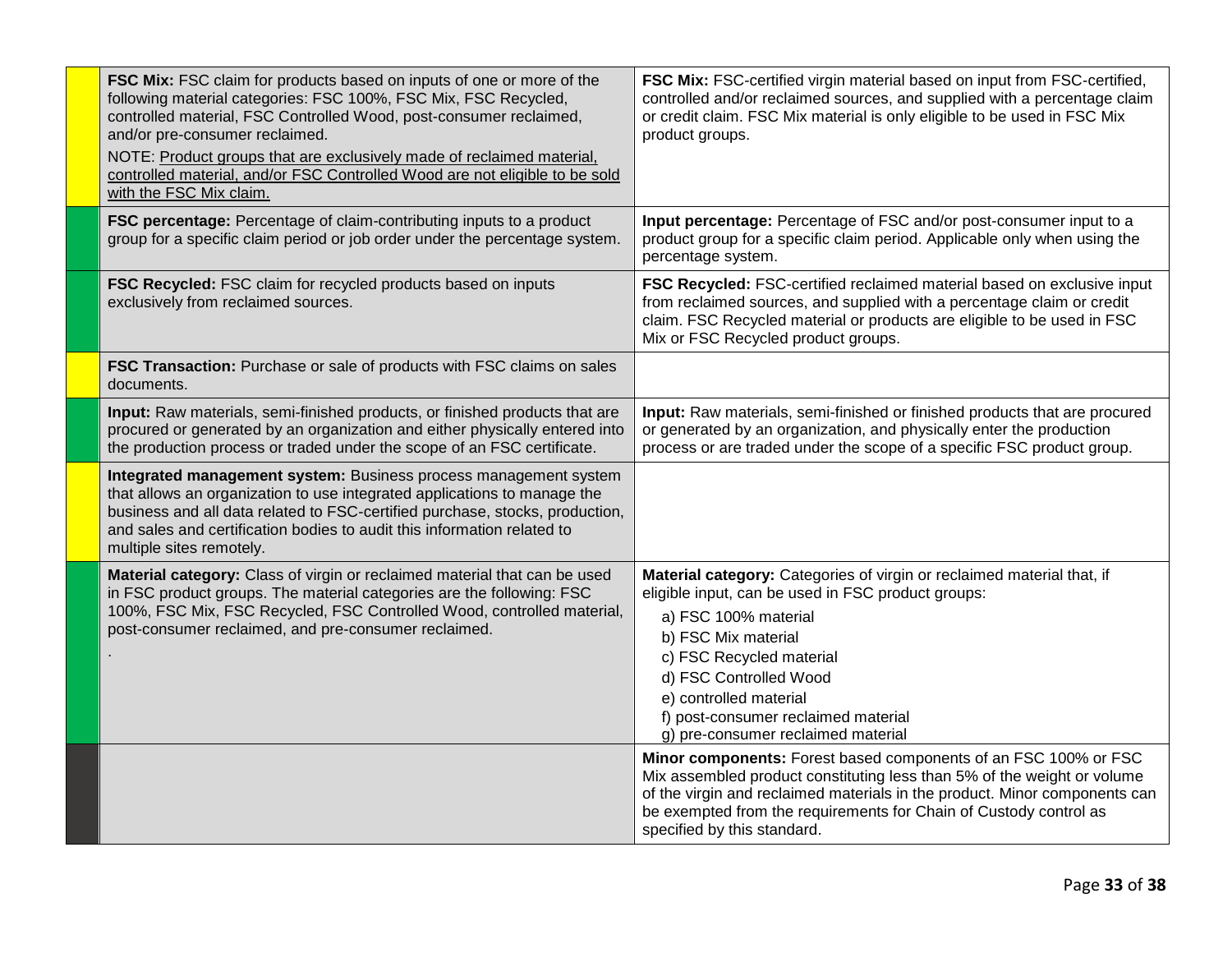| Neutral material: Material that comes from outside a forest matrix (i.e.<br>non-forest based material). Examples are non-wood plant fibres or lignified<br>materials (e.g. flax used in the manufacture of a board classified as a<br>woodbased panel or of a composite product) and synthesized or inorganic<br>materials (e.g. glass, metal, plastics, fillers, brighteners). Neutral materials<br>do not include non-timber forest products and salvaged wood. Neutral<br>materials used in FSC product groups are exempt from CoC control<br>requirements. Once a non-forest-based material has been included in the<br>scope of an FSC certificate, FSC will determine and communicate when it<br>can no longer be classified as neutral material. | Non-forest based material: Material that comes from outside a forest<br>matrix. Examples are non- wood plant fibres (e.g. flax used in the<br>manufacture of a board classified as a wood-based panel, or of a<br>composite product), synthesized or inorganic materials (e.g. glass, metal,<br>plastics, fillers, brighteners, etc.), but do not include non-timber forest<br>products or salvaged wood. Non-forest based materials used in FSC<br>product groups are exempt from Chain of Custody control requirements. |
|---------------------------------------------------------------------------------------------------------------------------------------------------------------------------------------------------------------------------------------------------------------------------------------------------------------------------------------------------------------------------------------------------------------------------------------------------------------------------------------------------------------------------------------------------------------------------------------------------------------------------------------------------------------------------------------------------------------------------------------------------------|---------------------------------------------------------------------------------------------------------------------------------------------------------------------------------------------------------------------------------------------------------------------------------------------------------------------------------------------------------------------------------------------------------------------------------------------------------------------------------------------------------------------------|
| Non-conforming product: Product or material for which an organization is<br>unable to demonstrate that it conforms to the applicable FSC certification<br>requirements and eligibility requirements for making FSC claims.                                                                                                                                                                                                                                                                                                                                                                                                                                                                                                                              |                                                                                                                                                                                                                                                                                                                                                                                                                                                                                                                           |
| Non-timber forest product: Any forest-based product except wood<br>(timber), including other materials obtained from trees such as resins and<br>leaves, as well as any other plant and animal products. Examples include,<br>but are not limited to bamboo, seeds, fruits, nuts, honey, palm trees,<br>rubber, cork, ornamental plants and other products originating from a forest<br>matrix.                                                                                                                                                                                                                                                                                                                                                         | Non-timber forest product: All forest products except timber, including<br>other materials obtained from trees such as resins and leaves, as well as<br>any other plant and animal products. Examples include, but are not limited<br>to seeds, fruits, nuts, honey, palm trees, ornamental plants and other forest<br>products originating from a forest matrix.                                                                                                                                                         |
| Online Claims Platform (OCP): An FSC digital platform where<br>transactions of FSC-certified products by FSC certificate holders are<br>recorded for the purpose of transaction verification.                                                                                                                                                                                                                                                                                                                                                                                                                                                                                                                                                           |                                                                                                                                                                                                                                                                                                                                                                                                                                                                                                                           |
| On-product: The term applied to any FSC-certification-related label or<br>marking that is attached or applied to a product or its packaging. Examples<br>of on-product labels or marks include product tags, stencils, heat brands,<br>information on retail packaging for small loose products (e.g. pencils),<br>protective packaging, and plastic wrap.                                                                                                                                                                                                                                                                                                                                                                                              | On-product: Term applied to any label, packaging or marking attached or<br>applied to a product. Examples of on-product labels or marks include<br>product tags, stencils, heat brands, information on retail packaging for<br>small loose products (e.g. pencils), protective packaging and plastic wrap.                                                                                                                                                                                                                |
| Organization: The person or entity holding or applying for certification and<br>therefore responsible for demonstrating conformity to the applicable<br>requirements upon which FSC certification is based.                                                                                                                                                                                                                                                                                                                                                                                                                                                                                                                                             | Organization: Individual, company or other legal entity responsible for the<br>implementation of the standard.                                                                                                                                                                                                                                                                                                                                                                                                            |
| Output: Raw materials, semi-finished products or finished products that<br>are produced and/or supplied by an FSC-certified organization with an<br>FSC claim.                                                                                                                                                                                                                                                                                                                                                                                                                                                                                                                                                                                          | Output: Raw materials, semi-finished or finished products that are<br>produced and/or supplied by an organization with an FSC claim.                                                                                                                                                                                                                                                                                                                                                                                      |
| Outsourcing: The practice of contracting an internal business process (i.e.<br>activities or tasks that produce a specific service or product) to another<br>organization. Outsourcing activities usually take place outside the<br>organization's facilities. However, the organization may establish<br>outsourcing agreements with other companies operating within its facilities<br>when the organization has no control or supervision over the activities<br>performed by the contractor.                                                                                                                                                                                                                                                        |                                                                                                                                                                                                                                                                                                                                                                                                                                                                                                                           |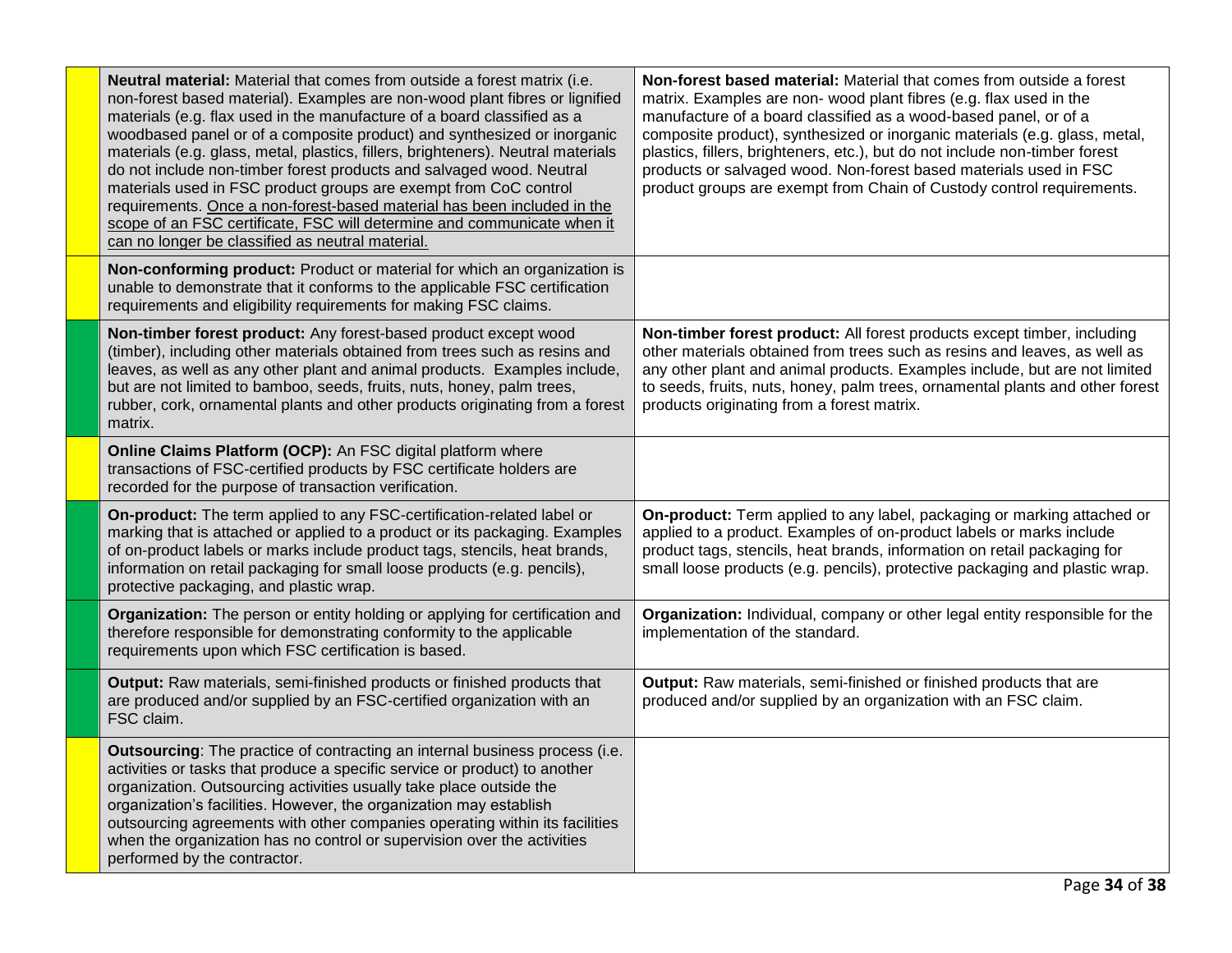| Participating site: A site included in the scope of a multi-site or group<br>certificate. Contractors that are used within the terms of outsourcing<br>agreements are not considered participating sites.                                                                                                                                   |                                                                                                                                                                                                                                                                                                                               |
|---------------------------------------------------------------------------------------------------------------------------------------------------------------------------------------------------------------------------------------------------------------------------------------------------------------------------------------------|-------------------------------------------------------------------------------------------------------------------------------------------------------------------------------------------------------------------------------------------------------------------------------------------------------------------------------|
|                                                                                                                                                                                                                                                                                                                                             | Percentage claim: Part of an FSC claim for FSC Mix or FSC Recycled<br>products that specifies the percentage of their FSC or post-consumer input,<br>respectively. Buyers of such products must use the percentage claim for<br>subsequent calculations of input percentages or FSC credit.                                   |
| Percentage system: FSC control system which allows outputs to be sold<br>with FSC claims corresponding to the proportion of claim-contributing<br>inputs in a job order or over a specified claim period.                                                                                                                                   | Percentage system: A Chain of Custody system applied at the product<br>group level which allows all outputs to be sold with a percentage claim that<br>corresponds to the proportion of FSC and post-consumer input over a<br>certain period in time.                                                                         |
| Physical possession: Physical handling of FSC-certified materials and<br>products by the organization (e.g. logging, storage, manufacturing,<br>distribution). Transportation is not considered physical possession in the<br>context of this standard.                                                                                     |                                                                                                                                                                                                                                                                                                                               |
|                                                                                                                                                                                                                                                                                                                                             | Post-consumer input: Input of post-consumer reclaimed and FSC<br>Recycled material that counts towards the input percentage or towards the<br>FSC credit for a product group as follows:                                                                                                                                      |
|                                                                                                                                                                                                                                                                                                                                             | a) Post-consumer reclaimed material: counts as the full quantity<br>stated on the supplier                                                                                                                                                                                                                                    |
|                                                                                                                                                                                                                                                                                                                                             | material with an FSC Recycled x% claim: counts as the<br>b)<br>percentage of its quantity that is stated on the supplier invoice;.                                                                                                                                                                                            |
|                                                                                                                                                                                                                                                                                                                                             | material with an FSC Recycled credit claim: counts as the full<br>C)<br>quantity stated on the supplier invoice.                                                                                                                                                                                                              |
| Post-consumer reclaimed material: Forest-based material that is<br>reclaimed from a consumer or commercial product that has been used for<br>its intended purpose by an individual or household, or by a commercial,<br>industrial, or institutional facility in its role as end-user of the product.                                       | <b>Post-consumer reclaimed material:</b> Material that is reclaimed from a<br>consumer or commercial product that has been used for its intended<br>purpose by individuals, households or by commercial, industrial and<br>institutional facilities in their role as end-users of the product.                                |
| Pre-consumer reclaimed material: Forest-based material that is<br>reclaimed from a process of secondary manufacture or further downstream<br>industry, in which the material has not been intentionally produced, is unfit<br>for end use, and not capable of being re-used on-site in the same<br>manufacturing process that generated it. | Pre-consumer reclaimed material: Material that is reclaimed from a<br>process of secondary manufacture or further downstream industry, in<br>which the material has not been intentionally produced, is unfit for end use<br>and not capable of being re-used on-site in the same manufacturing<br>process that generated it. |
| Primary manufacturing: Any processing that transforms virgin roundwood<br>or chip materials into other products. For chip and fibre products, primary<br>manufacturing includes the pulp and paper production from virgin<br>roundwood or chip materials.                                                                                   | Primary manufacturing: Any processing that transforms roundwood into<br>materials other than roundwood. For chip and fibre products, primary<br>manufacturing includes the pulp mill as well as the paper mill stage.                                                                                                         |
| <b>Procedure:</b> A specified way to carry out an activity or process.                                                                                                                                                                                                                                                                      | Procedure: A specified way to carry out an activity or process. Procedures<br>can be documented or not.                                                                                                                                                                                                                       |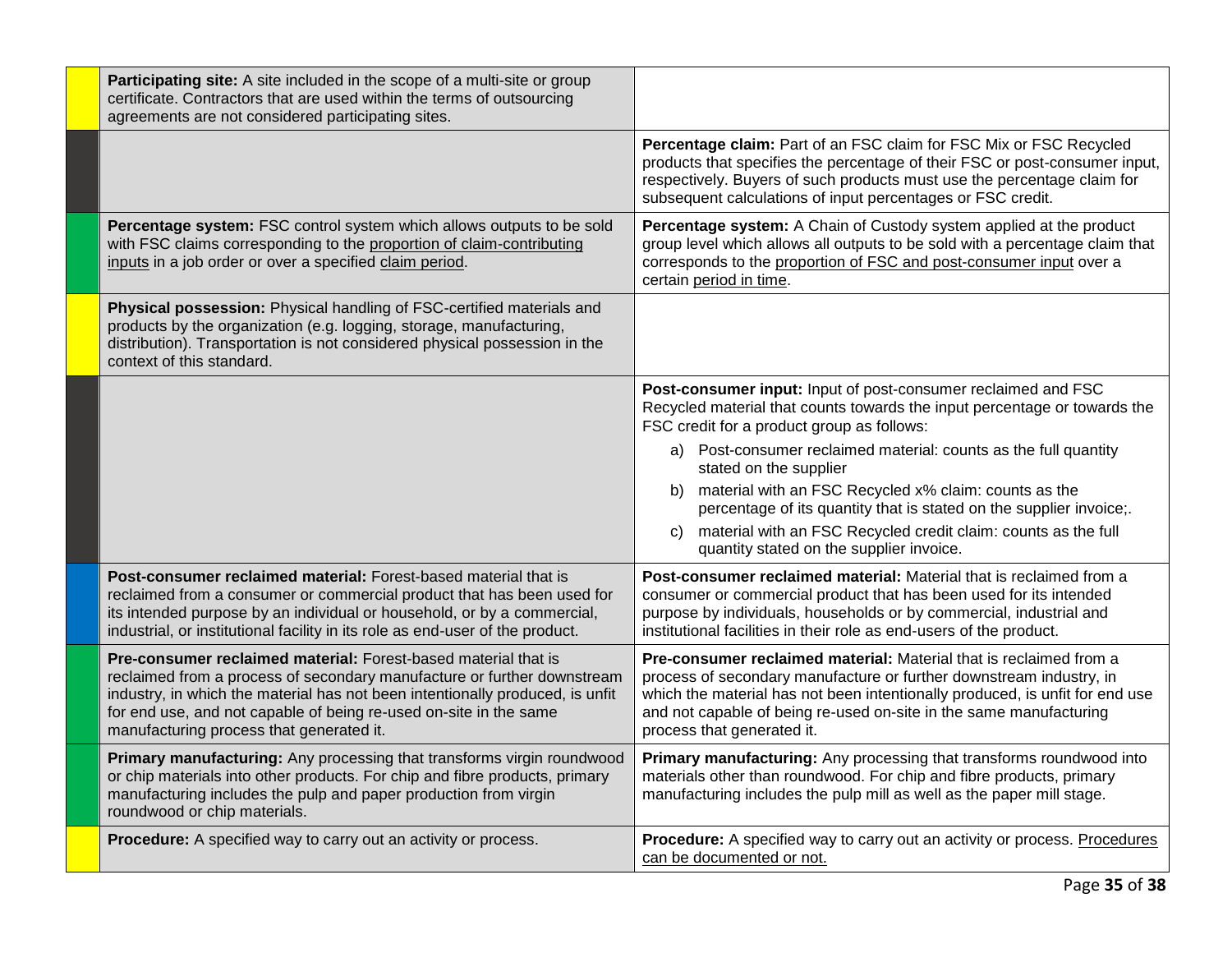| Product group: A product or group of products specified by the<br>organization, which share basic input and output characteristics and thus<br>can be combined for the purpose of control of FSC output claims and<br>labelling.                                                                                                                                                                                                                                                                                                                                                                                                                     | Product group: A product or group of products specified by the<br>organization, which share basic input and output characteristics and thus<br>can be combined for the purpose of FSC Chain of Custody control,<br>percentage calculations and labelling according to the FSC material<br>categories: FSC 100%, FSC Mix, FSC Recycled or FSC Controlled Wood.                                                                                                                                                                     |
|------------------------------------------------------------------------------------------------------------------------------------------------------------------------------------------------------------------------------------------------------------------------------------------------------------------------------------------------------------------------------------------------------------------------------------------------------------------------------------------------------------------------------------------------------------------------------------------------------------------------------------------------------|-----------------------------------------------------------------------------------------------------------------------------------------------------------------------------------------------------------------------------------------------------------------------------------------------------------------------------------------------------------------------------------------------------------------------------------------------------------------------------------------------------------------------------------|
| Product type: A general description of outputs based on a classification<br>system specified in <b>FSC-STD-40-004a FSC Product Classification</b> .                                                                                                                                                                                                                                                                                                                                                                                                                                                                                                  | Product type: A general description of outputs based on a categorization<br>or classification system. Examples of product types according to the FSC<br>product classification are: 'logs of coniferous wood', 'wood charcoal',<br>'chemical wood pulp', 'garden furniture', or 'particle board'.                                                                                                                                                                                                                                 |
| Publication date: The date on which the approved FSC normative<br>document is announced and published on the FSC website (usually a<br>minimum of 90 days prior to the effective date).                                                                                                                                                                                                                                                                                                                                                                                                                                                              |                                                                                                                                                                                                                                                                                                                                                                                                                                                                                                                                   |
| Reclaimed material: Material that demonstrably would have otherwise<br>been disposed of as waste, but has instead been collected and reclaimed<br>as input material, in lieu of virgin material, for re-use, recycling, or re-milling<br>in a manufacturing process or other commercial application. Inputs of the<br>following material categories are classified as reclaimed material: FSC<br>Recycled, post-consumer reclaimed, and pre-consumer reclaimed. This<br>category excludes the reuse of virgin forest residues such as salvaged<br>wood and other organic materials produced outside a forest matrix (e.g.<br>agricultural residues). | Reclaimed material: Material that demonstrably would have otherwise<br>been disposed of as waste or used for energy recovery, but has instead<br>been collected and reclaimed as input material, in lieu of virgin material, for<br>re-use, recycling, re-milling in a manufacturing process or other<br>commercial application. Inputs of the following material categories are<br>classified as reclaimed material:<br>a) FSC Recycled material;<br>b) Post-consumer reclaimed material;<br>c) Pre-consumer reclaimed material. |
| Retailer: An organization that sells finished products to the public for use<br>or consumption rather than for resale.                                                                                                                                                                                                                                                                                                                                                                                                                                                                                                                               |                                                                                                                                                                                                                                                                                                                                                                                                                                                                                                                                   |
| Rolling average percentage: The FSC percentage calculated for the<br>claim period of a specific product group which is based on an average<br>calculation of a specified number of previous claim periods, not greater<br>than 12 months.                                                                                                                                                                                                                                                                                                                                                                                                            |                                                                                                                                                                                                                                                                                                                                                                                                                                                                                                                                   |
| Sales document: A legal commercial instrument that attests to the sale of<br>a product (e.g. invoice, bill of sale, contract of sale, or credit note), serving<br>as a demand for payment and becoming a document of title when paid in<br>full. It can be physical or electronic and it identifies both the trading parties,<br>the items sold, and the quantities, dates of sale, and prices.                                                                                                                                                                                                                                                      | Sales document: Physical or electronic commercial instrument issued by<br>a seller to a buyer. Also called invoice, bill of sale, contract of sale, it<br>identifies both the trading parties and lists, describes, and quantifies the<br>items sold, shows the date of sale, prices and delivery and payment terms.<br>It serves as a demand for payment and becomes a document of title when<br>paid in full.                                                                                                                   |
| Salvaged wood: Wood that was:<br>naturally felled (e.g. by storm or snow);<br>$\bullet$<br>felled and subsequently lost or abandoned (e.g. logs that sank to the<br>$\bullet$<br>bottom of a river or lake while being transported, felled trees never<br>picked up in a logyard, logs washed up on shore);<br>felled for purposes other than wood production (e.g. wood from orchard                                                                                                                                                                                                                                                                | Salvaged wood: Wood that has been felled and subsequently lost or<br>abandoned. Examples include lake/river salvage (logs/timber that sank to<br>the bottom of a river or lake while being transported), wood from orchard<br>clearance, wood from road clearance and urban harvested wood. For the<br>purposes of FSC Chain of custody Control and labelling salvaged wood is<br>considered as virgin material and shall be controlled for use in FSC product<br>groups.                                                         |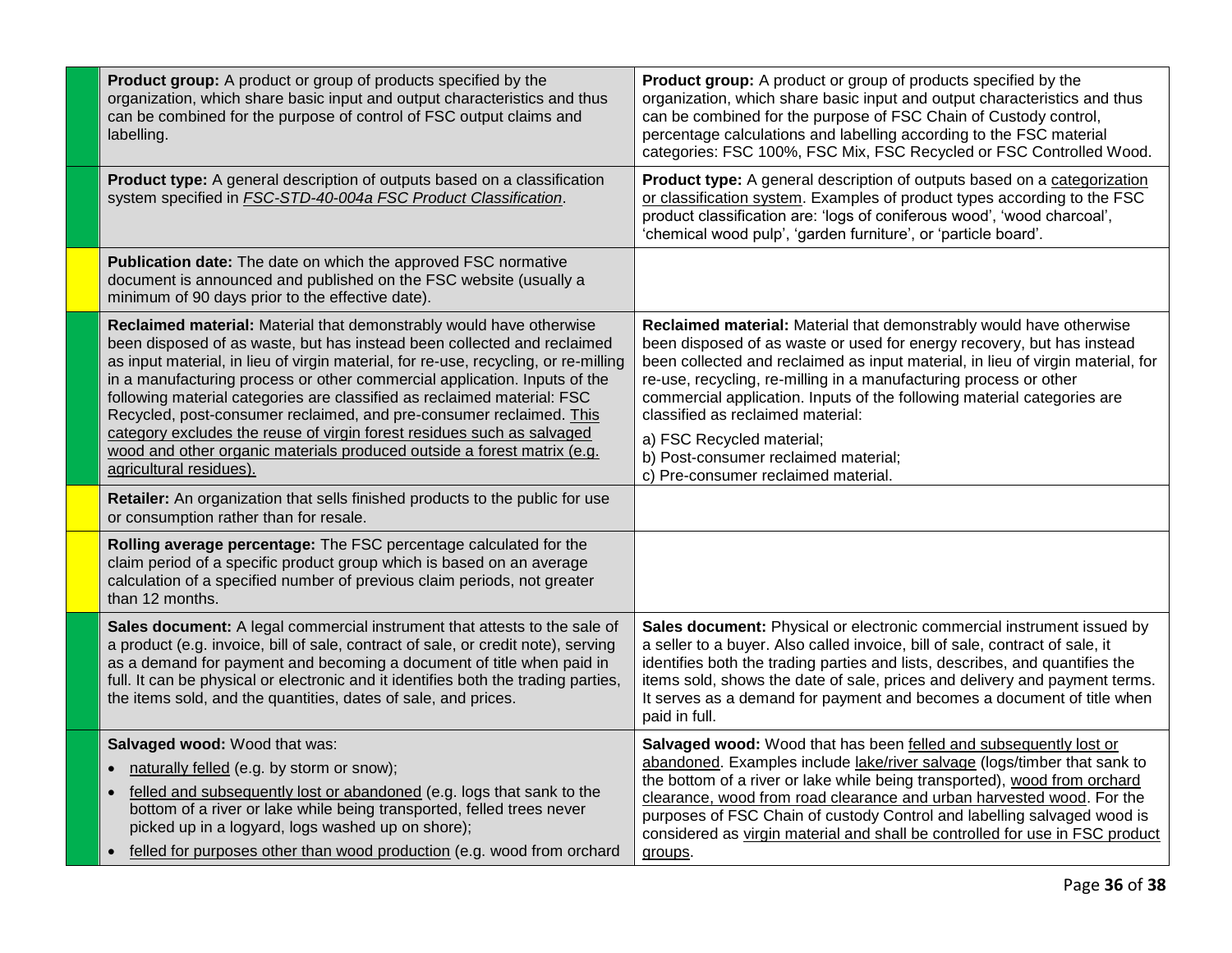| clearance, wood from road clearance, and urban harvested wood);                                                                                                                                                                                                                                                                                                                                                                                                                                                                                                                                                                                                           |                                                                                                                                                                                                                                                                                                                                                                                                                    |
|---------------------------------------------------------------------------------------------------------------------------------------------------------------------------------------------------------------------------------------------------------------------------------------------------------------------------------------------------------------------------------------------------------------------------------------------------------------------------------------------------------------------------------------------------------------------------------------------------------------------------------------------------------------------------|--------------------------------------------------------------------------------------------------------------------------------------------------------------------------------------------------------------------------------------------------------------------------------------------------------------------------------------------------------------------------------------------------------------------|
| • submerged by water and abandoned as a consequence of artificial<br>reservoirs and dam construction.                                                                                                                                                                                                                                                                                                                                                                                                                                                                                                                                                                     |                                                                                                                                                                                                                                                                                                                                                                                                                    |
| For the purposes of FSC CoC control and labelling, salvaged wood is<br>considered as virgin material and shall be assessed as controlled material<br>or sold as FSC Controlled Wood.                                                                                                                                                                                                                                                                                                                                                                                                                                                                                      |                                                                                                                                                                                                                                                                                                                                                                                                                    |
| Scope: The organization's product groups, sites, and activities that are<br>included in the evaluation by an FSC-accredited certification body, together<br>with the certification standard(s) against which these have been audited.                                                                                                                                                                                                                                                                                                                                                                                                                                     | Scope: The scope of a Chain of Custody certificate defines the<br>organization's sites, product groups, and activities that are included in the<br>evaluation by an FSC-accredited certification body, together with the<br>certification standard(s) against which these have been audited.                                                                                                                       |
| Site: A single functional unit of an organization situated at one physical<br>location, which is geographically distinct from other units of the same<br>organization. Organization's sub-sites may however be regarded as parts<br>of a site if they are an extension of it with no purchasing, processing, or<br>sales functions of their own (e.g. a remote stockholding). Contractors that<br>are used within the terms of outsourcing agreements (e.g. outsourced<br>warehouse) are not considered sites. Typical examples for sites are<br>processing or trading facilities such as manufacturing sites, sales offices,<br>or warehouses owned by the organization. | Site: A single functional unit of an organization or a combination of units<br>situated at one locality, which is geographically distinct from other units of<br>the same organization. One or more sub- sites may be regarded as part of<br>a site if they are an extension of the main site with no purchasing,<br>processing or sales functions of their own (e.g. a remote stockholding and<br>despatch site). |
| Small producer: A forest management unit (FMU) or group of FMUs that<br>meet the SLIMF eligibility criteria (FSC-STD-01-003a) and addenda and<br>are thus eligible for the FSC Small and Community Label. For FM group<br>certificate holders that include non-SLIMF FMUs, only the FMUs<br>categorized as SLIMFs are considered small producers.                                                                                                                                                                                                                                                                                                                         |                                                                                                                                                                                                                                                                                                                                                                                                                    |
| Solid wood product: A product that is composed of a solid piece of wood<br>(e.g. log, beam, plank).                                                                                                                                                                                                                                                                                                                                                                                                                                                                                                                                                                       | Solid wood products: Products that constitute a single, solid piece of<br>wood, such as a log, beam or plank.                                                                                                                                                                                                                                                                                                      |
| Supplier: An individual, company, or other legal entity providing forest-<br>based input materials to the organization.                                                                                                                                                                                                                                                                                                                                                                                                                                                                                                                                                   | Supplier: Individual, company or other legal entity providing goods or<br>services to an organization.                                                                                                                                                                                                                                                                                                             |
| Supply chain: The network of companies producing, handling, and/or<br>distributing a specific product, encompassing the steps it takes to<br>transform a product from the raw material to the final product and its<br>distribution to the end-customer.                                                                                                                                                                                                                                                                                                                                                                                                                  |                                                                                                                                                                                                                                                                                                                                                                                                                    |
| Timber legality legislation: National or international legislation<br>established to ban the illegal trade of forest products (e.g. EU Timber<br>Regulation (EUTR), US Lacey Act, Australian Illegal Logging Prohibition<br>Act).                                                                                                                                                                                                                                                                                                                                                                                                                                         |                                                                                                                                                                                                                                                                                                                                                                                                                    |
| Trader: A person or legal entity that buys and sells wood and/or non-<br>timber forest products and who takes legal possession of the goods.<br>Traders do not conduct any transformation of these products, either                                                                                                                                                                                                                                                                                                                                                                                                                                                       |                                                                                                                                                                                                                                                                                                                                                                                                                    |